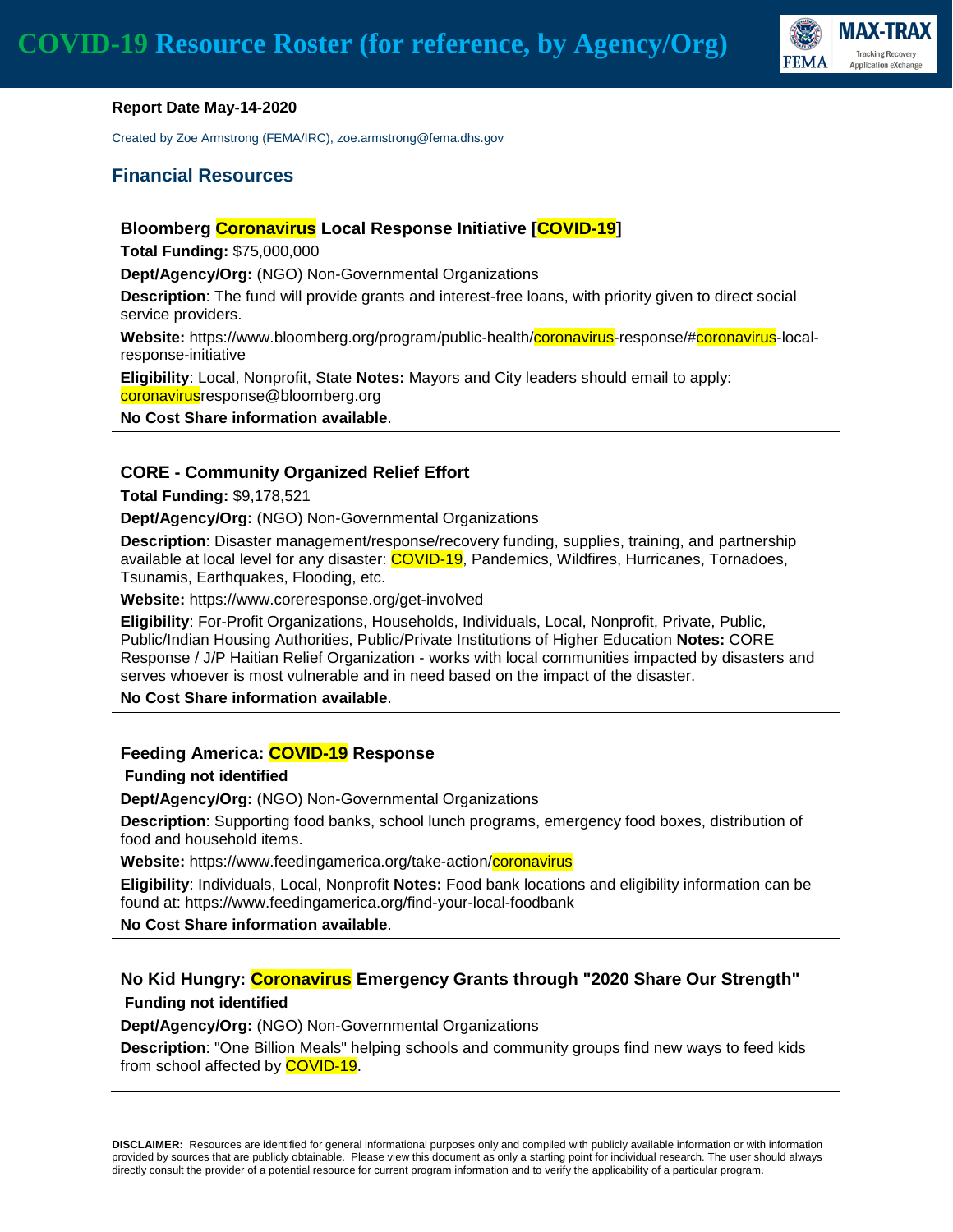

 **Website:** https://www.nokidhungry.org/blog/heres-how-youre-supporting-hungry-kids-affectedcoronavirus-state

**Eligibility**: Academic Institution, Local, Nonprofit, Tribe See website for additional eligibility information.

**No Cost Share information available**.

### **Save the Children: COVID-19 Program [partnering with No Kid Hungry] Funding not identified Dept/Agency/Org:** (NGO) Non-Governmental Organizations **Description**: Related links: https://www.savethechildren.org/us/about-us/media-and-news/2020-press-releases/savewithstorieshelps-coronavirus-response https://www.instagram.com/SavewithStories/ https://www.savethechildren.org/us/about-us/media-and-news/2020-press-releases/save-the-childrenlaunches-COVID-19-appeal https://www.savethechildren.org/us/what-we-do/emergency-response/coronavirus-outbreak https://www.nokidhungry.org/coronavirus-grant-request **Website:** https://resourcecentre.savethechildren.net/library/save-childrens-COVID-19-programframework-and-guidance-and-companion-pieces

**Eligibility**: Academic Institution, Households, Individuals, Nonprofit, Tribe See website for additional eligibility information.

**No Cost Share information available**.

## **Families First Coronavirus Response Act: USDA/AMS - USDA Food Box Distribution Program - FY2020**

**Total Funding:** \$3,000,000,000

**Dept/Agency/Org:** (USDA) Department of Agriculture - Agricultural Marketing Service

**Description**: USDA is exercising authority under the Families First **Coronavirus** Response Act to purchase and distribute up to \$3 billion of agricultural products to those in need.

**Website:** https://www.ams.usda.gov/selling-food-to-usda/usda-food-box-distribution-program

**Eligibility**: Large Business, Private, Small Business See website for additional eligibility information. **No Cost Share information available**.

## **USDA/FNS - Child and Adult Care Food Program (20CACFP) (10.536) Deadline: May-22- 2020**

**Total Funding:** \$253,600

**Dept/Agency/Org:** (USDA) Department of Agriculture - Food and Nutrition Service

**Description**: Provides reimbursements for nutritious meals and snacks to eligible children and adults who are enrolled for care at participating child care centers, day care homes, and adult day care centers.

#### **Website:** https://www.fns.usda.gov/cacfp

**Eligibility**: Local, Nonprofit, Private, Small Business, State **Notes:** Intended beneficiaries: Child Care Centers, Adult Day Care Centers.

Childcare Centers: Eligible public or private nonprofit child care centers, outside-school-hours care centers, Head Start programs, and other institutions which are licensed or approved to provide day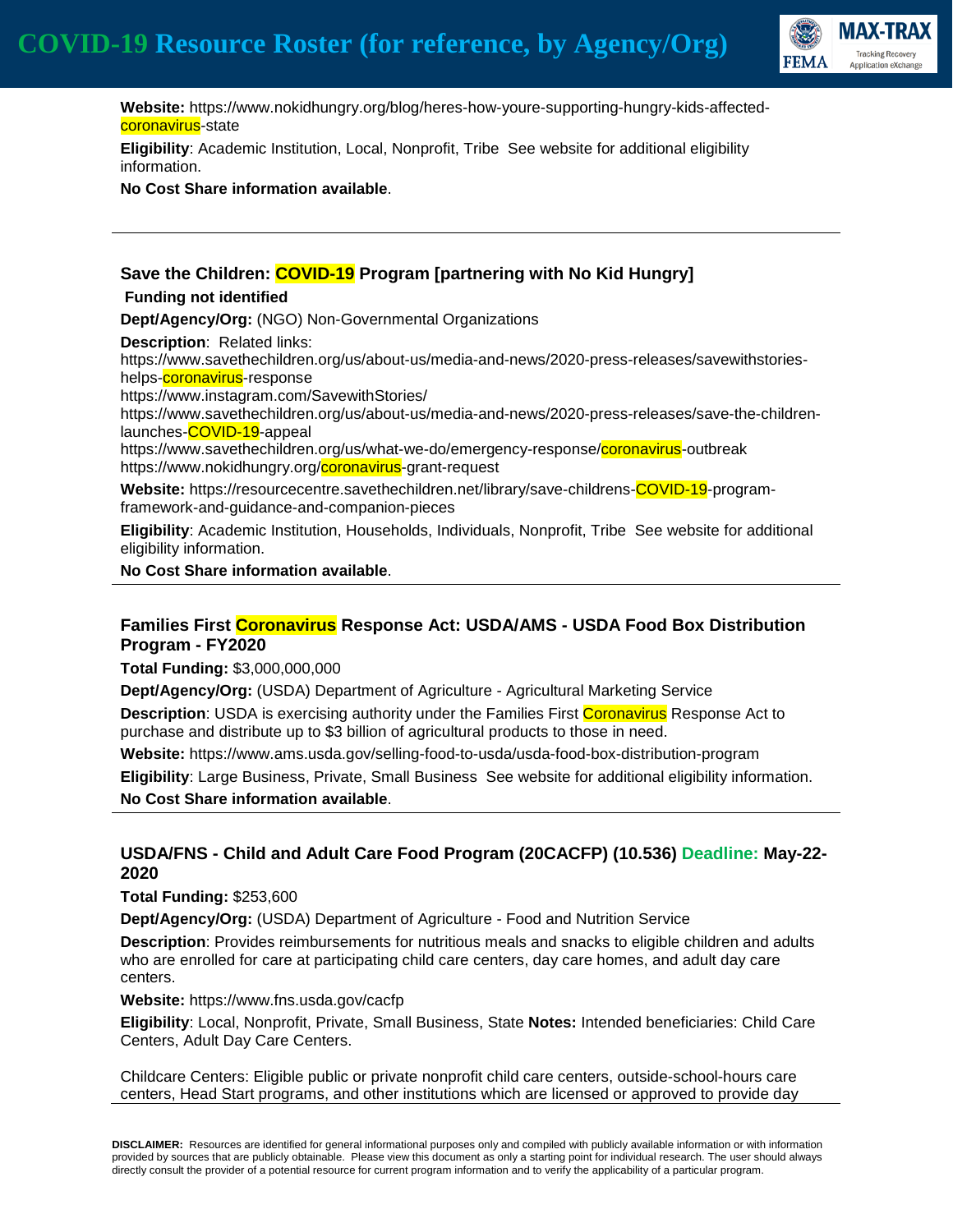

 care services may participate in CACFP, independently or as sponsored centers. Contact your state agency for more information.

Adult Day Care Centers: Public or private nonprofit adult day care facilities which provide structured, comprehensive services to nonresidential adults who are functionally impaired, or aged 60 and older, may participate in CACFP as independent or sponsored centers. Contact your state agency for more information.

**No Cost Share information available**.

#### **USDA/FNS - Food Distribution Program on Indian Reservations (FDPIR) Deadline: Sep-30-2020**

**Total Funding:** \$100,000,000

**Dept/Agency/Org:** (USDA) Department of Agriculture - Food and Nutrition Service

**Description**: Food for Indian reservation households, and to American Indian households residing in approved areas near reservations. Often a SNAP alternative for those without access to SNAP offices or authorized food stores.

**Website:** https://www.fns.usda.gov/fdpir/food-distribution-program-indian-reservations

**Eligibility**: Tribe **Notes:** Income-eligible American Indian and non-Indian households that reside on a reservation and households living in approved areas near a reservation or in Oklahoma that contain at least one person who is a member of a Federally-recognized tribe, are eligible to participate in FDPIR. Households are certified based on income standards set by the Federal government and must be recertified at least every 12 months. Households in which all adult members are elderly and/ordisabled may be certified for up to 24 months. Households may not participate in FDPIR and SNAP in the same month.

**No Cost Share information available**.

#### **CARES Act: USDA/FNS - Supplemental Nutrition Assistance Program (SNAP) - FY2020/FY2021**

**Total Funding:** \$15,810,000,000

**Dept/Agency/Org:** (USDA) Department of Agriculture - Food and Nutrition Service

**Description**: Funds to prevent, prepare for, and respond to **coronavirus**- including food distribution to Indian Reservations, facility and equipment upgrades.

**Website:** https://fns-prod.azureedge.net/sites/default/files/resource-files/SNAP-COVID-EmergencyAllotmentsGuidance.pdf

**Eligibility**: Households, Individuals **Notes:** States and Commonwealth of the Northern Mariana Islands, Puerto Rico, and American Samoa

Intended Beneficiary: Individuals and Households

**Cost Share Notes:** Benefits are 100 percent Federally funded; and Administrative costs are shared 50/50 with the States operating SNAP

### **Families First Coronavirus Response Act: USDA/FNS - Nutrition Assistance Block Grant to Territories (PR, CNMI, AS) - FY2020/FY2021**

**Total Funding:** \$100,000,000

**Dept/Agency/Org:** (USDA) Department of Agriculture - Food and Nutrition Service

**Description**: Secretary of Agriculture to provide grants to US Territories for nutrition assistance in response to a COVID-19. https://www.puertoricoreport.com/house-proposal-includes-100-million-innutrition-funding-for-puerto-rico-other-territories/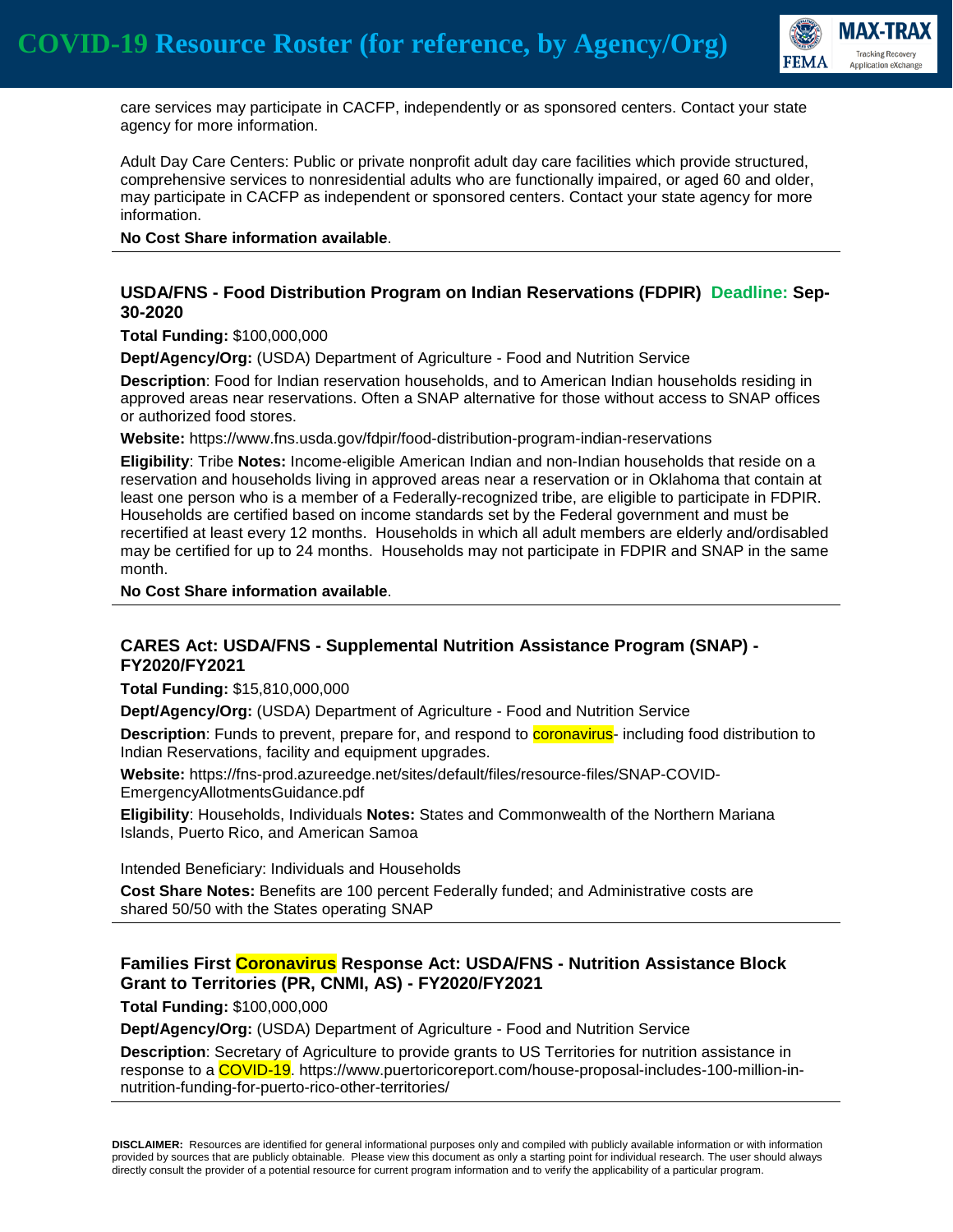

**Website:** https://www.fns.usda.gov/disaster/pandemic/COVID-19 **Eligibility**: Local, State, Territory, Tribe **Notes:** Commonwealth of the Northern Mariana Islands, Puerto Rico, and American Samoa

Intended Beneficiary: SLTT **No Cost Share information available**.

#### **Families First Coronavirus Response Act: USDA/FNS - Special Supplemental Nutrition Program for Women, Infants and Children (WIC) - FY2020/FY2021**

**Total Funding:** \$500,000,000

**Dept/Agency/Org:** (USDA) Department of Agriculture - Food and Nutrition Service

**Description**: For an additional amount for the Special Supplemental Nutrition Program for Women, Infants, and Children due to COVID-19.

**Website:** https://www.fns.usda.gov/wic

**Eligibility**: Local, State, Territory, Tribe **Notes:** Federal grants to states for services for low-income pregnant, breastfeeding, and non-breastfeeding postpartum women, and to infants and children up to age five who are found to be at nutritional risk.

Intended Beneficiary: Individuals and Households

**No Cost Share information available**.

### **USDA/FNS: Coronavirus Pandemic EBT (P-EBT)**

#### **Funding not identified**

**Dept/Agency/Org:** (USDA) Department of Agriculture - Food and Nutrition Service

**Description**: With FNS approval, Pandemic EBT (P-EBT) benefits are available for Supplemental Nutrition Assistance Program (SNAP) and non-SNAP households with children who have temporarily lost access to free or reduced-price school meals due to the pandemic.

**Website:** https://www.fns.usda.gov/snap/state-guidance-coronavirus-pandemic-ebt-pebt

**Eligibility**: Households

**No Cost Share information available**.

### **USDA/FAS - 2020 Borlaug Fellowship Program World Food Prize Event Deadline: Jun-05-2020**

#### **Funding not identified**

**Dept/Agency/Org:** (USDA) Department of Agriculture - Foreign Agricultural Service

**Description**: Advances USDA's agricultural research goals of promoting collaborative programs among agricultural professionals. Fellowships promote the expansion of domestic and international markets.

**Website:** https://www.grants.gov/web/grants/view-opportunity.html?oppId=326907

**Eligibility**: Academic Institution, Public, Public/Private Institutions of Higher Education, State **Notes:** Public and State controlled institutions of higher education Private institutions of higher education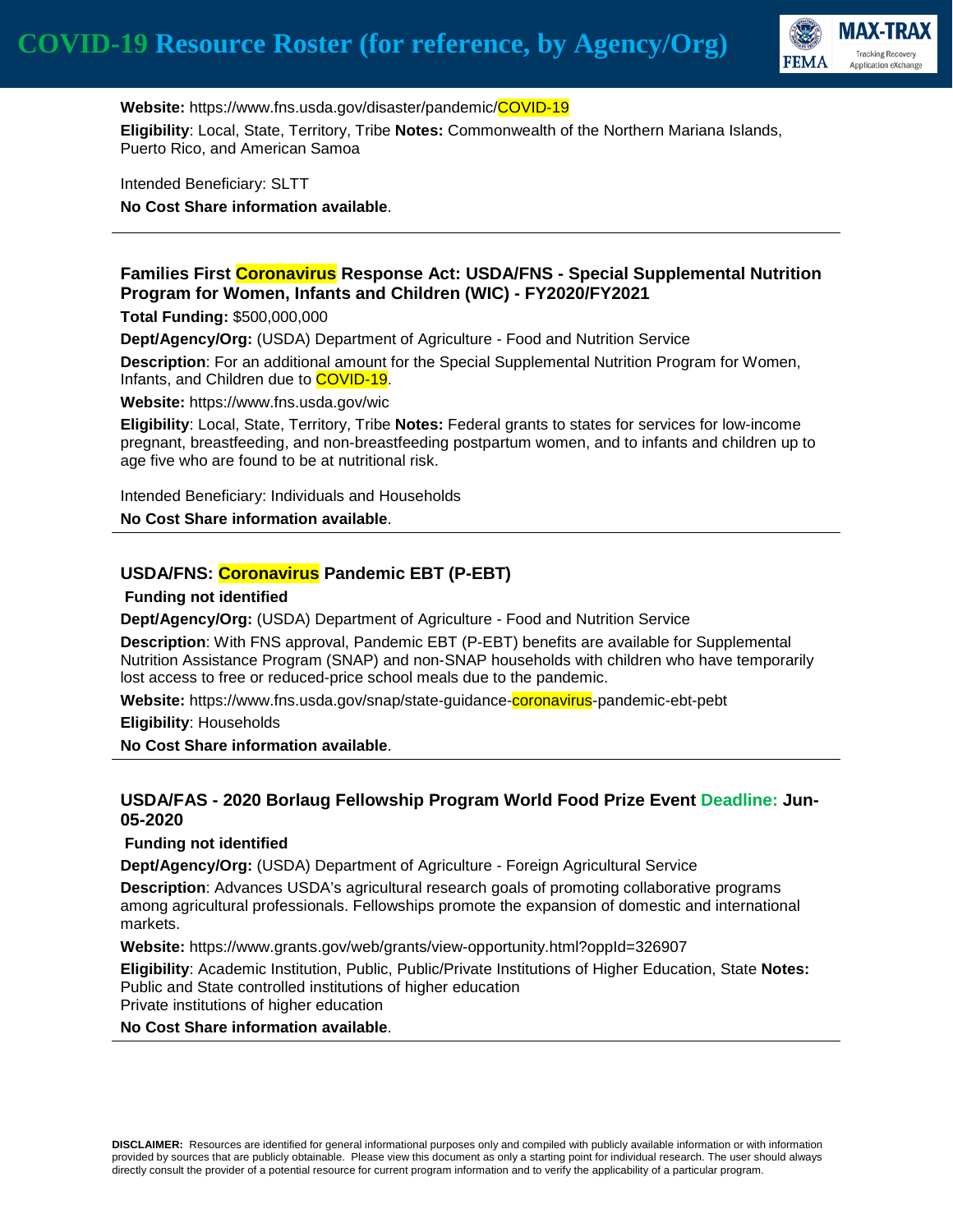

### **CARES Act: USDA/RD - Rural Business - Cooperative Service: Rural Business Program Account - FY2020/FY2021**

**Total Funding:** \$20,500,000

**Dept/Agency/Org:** (USDA) Department of Agriculture - Rural Development

**Description**: To prevent, prepare for, and respond to **coronavirus**, for the cost of loans for rural business development programs authorized by the Consolidated Farm and Rural Development Act. **Website:** https://www.rd.usda.gov/about-rd/agencies/rural-business-cooperative-service **Eligibility**: Small Business **Notes:** Rural business development programs

Intended Beneficiary: Large Business

**No Cost Share information available**.

# **CARES Act: USDA/RUS - ReConnect Pilot Program - FY2020 Deadline: Apr-15-2020**

**Total Funding:** \$612,000,000

**Dept/Agency/Org:** (USDA) Department of Agriculture - Rural Utilities Service

**Description**: Grant or loan funding to facilitate broadband deployment in areas of rural America that don't currently have access to broadband.

**Website:** https://www.usda.gov/reconnect/program-overview

**Eligibility**: Local, Nonprofit, Private, Public, State, Territory, Tribe **Notes:** The entities considered eligible to apply for assistance under the ReConnect Program include:

1. Cooperatives, non-profits, or mutual associations.

2. For-profit corporations or limited liability companies.

3. States, local governments, or any agency, subdivision, instrumentality, or political subdivision thereof.

4. A territory or possession of the United States.

5. An Indian tribe.

#### **No Cost Share information available**.

## **USDA/RUS - FY20 Distance Learning & Telemedicine Grants (10.855) Deadline: Jul-13- 2020**

**Total Funding:** \$71,700,000

**Dept/Agency/Org:** (USDA) Department of Agriculture - Rural Utilities Service

**Description**: The DLT Program provides financial assistance to enable and improve distance learning and telemedicine services in rural areas.

**Website:** https://www.rd.usda.gov/programs-services/distance-learning-telemedicine-grants

**Eligibility**: For-Profit Organizations, Local, Nonprofit, Private, Public, Public/Private Institutions of Higher Education, State, Territory, Tribe **Notes:** Nonprofits that do not have a 501(c)(3) status with the IRS, other than institutions of higher education; State governments; City or township governments; Nonprofits having a 501(c)(3) status with the IRS, other than institutions of higher education; Private institutions of higher education; Special district governments; Small businesses; Independent school districts;

Native American tribal governments (Federally recognized); Public and State controlled institutions of higher education; For-profit organizations other than small businesses; County governments.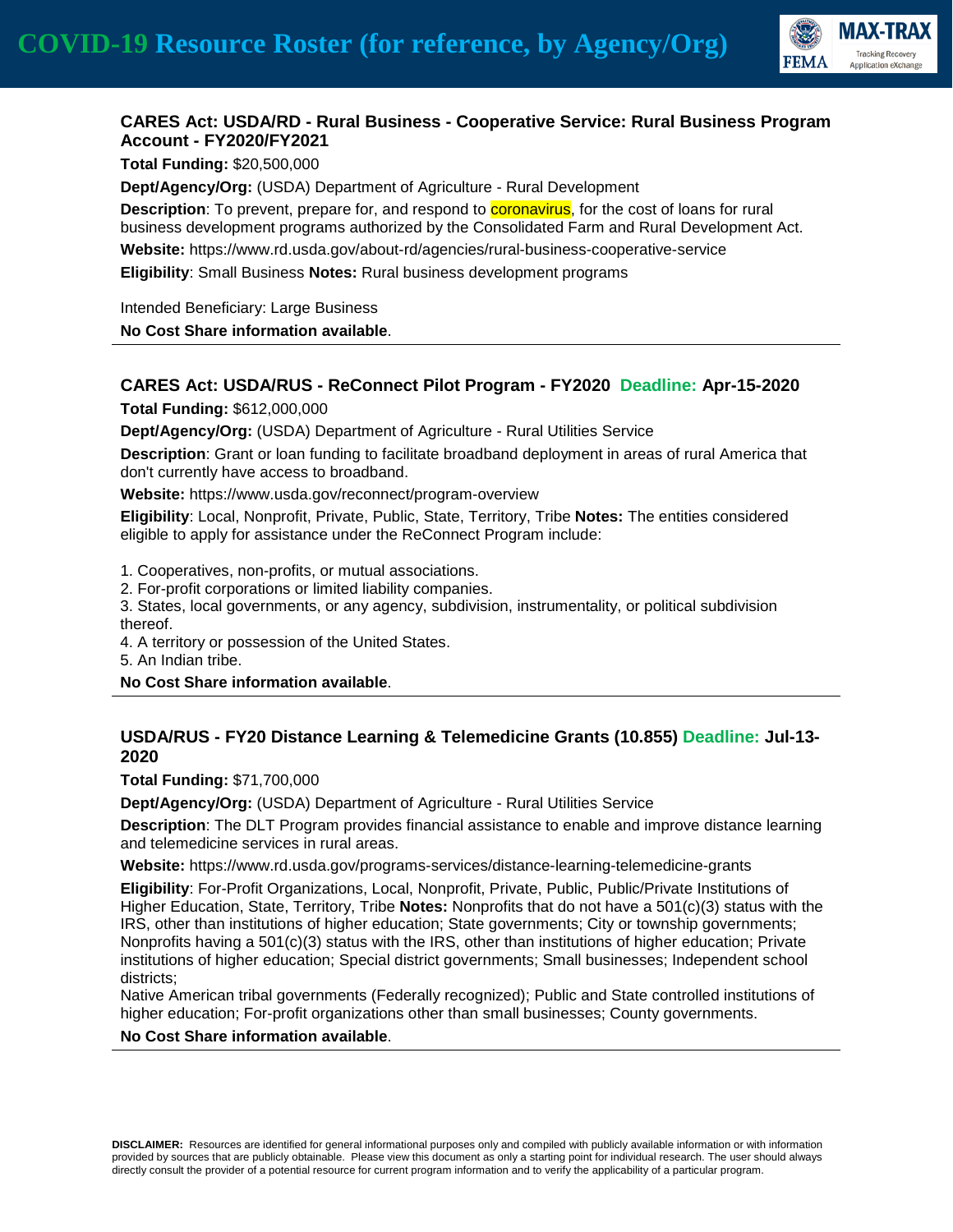

## **CARES Act: DHS/FEMA - Firefighter Grants - FY2020/FY2021 Deadline: May-15-2020**

**Total Funding:** \$400,000,000

**Dept/Agency/Org:** (USDHS) Department of Homeland Security (FEMA specific)

**Description**: Coronavirus funding for Assistance to Firefighter Grants for the purchase of personal protective equipment, Emergency Management Performance Grants, and the Emergency Food and Shelter Program.

**Website:** https://www.fema.gov/welcome-assistance-firefighters-grant-program

**Eligibility**: Local, State, Territory, Tribe **Notes:** SLTTs (fire-fighters)

**No Cost Share information available**.

#### **DHS/FEMA - Emergency Management Performance Grant Program, COVID-19 Supplemental (EMPG-S) - Region III Deadline: Apr-28-2020**

**Total Funding:** \$10,079,373

**Dept/Agency/Org:** (USDHS) Department of Homeland Security (FEMA specific) - Federal Emergency Management Agency

**Description**: Support planning and operational readiness for COVID-19 preparedness and response, as well as the development of tools and strategies for prevention, preparedness, and response, and ensure ongoing communication and coordination.

**Website:** https://www.grants.gov/web/grants/view-opportunity.html?oppId=326299

**Eligibility**: Local, State, Territory, Tribe

**No Cost Share information available**.

### **DHS/FEMA - Emergency Management Performance Grant Program, COVID-19 Supplemental (EMPG-S) - Region II Deadline: Apr-28-2020**

**Total Funding:** \$8,220,640

**Dept/Agency/Org:** (USDHS) Department of Homeland Security (FEMA specific) - Federal Emergency Management Agency

**Description**: To support planning and operational readiness for COVID-19 preparedness and response, as well as the development of tools and strategies for prevention, preparedness, and response, and ensure ongoing communication and coordination.

**Website:** https://www.grants.gov/web/grants/view-opportunity.html?oppId=326280

**Eligibility**: Local, State, Territory, Tribe

**No Cost Share information available**.

### **DHS/FEMA - Emergency Management Performance Grant Program, COVID-19 Supplemental (EMPG-S) - Region X Deadline: Apr-28-2020**

**Total Funding:** \$5,595,084

**Dept/Agency/Org:** (USDHS) Department of Homeland Security (FEMA specific) - Federal Emergency Management Agency

**Description**: Supporting the prevention of, preparation for, and response to the ongoing Coronavirus Disease 2019 (COVID-19) public health emergency.

**Website:** https://www.grants.gov/web/grants/view-opportunity.html?oppId=326279

**Eligibility**: Local, State, Territory, Tribe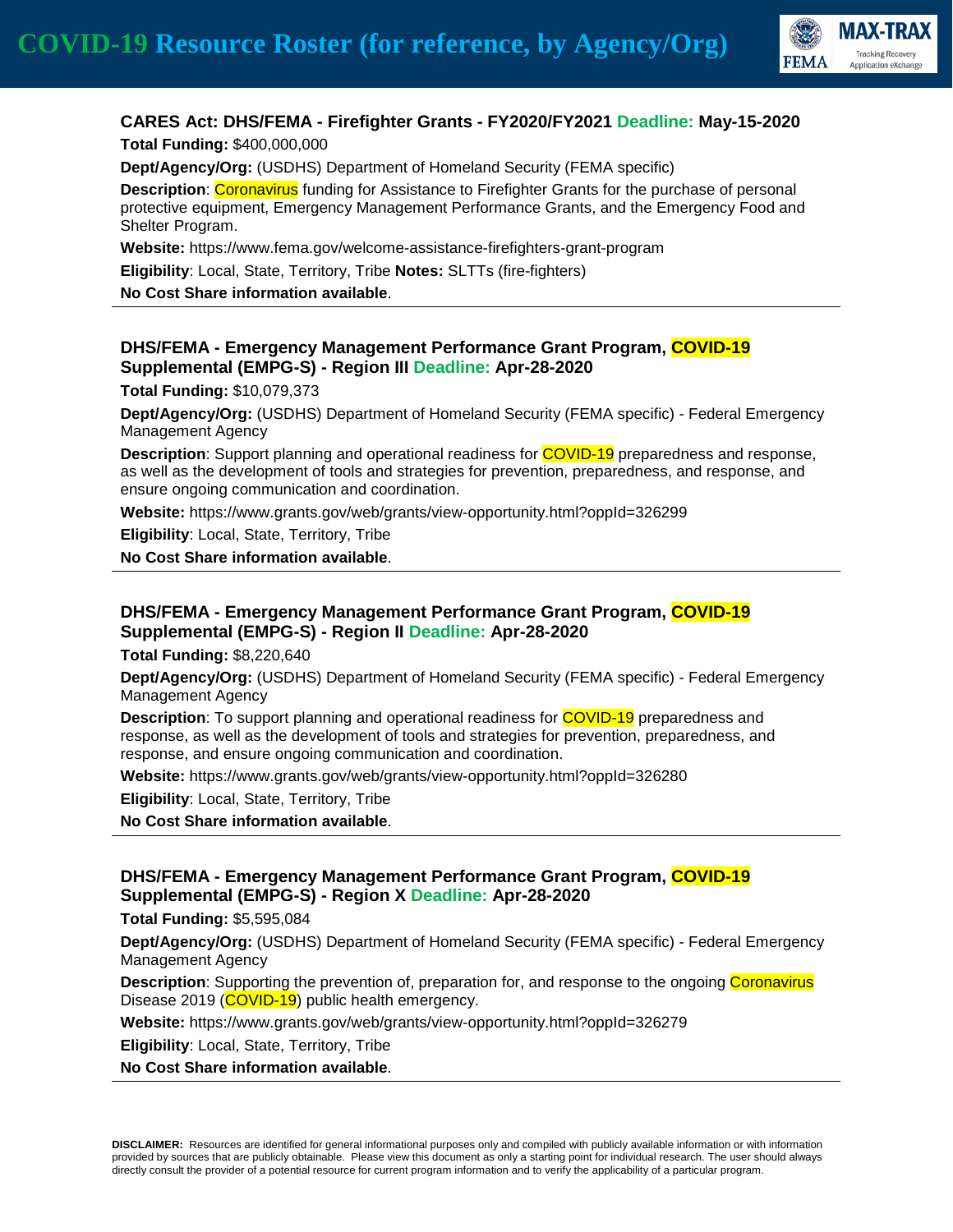

### **DHS/FEMA - Emergency Management Performance Grant Program, COVID-19 Supplemental (EMPG-S) - Region IV Deadline: Apr-28-2020**

#### **Total Funding:** \$18,098,761

**Dept/Agency/Org:** (USDHS) Department of Homeland Security (FEMA specific) - Federal Emergency Management Agency

**Description**: FEMA will award funding to support planning and operational readiness for COVID-19 preparedness and response, as well as the development of tools and strategies for prevention, preparedness, and response, and ensure ongoing communication and coordination

**Website:** https://www.grants.gov/web/grants/view-opportunity.html?oppId=326300

**Eligibility**: Local, State, Territory, Tribe

**No Cost Share information available**.

### **DHS/FEMA - Emergency Management Performance Grant Program, COVID-19 Supplemental (EMPG-S) - Region I Deadline: Apr-28-2020**

**Total Funding:** \$7,184,380

**Dept/Agency/Org:** (USDHS) Department of Homeland Security (FEMA specific) - Federal Emergency Management Agency

**Description**: FEMA will award funding to support planning and operational readiness for COVID-19 preparedness and response, as well as the development of tools and strategies for prevention, preparedness, and response to ensure ongoing communication and coordination.

**Website:** https://www.grants.gov/web/grants/view-opportunity.html?oppId=326278

**Eligibility**: Local, State, Territory, Tribe

**No Cost Share information available**.

### **DHS/FEMA - Emergency Management Performance Grant Program, COVID-19 Supplemental (EMPG-S) - Region VII Deadline: Apr-28-2020**

**Total Funding:** \$5,556,925

**Dept/Agency/Org:** (USDHS) Department of Homeland Security (FEMA specific) - Federal Emergency Management Agency

**Description**: Supplemental assists states, territories, tribes and local governments with their public health and emergency management activities supporting the prevention of, preparation for, and response to the ongoing Coronavirus Disease 2019 (COVID-19) pandemic.

**Website:** https://www.grants.gov/web/grants/view-opportunity.html?oppId=326281

**Eligibility**: Local, State, Territory, Tribe

**No Cost Share information available**.

### **DHS/FEMA - Emergency Management Performance Grant Program, COVID-19 Supplemental (EMPG-S) - Region V Deadline: Apr-28-2020**

**Total Funding:** \$14,000,996

**Dept/Agency/Org:** (USDHS) Department of Homeland Security (FEMA specific) - Federal Emergency Management Agency

**Description**: FEMA will award funding to support planning and operational readiness for COVID-19 preparedness and response, as well as the development of tools and strategies for prevention, preparedness, and response, and ensure ongoing communication and coordination

**Website:** https://www.grants.gov/web/grants/view-opportunity.html?oppId=326301

**Eligibility**: Local, State, Territory, Tribe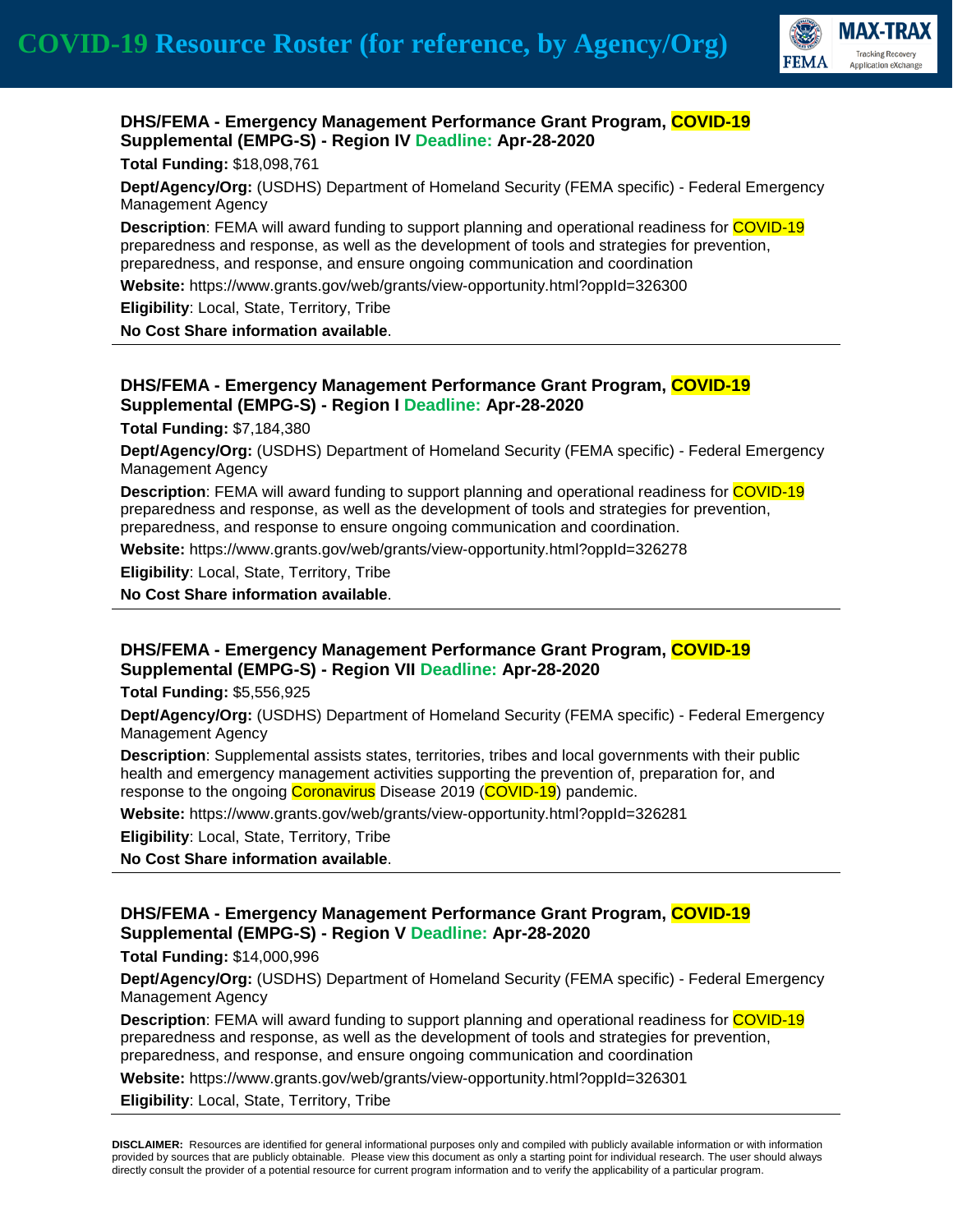

 **No Cost Share information available**.

### **DHS/FEMA - Emergency Food and Shelter Program (EFSP)**

**Total Funding:** \$200,000,000

**Dept/Agency/Org:** (USDHS) Department of Homeland Security (FEMA specific) - Federal Emergency Management Agency

**Description**: To provide shelter, food and supportive services to individuals, families, and households who have economic, non-disaster related emergencies.

**Website:** https://www.fema.gov/media-library/assets/documents/24422

**Eligibility**: Nonprofit

**No Cost Share information available**.

### **DHS/FEMA - Emergency Management Performance Grant Program, COVID-19 Supplemental (EMPG-S) - Region VI**

**Total Funding:** \$11,474,233

**Dept/Agency/Org:** (USDHS) Department of Homeland Security (FEMA specific) - Federal Emergency Management Agency

**Description**: Funding to support planning and operational readiness for COVID-19 preparedness and response, as well as the development of tools and strategies for prevention, preparedness, and response, and ensure ongoing communication and coordination.

**Website:** https://www.grants.gov/web/grants/view-opportunity.html?oppId=326302

**Eligibility**: Local, State, Territory, Tribe See website for additional eligibility information.

**No Cost Share information available**.

### **DHS/FEMA - Emergency Management Performance Grant Program, COVID-19 Supplemental (EMPG-S) - Region VIII**

**Total Funding:** \$6,716,743 **Award Ceiling:** 1119457.16

**Dept/Agency/Org:** (USDHS) Department of Homeland Security (FEMA specific) - Federal Emergency Management Agency

**Description**: To support planning and operational readiness for COVID-19 preparedness and response, tools and strategies for prevention, preparedness, and response, and ensure ongoing communication and coordination among Federal and SLTT partners.

**Website:** https://www.grants.gov/web/grants/view-opportunity.html?oppId=326303

**Eligibility**: Local, State, Territory, Tribe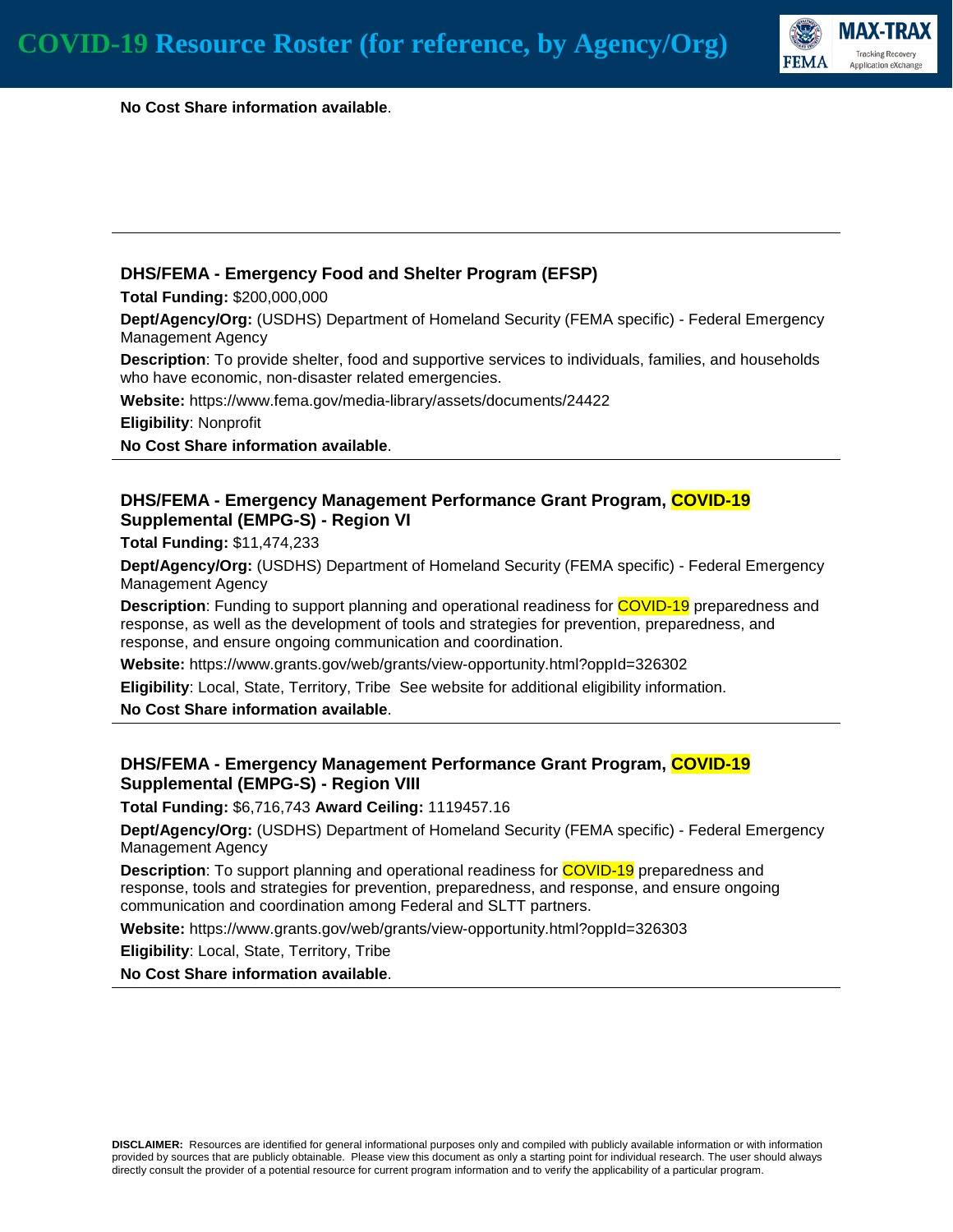

# **CARES Act: DOC/MBDA - Minority Business Development Agency - FY2020/FY2021**

**Total Funding:** \$10,000,000

**Dept/Agency/Org:** (USDOC) Department of Commerce - Minority Business Development Agency **Description**: For Minority Business Centers of the Minority Business Development Agency to provide technical assistance, counseling, training, and education on federal resources and business response to **coronavirus** for small businesses.

**Website:** https://www.mbda.gov/

**Eligibility**: Small Business **Notes:** Businesses

**No Cost Share information available**.

# **DOC/NIST - Manufacturing USA National Emergency Assistance Program (11.620)**

#### **Funding not identified**

**Dept/Agency/Org:** (USDOC) Department of Commerce - National Institute of Standards and **Technology** 

**Description**: Funding for current Manufacturing USA institutes not receiving financial assistance under the National Defense Authorization Act.

**Website:** https://www.grants.gov/web/grants/view-opportunity.html?oppId=325811

**Eligibility**: For-Profit Organizations, Private, Public **Notes:** NIST invites applications from current Manufacturing USA institutes not receiving financial assistance under the National Defense Authorization Act for Fiscal Year 2020.

**No Cost Share information available**.

### **CARES Act: DOC/NOAA - Assistance to Fishery Participants - FY2020/FY2021**

**Total Funding:** \$300,000,000

**Dept/Agency/Org:** (USDOC) Department of Commerce - National Oceanic and Atmospheric Administration

**Description: Coronavirus** funds to assist fishery participants including emergency activities and administration and oversight activities.

**Website:** https://www.fisheries.noaa.gov/national/funding-and-financial-services/fishery-disasterassistance

**Eligibility**: Local, State, Territory, Tribe **Notes:** A state governor or an elected or duly appointed representative of an affected fishing community can request a fishery disaster determination from the Secretary of Commerce

Intended Beneficiary: Small Business

**No Cost Share information available**.

# **DOD/USAMRAA - CDMRP PRMRP Investigator-Initiated Research Award for Emerging Viral Diseases and Respiratory Health - FY2020 Deadline: Jun-12-2020**

**Total Funding:** \$12,000,000

**Dept/Agency/Org:** (USDOD) Department of Defense-Military Programs - Department of the Army **Description**: Support studies that will make an important contribution toward research and/or patient care. Topic areas: Emerging Viral Diseases and/or Respiratory Health.

**Website:** https://www.grants.gov/web/grants/view-opportunity.html?oppId=326174

**Eligibility**: Academic Institution, Federal, For-Profit Organizations, Large Business, Local, Public/Private Institutions of Higher Education, State **Notes:** Organization: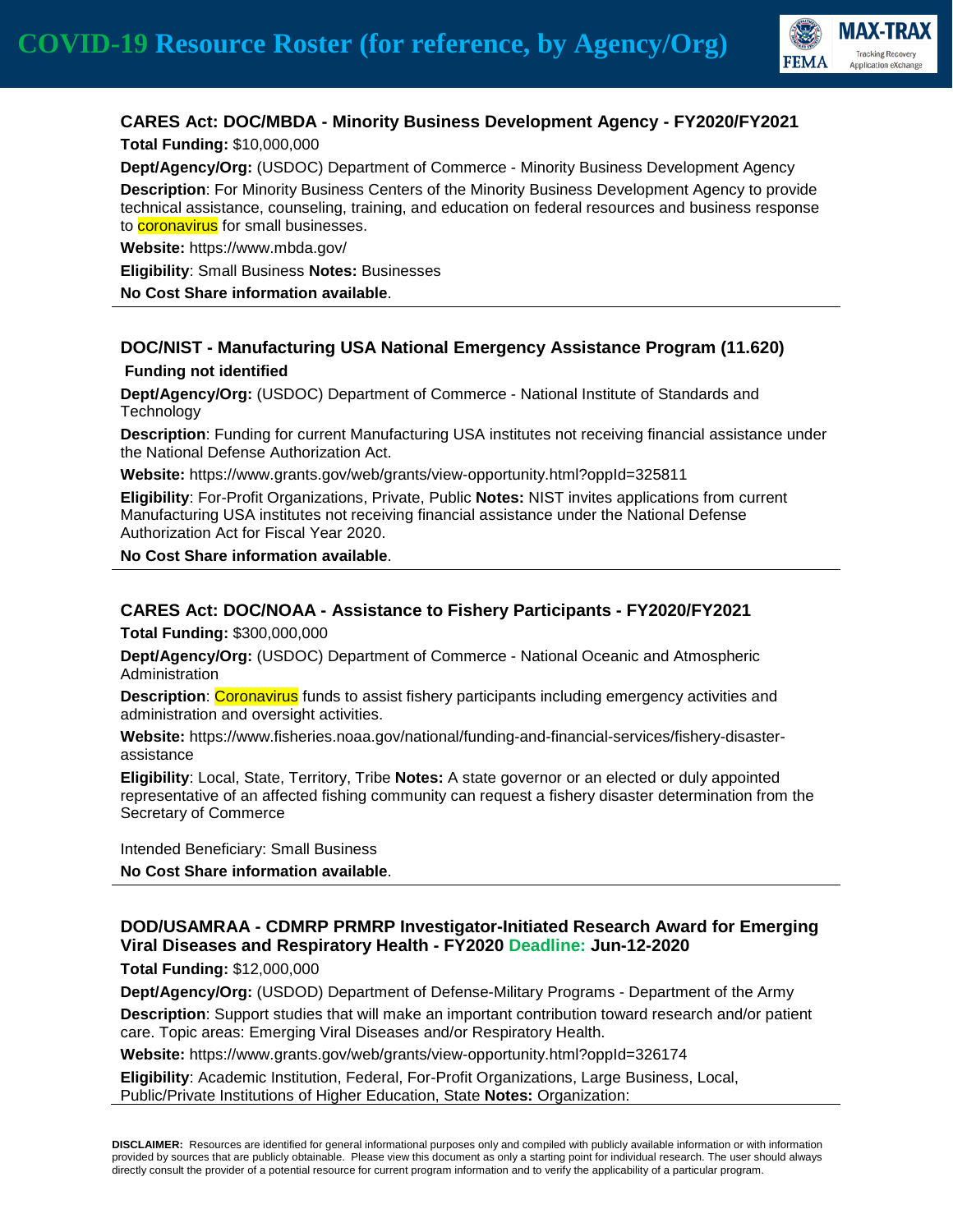

 All organizations, including international organizations, are eligible to apply. Government Agencies Within the United States:

Local, state, and Federal Government agencies are eligible to the extent that applications do not overlap with their fully funded internal programs. Such agencies are required to explain how their applications do not overlap with their internal programs.

As applications for this Program Announcement may be submitted by extramural and intramural organizations, these terms are defined below.

Extramural Organization: An eligible non-DoD organization. Examples of extramural organizations include academic institutions, biotechnology companies, foundations, Federal Government organization other than the DoD, and research institutes.

Intramural DoD Organization: A DoD laboratory, DoD military treatment facility, and/or DoD activity embedded within a civilian medical center. Intramural Submission: Application submitted by a DoD organization for an intramural investigator working within a DoD laboratory or military treatment facility or in a DoD activity embedded within a civilian medical center.

**No Cost Share information available**.

# **DOD/USAMRAA - CDMRP PRMRP Technology/Therapeutic Development Award for Emerging Viral Diseases and Respiratory Health - FY2020 Deadline: Jun-12-2020**

**Total Funding:** \$25,000,000

**Dept/Agency/Org:** (USDOD) Department of Defense-Military Programs - Department of the Army

**Description**: Product-driven award mechanism intended to provide support for the translation of promising preclinical findings into products for clinical applications.

**Website:** https://www.grants.gov/web/grants/view-opportunity.html?oppId=326175

**Eligibility**: Academic Institution, Federal, For-Profit Organizations, Large Business, Local, Public/Private Institutions of Higher Education, State **Notes:** Government Agencies Within the United States: Local, state, and Federal Government agencies are eligible to the extent that applications do not overlap with their fully funded internal programs. Such agencies are required to explain how their applications do not overlap with their internal programs.

As applications for this Program Announcement may be submitted by extramural and intramural organizations, these terms are defined below.

Extramural Organization: An eligible non-DoD organization. Examples of extramural organizations include academic institutions, biotechnology companies, foundations, Federal Government organization other than the DoD, and research institutes.

**No Cost Share information available**.

### **DOD/USAMRAA - CDMRP PRMRP Clinical Trial Award for Emerging Viral Diseases and Respiratory Health - FY2020 Deadline: Jun-22-2020**

**Total Funding:** \$30,000,000

**Dept/Agency/Org:** (USDOD) Department of Defense-Military Programs - Department of the Army **Description**: Supports the rapid implementation of clinical trials with the potential to have a significant impact on Emerging Viral Diseases and Respiratory Health.

**Website:** https://www.grants.gov/web/grants/view-opportunity.html?oppId=326173

**Eligibility**: Academic Institution, Federal, For-Profit Organizations, Large Business, Local,

Public/Private Institutions of Higher Education **Notes:** Organization:

All organizations, including international organizations, are eligible to apply.

#### Government Agencies Within the United States: Local, state, and Federal Government agencies are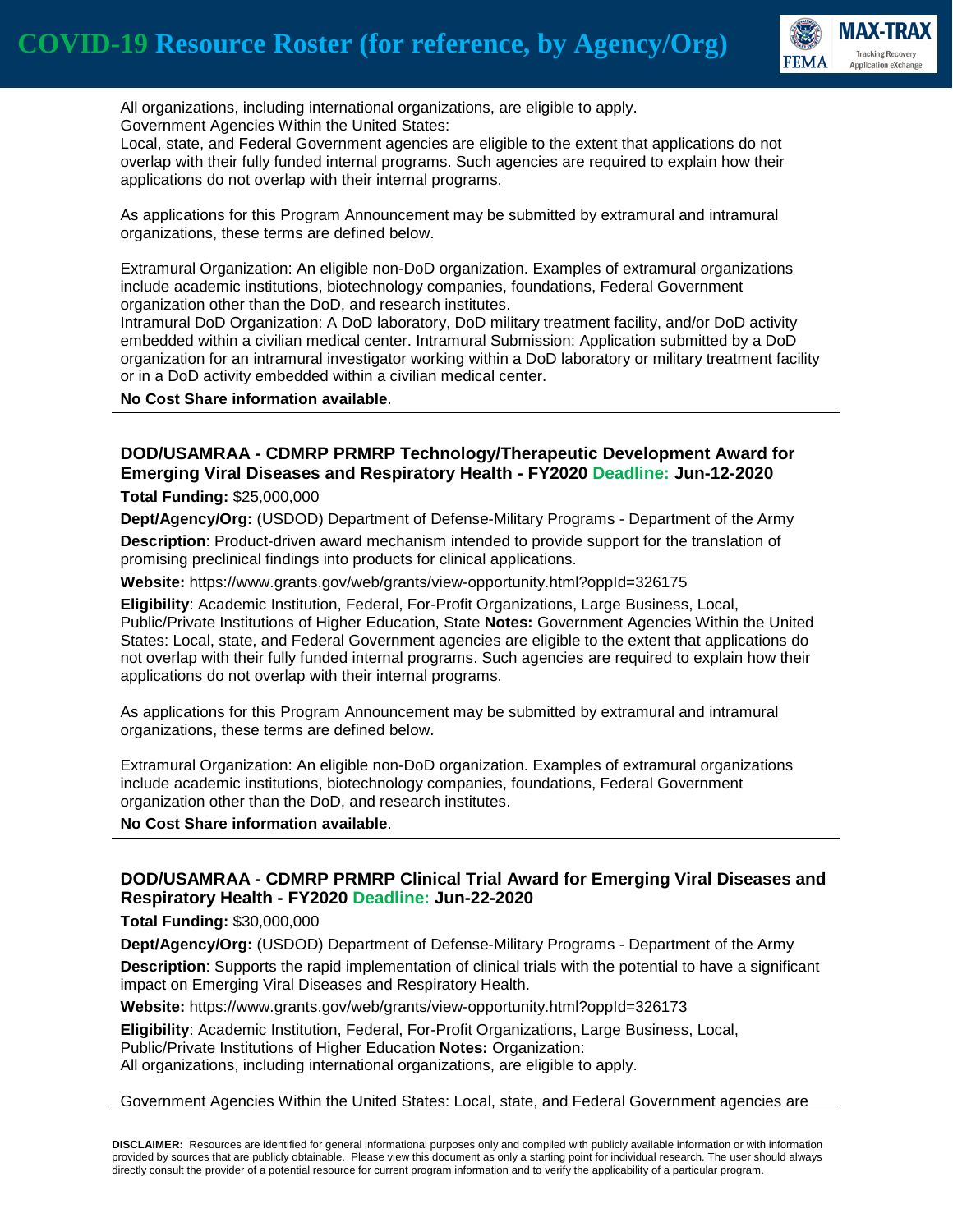

 eligible to the extent that applications do not overlap with their fully funded internal programs. Such agencies are required to explain how their applications do not overlap with their internal programs. **No Cost Share information available**.

#### **CARES Act: DOD/Military Programs - Procurement - Defense Production Act Purchases - FY20, FY21, FY22, FY23, FY24**

**Total Funding:** \$1,000,000,000

**Dept/Agency/Org:** (USDOD) Department of Defense-Military Programs - Procurement

**Description**: For Defense Production Act Purchases to prevent, prepare for, and respond to coronavirus, domestically or internationally. Related article:

https://www.insidegovernmentcontracts.com/2020/03/a-coronavirus-contractors-guide-to-the-defenseproduction-act/

**Website:** https://www.fema.gov/defense-production-act-overview

**Eligibility**: Federal, For-Profit Organizations, Large Business, Small Business **Notes:** manufacturers

**No Cost Share information available**.

### **CARES Act: DOD/Military Programs - Revolving and Management Funds - Defense Working Capital Funds - FY20, FY21, FY22, FY23, FY24**

**Total Funding:** \$1,450,000,000

**Dept/Agency/Org:** (USDOD) Department of Defense-Military Programs - Revolving and Management Funds

**Description**: Funds to prevent, position, prepare for, and respond to **coronavirus**, domestically or internationally for Defense-Wide and Air Force Working Capital Funds.

**Website:**

https://comptroller.defense.gov/Portals/45/Documents/defbudget/fy2020/budget\_justification/pdfs/06\_D efense Working Capital Fund/PB20 DWWCF Operating and Capital Budgets.pdf

**Eligibility**: Federal **Notes:** "war fighters and other customers"

**No Cost Share information available**.

### **Families First Coronavirus Response Act: DOD/Military Programs - Defense Health Program - Medical Services - FY20, FY21, FY22**

**Total Funding:** \$82,000,000

**Dept/Agency/Org:** (USDOD) Department of Defense-Military Programs - Defense Health Program **Description**: Funds for health services consisting of SARS-CoV-2 or **COVID-19** related items and services.

**Website:** https://www.health.mil/About-MHS/OASDHA/Defense-Health-Agency

**Eligibility**: Federal See website for additional eligibility information.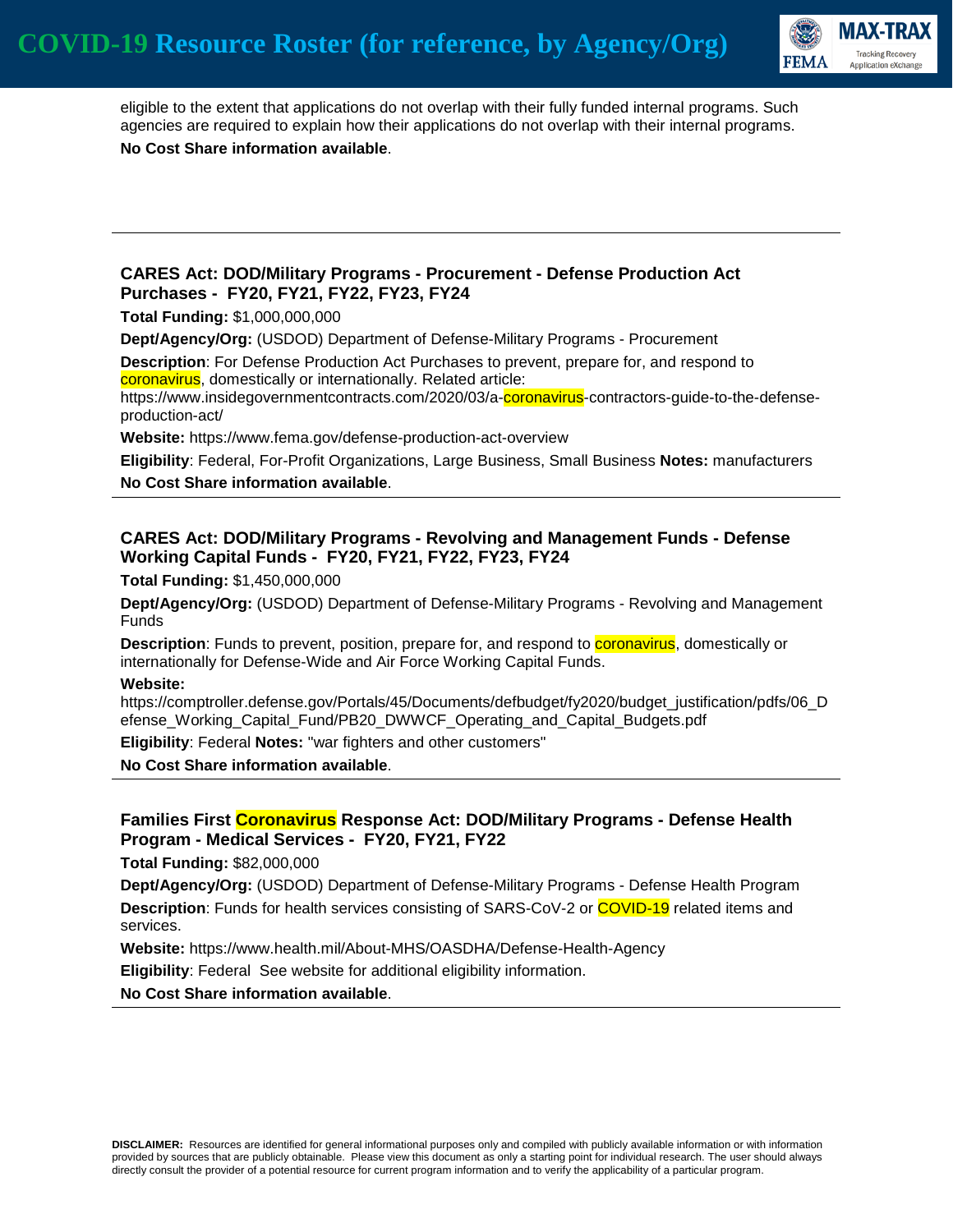

# **CARES Act: DOI/BIA - Operation of Indian Education Programs - FY2020/FY2021**

**Total Funding:** \$69,000,000

**Dept/Agency/Org:** (USDOI) Department of the Interior - Bureau of Indian Affairs

**Description**: Operation of Indian Education Programs including funding for Tribes/Tribal colleges and universities, salaries, transportation, and information technology.

**Website:** https://www.bia.gov/bie

**Eligibility**: Federal, Tribe **Notes:** Tribes (including, but not limited to, funding for tribal colleges and universities, salaries, transportation, and information technology)

**No Cost Share information available**.

## **CARES Act: DOI/BIA - Operation of Indian Programs - FY2020/FY2021**

**Total Funding:** \$453,000,000

**Dept/Agency/Org:** (USDOI) Department of the Interior - Bureau of Indian Affairs

**Description**: For public safety and justice programs, executive direction for deep cleaning of facilities, purchase of personal protective equipment, purchase of info. tech. to improve teleworking, welfare assistance and social services for Tribes/Tribal governments.

**Website:** https://www.cdc.gov/tribal/cooperative-agreements/COVID-19.html

**Eligibility**: Tribe **Notes:** Tribes

**No Cost Share information available**.

### **CARES Act: DOI/Insular Affairs - Assistance to Territories - FY2020/FY2021**

**Total Funding:** \$55,000,000

**Dept/Agency/Org:** (USDOI) Department of the Interior - Insular Affairs

Description: For Assistance to Territories to prevent, prepare for, and respond to **coronavirus**, domestically or internationally, for general technical assistance.

**Website:** https://www.doi.gov/oia/financial-assistance

**Eligibility**: Local, State, Territory, Tribe **Notes:** US Territories.

**No Cost Share information available**.

#### **CARES Act: DOI/Office of the Secretary - Departmental Operations - FY2020/FY2021**

**Total Funding:** \$158,400,000

**Dept/Agency/Org:** (USDOI) Department of the Interior - Office of the Secretary

**Description:** Coronavirus funds for purchasing equipment/supplies to disinfect buildings/public areas, for law enforcement and emergency management operations, bio surveillance of wildlife and environmental persistence studies, employee overtime and pay.

**Website:** https://www.bia.gov/as-ia/opa/online-press-release/cares-act-provides-critical-assistancetribal-governments

**Eligibility**: Tribe **Notes:** SLTT related activities of DOI.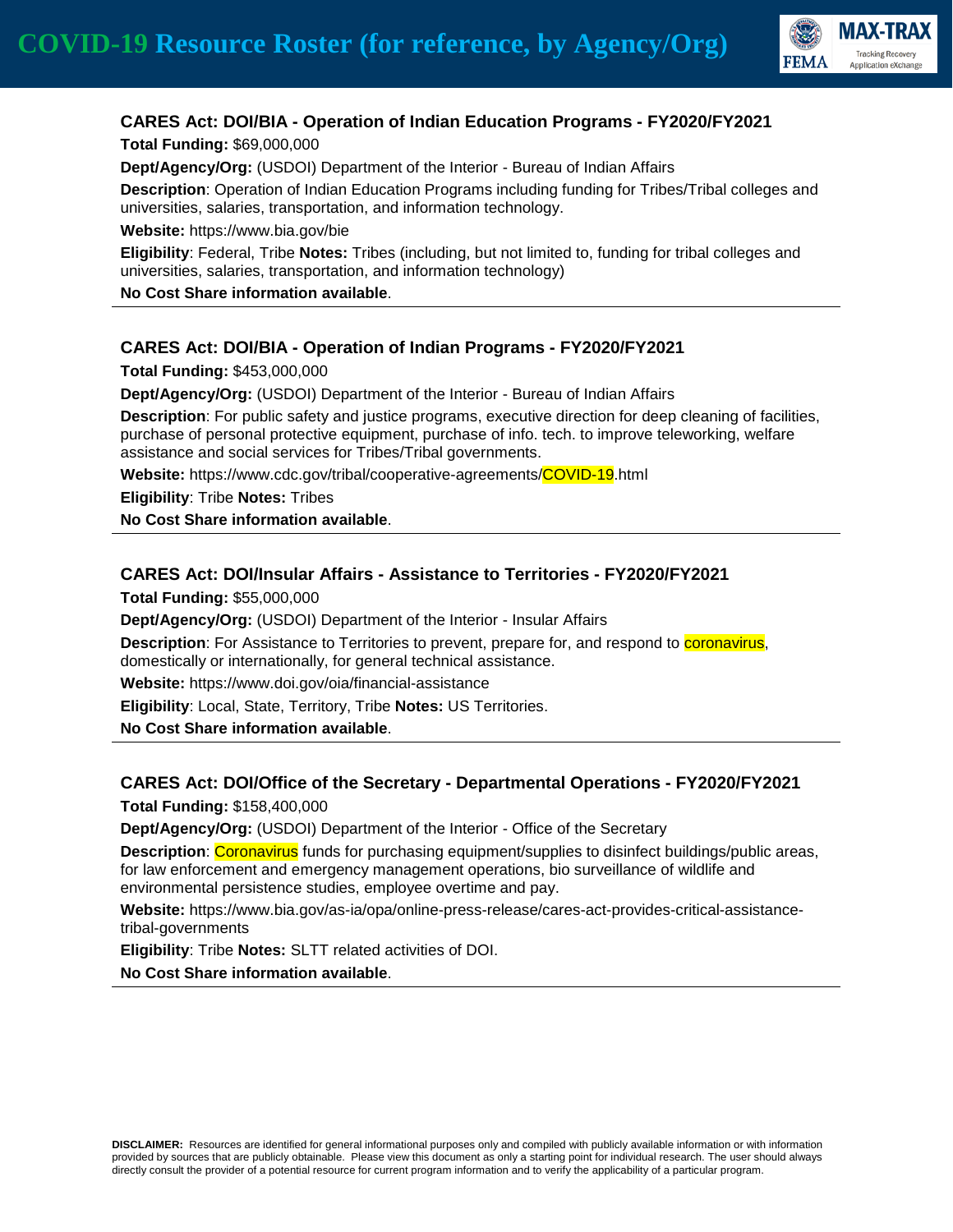

### **DOL/ETA - National Dislocated Worker Grants Program Guidance (17.277)**

**Total Funding:** \$300,000,000

**Dept/Agency/Org:** (USDOL) Department of Labor - Employment and Training Administration **Description**: WIOA funds to provide employment-related services for dislocated workers. Funds for: Disaster Recovery and Employment Recovery.

**Website:** https://www.grants.gov/web/grants/view-opportunity.html?oppId=325616

**Eligibility**: State, Tribe **Notes:** Eligibility varies depending upon the type of National Dislocated Worker Grant requested, as noted below. Please reference the text of TEGL 12-19 for additional requirements. Disaster Recovery DWGs: 1. States, as defined by the Workforce Innovation and Opportunity Act (WIOA) in Section 3(56);2. Outlying areas as defined by WIOA, Section 3(45); and,3. Indian tribal governments as defined by the Stafford Act, 42 U.S.C. 5122(6) Employment Recovery DWGs: 1. a state or outlying area (as defined by WIOA, Section 3), or a consortium of states;2. a local Workforce Development Board (WDB) or a consortium of WDBs;3. an entity eligible for funding through the Indian and Native American program in WIOA Section 166(c);4. entities determined to be appropriate by the governor of the state or outlying area involved; and,5. entities that demonstrate to the Secretary of Labor their capability to effectively respond to circumstances related to particular dislocations.

**No Cost Share information available**.

#### **DOS/BISN - Combatting COVID-19 Pandemic and Proliferation Threats - FY2020 Deadline: May-29-2020**

**Total Funding:** \$15,000,000

**Dept/Agency/Org:** (USDOS) Department of State

**Description**: Build capacity to safely prevent, contain, and mitigate threats and impacts posed by the rapid spread of destabilizing biological and chemical threats at national borders and points of entry, including infectious diseases such as COVID-19.

**Website:** https://www.grants.gov/web/grants/view-opportunity.html?oppId=326469

**Eligibility**: Academic Institution, Nonprofit, Public/Private Institutions of Higher Education **Notes:** Eligibility for this NOFO is limited to educational and research institutions and U.S. not-for-profit/nongovernmental organizations (NGOs) subject to section 501 (c) (3) of the U.S. tax code, foreign educational and research institutions, and foreign not-for-profits/NGOs/social enterprises and international NGOs and PIOs.

**No Cost Share information available**.

## **CARES Act: DOT/FAA - Grants-in-Aid for Airports - FY20, FY21, FY22, FY23, FY24**

**Total Funding:** \$10,000,000,000

**Dept/Agency/Org:** (USDOT) Department of Transportation - Federal Aviation Administration **Description**: Funds to prevent, prepare for, and respond to **coronavirus** - any related qualifying expense to be covered.

**Website:** https://www.faa.gov/airports/cares\_act/

**Eligibility**: Large Business **Notes:** Intended Beneficiary: Large Business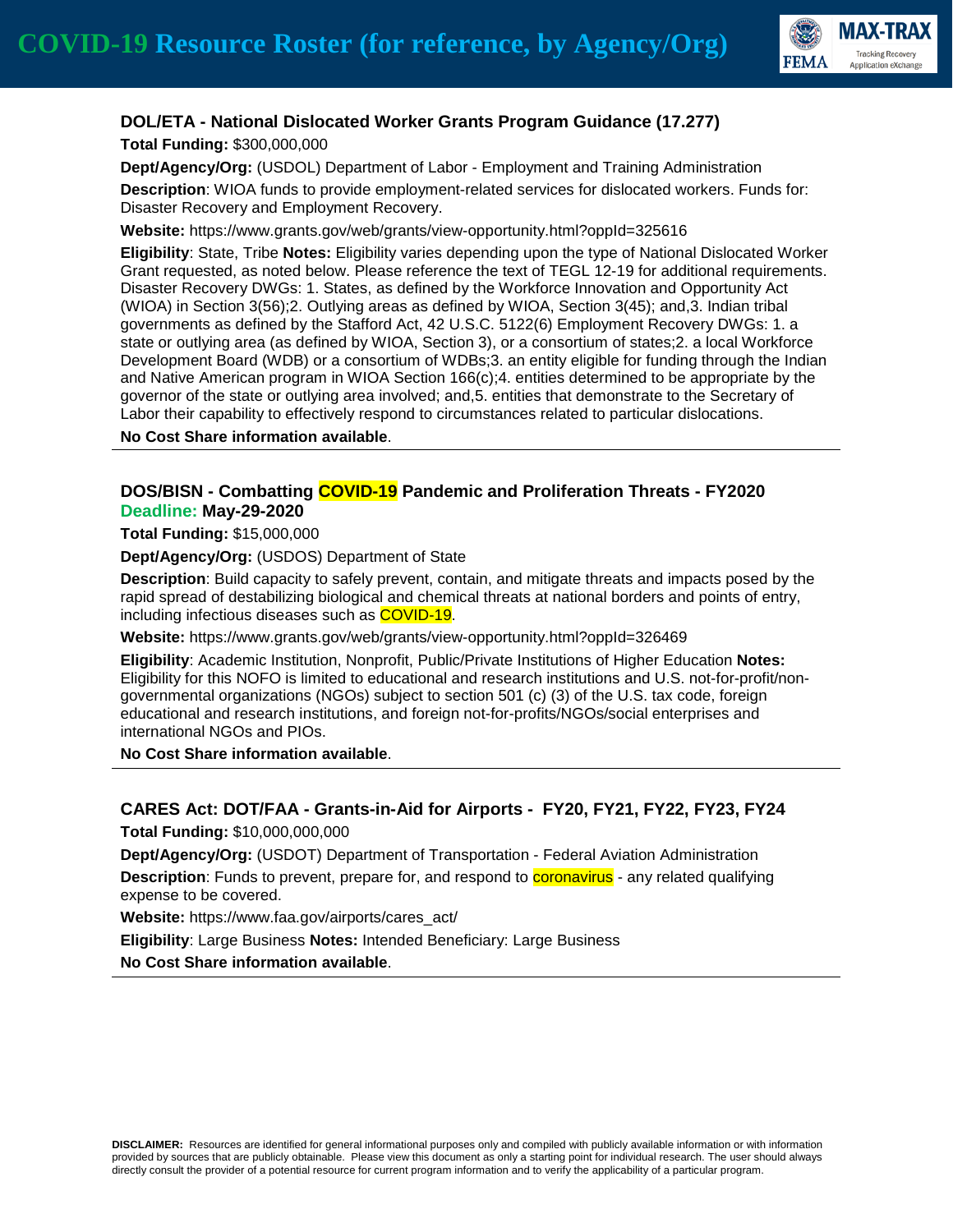

### **CARES Act: DOT/FRA - Northeast Corridor Grants to the National Railroad Passenger Corporation - FY20, FY21, FY22, FY23, FY24 Deadline: May-15-2020**

**Total Funding:** \$492,000,000

**Dept/Agency/Org:** (USDOT) Department of Transportation - Federal Railroad Administration

**Description**: Funds to prevent, prepare for, and respond to **coronavirus**, including to enable the Secretary of Transportation to make or amend existing grants to the National Railroad Passenger Corporation for activities associated with the Northeast Corridor.

**Website:** https://www.grants.gov/web/grants/view-opportunity.html?oppId=326881

**Eligibility**: Large Business **Notes:** Intended Beneficiary: Large Business

**No Cost Share information available**.

### **CARES Act: DOT/FRA - National Network Grants to the National Railroad Passenger Corporation - FY20, FY21, FY22, FY23, FY24**

**Total Funding:** \$526,000,000

**Dept/Agency/Org:** (USDOT) Department of Transportation - Federal Railroad Administration **Description**: For National Network Grants to the National Railroad Passenger Corporation to prevent, prepare for, and respond to **coronavirus**.

**Website:** https://railroads.dot.gov/

**Eligibility**: Federal **Notes:** Intended Beneficiary: Large Business

**No Cost Share information available**.

#### **CARES Act: DOTreas/FTA - Transit Infrastructure Grants**

**Total Funding:** \$25,000,000,000

**Dept/Agency/Org:** (USDOT) Department of Transportation - Federal Transit Administration **Description**: For an additional amount for Transit Infrastructure Grants, \$25,000,000,000, to remain available until expended, to prevent, prepare for, and respond to **coronavirus**.

**Website:** https://cms7.fta.dot.gov/cares-act

**Eligibility**: Federal **Notes:** Intended Beneficiary: Large Business

**No Cost Share information available**.

### **CARES Act: DOEd - Education Stabilization Fund-Rethink K-12 Education Models (ESF-REM) - FY2020 Deadline: Jun-29-2020**

**Total Funding:** \$180,000,000

**Dept/Agency/Org:** (USED) Department of Education

**Description**: Grants to State educational agencies (SEAs) to address specific educational needs of students, their parents, and teachers in public and non-public elementary and secondary schools.

**Website:** https://oese.ed.gov/files/2020/04/ESF-REM-Notice-Inviting-Applications.pdf

**Eligibility**: Academic Institution, Public/Private Institutions of Higher Education, State, Territory, Tribe **Notes:** State Educational Agencies (SEAs)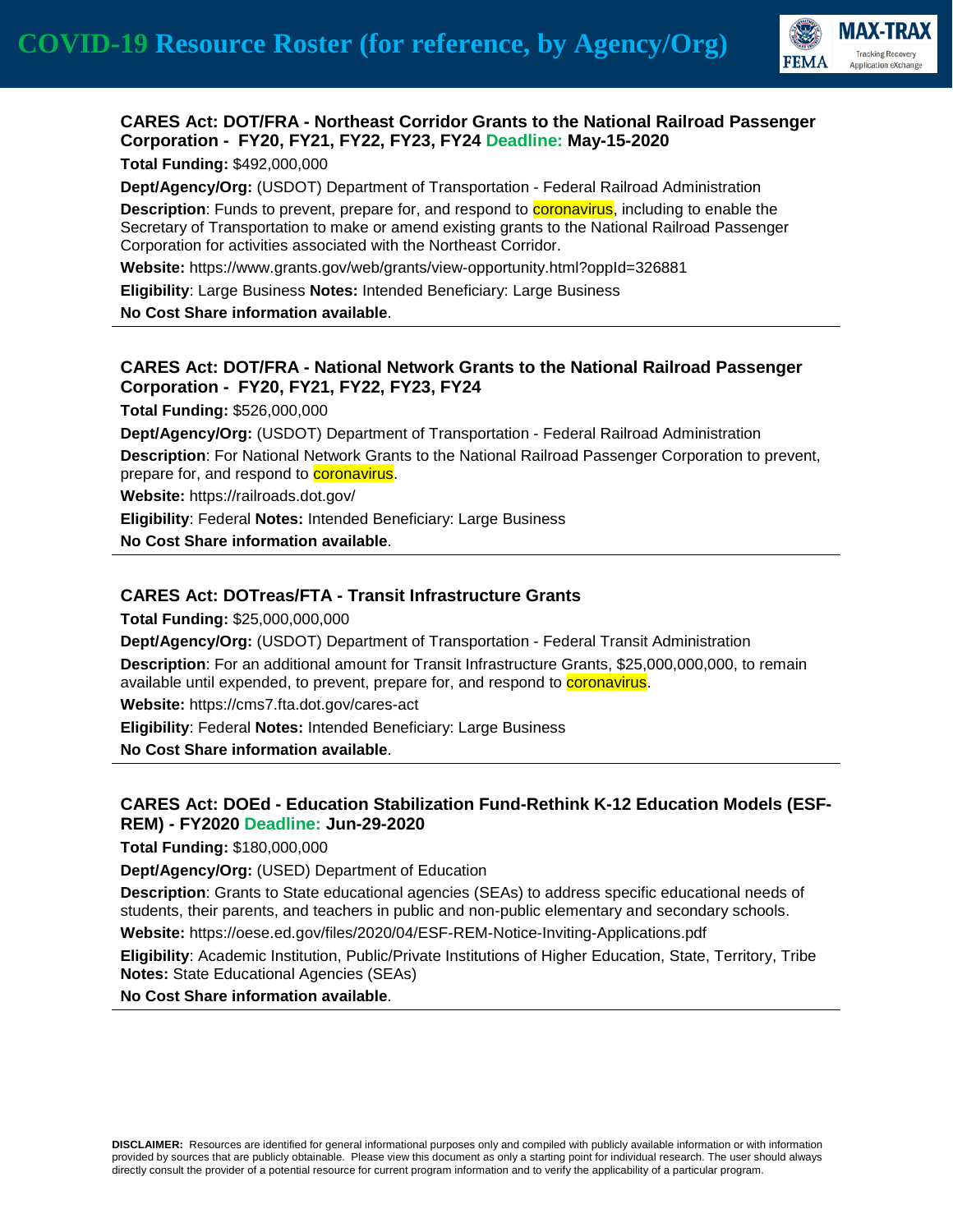

## **CARES Act: DOEd - Higher Education Emergency Relief Fund-FIPSE - FY2020 Deadline: Aug-01-2020**

**Funding not identified**

**Dept/Agency/Org:** (USED) Department of Education

**Description**: Needed

**Website:** https://www2.ed.gov/about/offices/list/ope/caresact.html

**Eligibility**: Academic Institution, Private, Public, Public/Private Institutions of Higher Education, State, Territory, Tribe **Notes:** Public and State controlled institutions of higher education Private institutions of higher education

**No Cost Share information available**.

### **CARES Act: DOEd - Higher Education Emergency Relief Fund-Strengthening Institutions Program - FY2020 Deadline: Aug-01-2020**

**Funding not identified**

**Dept/Agency/Org:** (USED) Department of Education **Description**: CARES Act- Higher Education Emergency Relief Fund

Funding Opportunity Number ED-GRANTS-043020-004 is for Higher Education Emergency Relief Fund-Strengthening Institutions Program (84.425M) program.

**Website:** https://www2.ed.gov/about/offices/list/ope/caresact.html

**Eligibility**: Academic Institution, Public/Private Institutions of Higher Education, State **Notes:** Public and State controlled institutions of higher education Private institutions of higher education

**No Cost Share information available**.

### **CARES Act: DOEd - Higher Education Emergency Relief Fund-Historically Black Colleges and Universities - FY2020 Deadline: Aug-01-2020**

**Funding not identified**

**Dept/Agency/Org:** (USED) Department of Education

**Description**: CARES Act: Higher Education Emergency Relief Fund

COVID-19 Funding Opportunity Number ED-GRANTS-043020-001 is for Higher Education Emergency Relief Fund-Historically Black Colleges and Universities program.

**Website:** https://www2.ed.gov/about/offices/list/ope/caresact.html

**Eligibility**: Academic Institution, Private, Public, Public/Private Institutions of Higher Education, State **Notes:** Private institutions of higher education

Public and State controlled institutions of higher education

**No Cost Share information available**.

## **CARES Act: DOEd - Higher Education Emergency Relief Fund-Minority Serving Institutions - FY2020 Deadline: Aug-01-2020**

**Funding not identified**

**Dept/Agency/Org:** (USED) Department of Education

**Description**: CARES Act- Higher Education Emergency Relief Fund: Funding Opportunity Number ED-GRANTS-043020-003 is for Higher Education Emergency Relief Fund-Minority Serving Institutions program.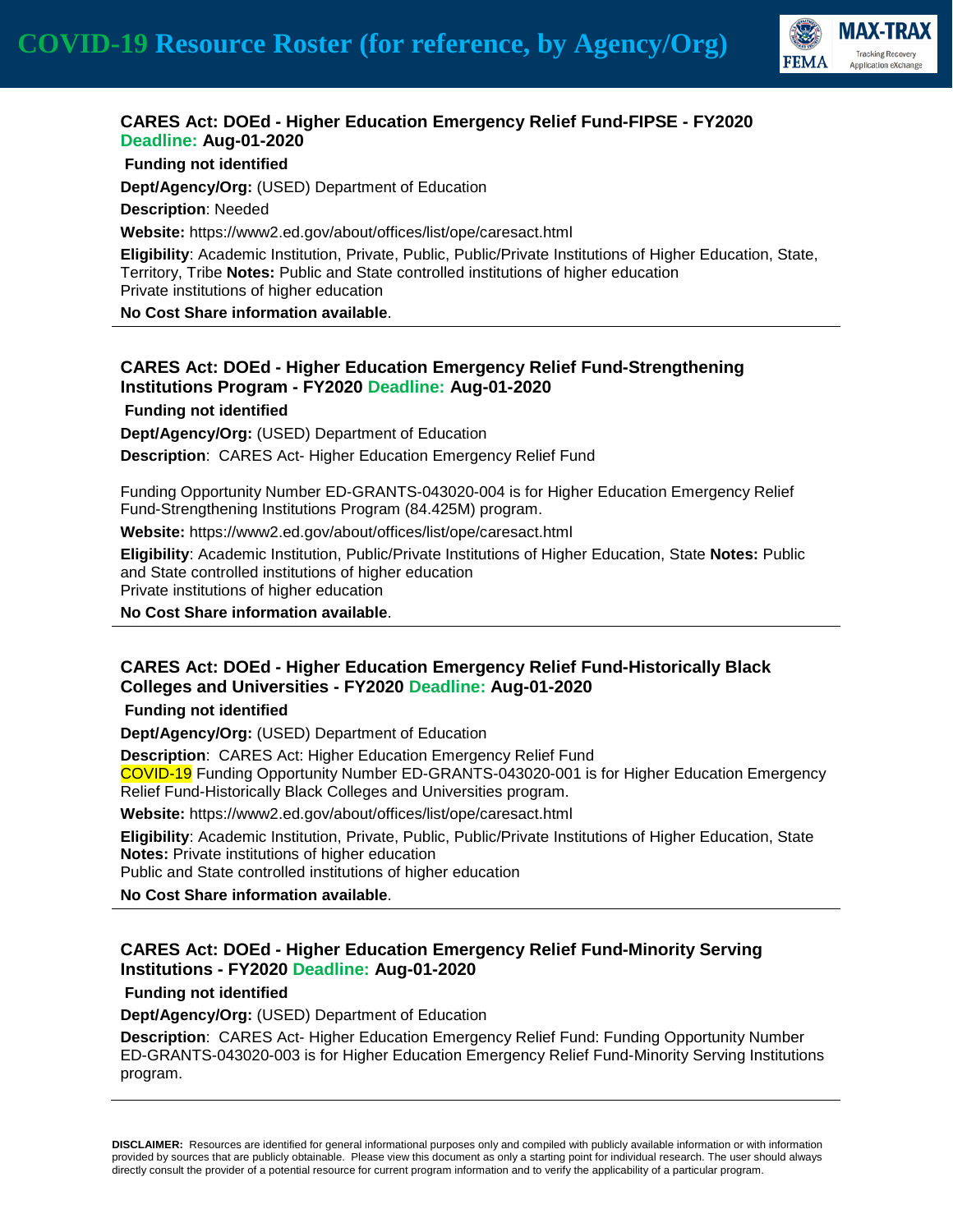

#### **Website:** https://www2.ed.gov/about/offices/list/ope/caresact.html

**Eligibility**: Academic Institution, Private, Public, Public/Private Institutions of Higher Education, State, Territory, Tribe **Notes:** Public and State controlled institutions of higher education Private institutions of higher education

**No Cost Share information available**.

#### **CARES Act: DOEd - Higher Education Emergency Relief Fund-IHE/Institution - FY2020 Deadline: Sep-30-2020**

#### **Funding not identified**

**Dept/Agency/Org:** (USED) Department of Education

**Description**: Provides funding to institutions to provide emergency financial aid grants to students whose lives have been disrupted by COVID-19, many of whom are facing financial challenges and struggling to make ends meet.

**Website:** https://www2.ed.gov/about/offices/list/ope/caresact.html

**Eligibility**: Academic Institution, Private, Public, Public/Private Institutions of Higher Education, State, Territory, Tribe See website for additional eligibility information.

**No Cost Share information available**.

#### **CARES Act: DOEd - Gallaudet University - FY2020/FY2021**

**Total Funding:** \$7,000,000

**Dept/Agency/Org:** (USED) Department of Education - Department of Education

**Description**: For Gallaudet University to help defray the expenses directly caused by **coronavirus** and to enable grants to students for expenses directly related to **coronavirus** and the disruption of university operations.

**Website:** https://www.gallaudet.edu/student-health-service/health-alerts/general-information-oncoronaviruses-from-the-cdc

**Eligibility**: Academic Institution **Notes:** Intended Beneficiary: Academic Institution

**No Cost Share information available**.

#### **CARES Act: DOEd - Howard University - FY2020/FY2021**

**Total Funding:** \$13,000,000

**Dept/Agency/Org:** (USED) Department of Education - Department of Education

**Description**: For Howard University to help defray the expenses directly caused by **coronavirus** and to enable grants to students for expenses directly related to **coronavirus** and the disruption of university operations.

**Website:** https://home.howard.edu/coronavirus

**Eligibility**: Academic Institution **Notes:** Intended Beneficiary: Academic Institution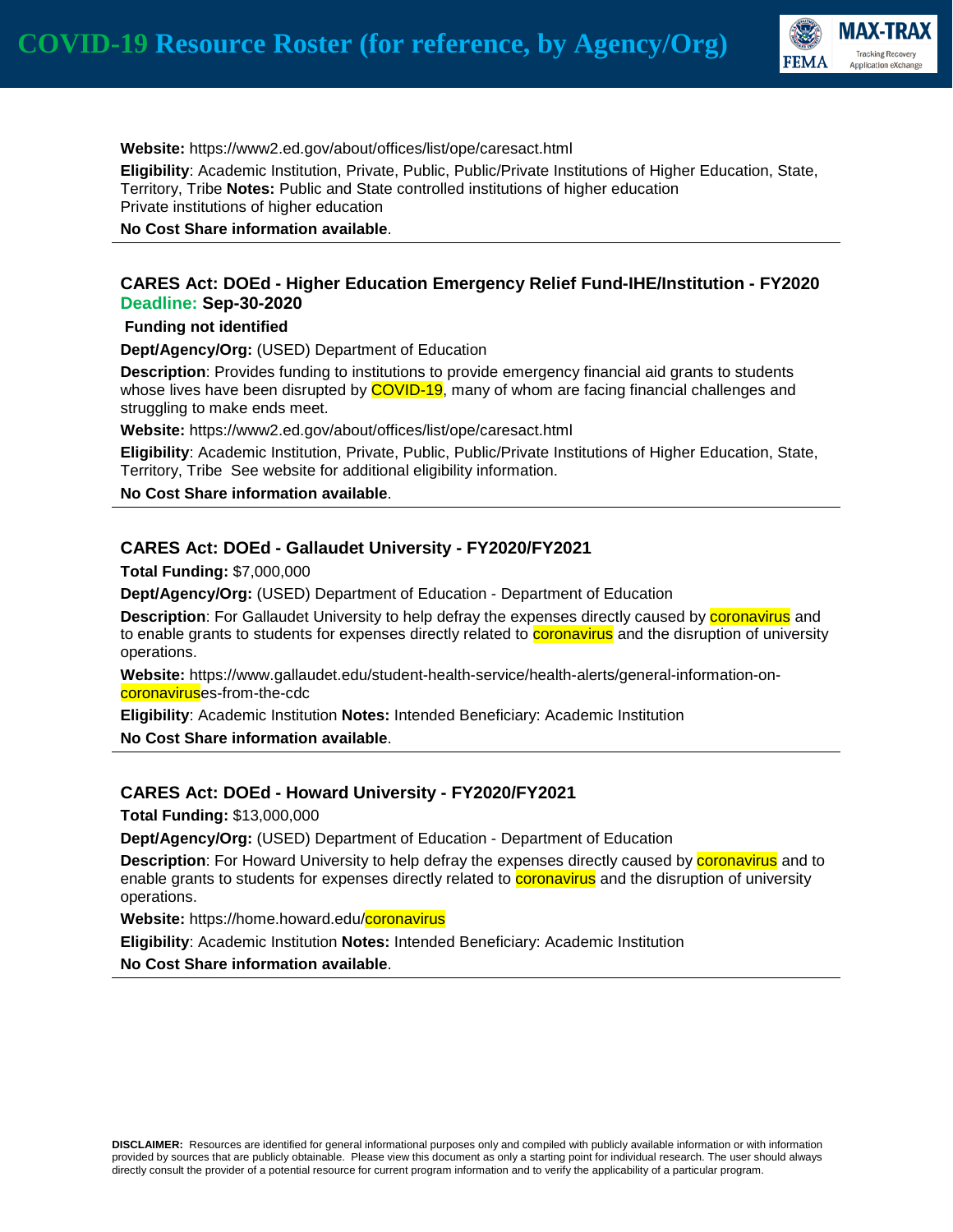

# **CARES Act: DOEd - Safe School and Citizenship Education - FY2020/FY2021**

**Total Funding:** \$100,000,000

**Dept/Agency/Org:** (USED) Department of Education - Department of Education

**Description**: To help elementary, secondary and postsecondary schools clean and disinfect affected schools, and assist in counseling and distance learning and associated costs - to prevent, prepare for, and respond to **coronavirus**.

**Website:** https://www2.ed.gov/about/overview/budget/budget20/justifications/d-ssce.pdf

**Eligibility**: Federal **Notes:** Intended Beneficiary: SLTT

**No Cost Share information available**.

### **DOEd/OESE - Teacher and School Leader (TSL) Incentive Program - FY2020 Deadline: Jun-02-2020**

**Total Funding:** \$65,794,850

**Dept/Agency/Org:** (USED) Department of Education - Office of Elementary and Secondary Education

**Description**: The purpose of TSL is to assist States, Local Educational Agencies (LEAs), and nonprofit organizations to develop, implement, improve, or expand comprehensive Performance-Based Compensation Systems (PBCS) or Human Capital Management Systems (HCMS) for teachers, principals, and other School Leaders (especially for teachers, principals, and other School Leaders in High-Need Schools who raise student academic achievement and close the achievement gap between high- and low-performing students). In addition, a portion of TSL funds may be used to study the effectiveness, fairness, quality, consistency, and reliability of PBCS or HCMS for teachers, principals, and other School Leaders (educators).

\* Education

\* Opportunity Zone Benefits

**Website:** https://www.grants.gov/web/grants/view-opportunity.html?oppId=325991 **Eligibility**: Academic Institution, Public/Private Institutions of Higher Education, State

**No Cost Share information available**.

## **CARES Act: DOEd/Corporation for Public Broadcasting - COVID-19 Support - FY2020/FY2021**

**Total Funding:** \$75,000,000

**Dept/Agency/Org:** (USED) Department of Education - Corporation for Public Broadcasting

**Description**: To prevent, prepare for, and respond to coronavirus - for fiscal stabilization grants to public telecommunications entities with no deduction for administrative or costs of the Corporation, to maintain programming and preserve small rural stations.

**Website:** https://www.cpb.org/aboutcpb

**Eligibility**: Local, State, Territory, Tribe **Notes:** Intended Beneficiary: Small Business

**No Cost Share information available**.

## **EPA/SEJCA: State Environmental Justice Cooperative Agreement Program - COVID-19 Projects - FY2020 Deadline: Jun-30-2020**

**Total Funding:** \$1,000,000

**Dept/Agency/Org:** (USEPA) Environmental Protection Agency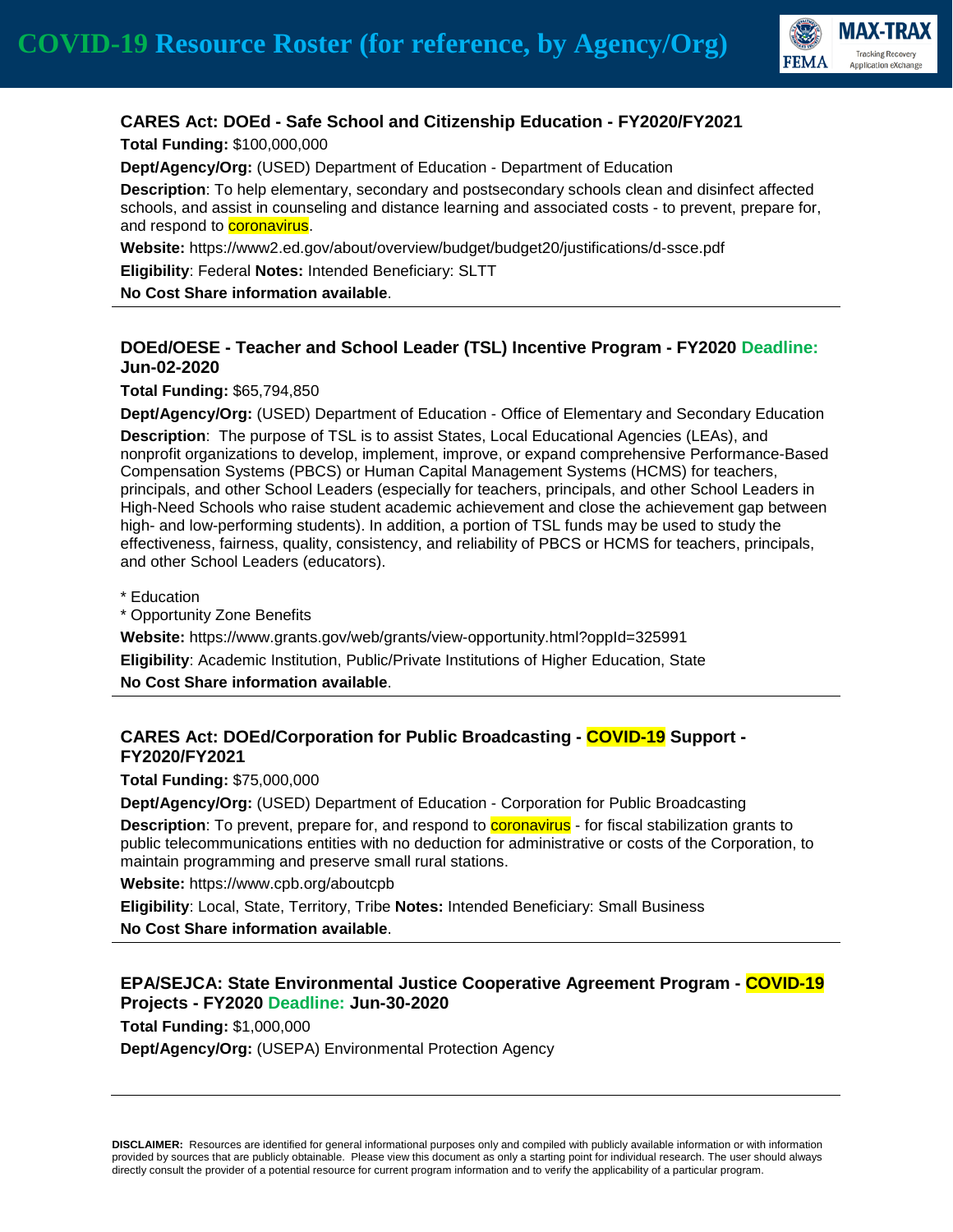

 **Description**: EPA re-opening the State Environmental Justice Cooperative Agreement Program (SEJCA) to propose projects focusing on COVID-19 and other topic areas to support underserved, minority, and vulnerable communities.

**Website:** https://www.epa.gov/environmentaljustice/state-environmental-justice-cooperativeagreement-program#tab-2

**Eligibility**: Local, State, Territory, Tribe **Notes:** This opportunity is open to State, Territorial, Tribal and local government agencies.

**Cost Share Notes:** While cost sharing or match is not required, voluntary leveraging or voluntary costsharing is allowable. Leveraged funding or other resources need not be for eligible and allowable project costs under the EPA assistance agreement unless the Applicant proposes to provide a voluntary cost share as its form of leveraging (see below). Leveraging other than voluntary cost share is not included in the project budget on the grant forms but should be included in the grant workplan in the form of a statement to the effect that the applicant is expected to produce the proposed leveraging consistent with the terms of the announcement and their application.

#### **CARES Act: EPA - Buildings and Facilities - FY2020/FY2021**

**Total Funding:** \$300,000

**Dept/Agency/Org:** (USEPA) Environmental Protection Agency

**Description**: Funds for **coronavirus** related expenses - including for necessary expenses for cleaning and disinfecting equipment or facilities of, or for use by, the Environmental Protection Agency.

**Website:** https://www.epa.gov/sites/production/files/2019-04/documents/fy20-cj-06-buildingsfacilities.pdf

**Eligibility**: Federal **Notes:** EPA buildings and facilities.

**No Cost Share information available**.

#### **CARES Act: EPA - Hazardous Substance Superfund - FY2020/FY2021**

**Total Funding:** \$770,000

**Dept/Agency/Org:** (USEPA) Environmental Protection Agency

**Description**: Funds provided under this heading in this Act shall be for necessary expenses for cleaning and disinfecting equipment or facilities of, or for use by, the Environmental Protection Agency. **Website:** https://www.epa.gov/superfund

**Eligibility**: Federal **Notes:** EPA buildings and facilities.

**No Cost Share information available**.

#### **CARES Act: HHS/ACF - Child Care and Development Block Grants - FY2020/FY2021**

**Total Funding:** \$3,500,000,000

**Dept/Agency/Org:** (USHHS) Department of Health and Human Services - Administration for Children and Families

**Description**: States, Territories, and Tribes are authorized to use funds to provide child care assistance to health care sector employees, emergency responders, sanitation workers, and workers deemed essential during response to **coronavirus**.

**Website:** https://www.acf.hhs.gov/occ/resource/occ-COVID-19-resources

**Eligibility**: Local, State, Territory, Tribe **Notes:** States, Territories, and Tribes

Intended Beneficiary: Individuals and Households, Child Care Centers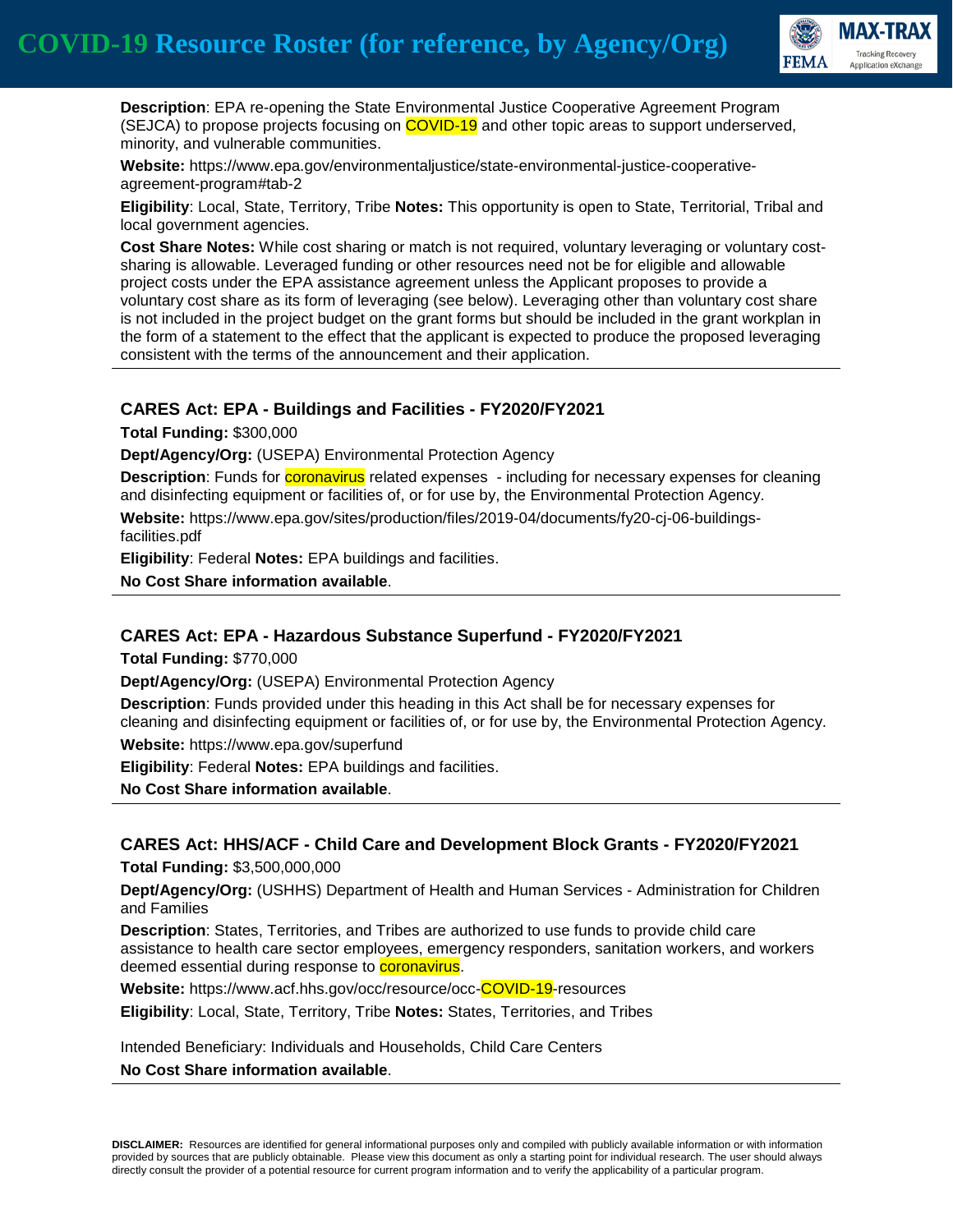

# **CARES Act: HHS/ACF - Children and Families Services Programs - FY2020/FY2021**

**Total Funding:** \$1,874,000,000

**Dept/Agency/Org:** (USHHS) Department of Health and Human Services - Administration for Children and Families

**Description: Coronavirus** funds for Children and Families Services Programs, supplemental summer programs, National Domestic Violence Hotline, Family Violence Prevention, temporary housing and assistance to victims, Runaway and Homeless Youth, Head Start.

**Website:** https://www.hhs.gov/answers/programs-for-families-and-children/index.html

**Eligibility**: Households, Individuals **Notes:** Head Start Programs, Runaway and Homeless Youth Programs

**No Cost Share information available**.

# **HHS/ACL - No Wrong Door System Funding Opportunity: Critical Relief Funds for COVID-19 Pandemic Response (93.048) Deadline: Apr-27-2020**

**Total Funding:** \$50,000,000

**Dept/Agency/Org:** (USHHS) Department of Health and Human Services - Administration for Community Living

**Description**: This additional funding will help states across the country increase capacity and support resource allocation to ensure state and community level coordination to immediately respond to pressing needs related to the **COVID-19** pandemic.

**Website:** https://www.acl.gov/grants/applying-grants

**Eligibility**: State **Notes:** State governments

**No Cost Share information available**.

#### **HHS/ACL - FY20 National Technical Assistance Resource Center on Emergency Preparedness, Response, & Recovery for Individuals with Developmental Disabilities (93.631) Deadline: May-12-2020**

**Total Funding:** \$300,000

**Dept/Agency/Org:** (USHHS) Department of Health and Human Services - Administration for Community Living

**Description**: Fund through one cooperative agreement to establish a national technical assistance and resource center to provide direct assistance and guidance to States and Territories to plan and build upon existing state emergency plans.

**Website:** https://www.grants.gov/web/grants/view-opportunity.html?oppId=324197

**Eligibility**: Local, Nonprofit, Public, Public/Indian Housing Authorities, Public/Private Institutions of Higher Education, State, Territory, Tribe **Notes:** State governments; Public and State controlled institutions of higher education; City or township governments; Independent school districts; Nonprofits that do not have a 501(c)(3) status with the IRS, other than institutions of higher education; County governments; Private institutions of higher education; Native American tribal organizations (other than Federally recognized tribal governments); Public housing authorities/Indian housing authorities; Nonprofits having a 501(c)(3) status with the IRS, other than institutions of higher education; Special district governments; Native American tribal governments (Federally recognized).

Eligible applicants also include: Hispanic Serving Institutions; Historically Black Colleges and Universities (HBCUs); Tribally Controlled Colleges and Universities (TCCUs); Alaska Native and Hawaiian Serving Institutions.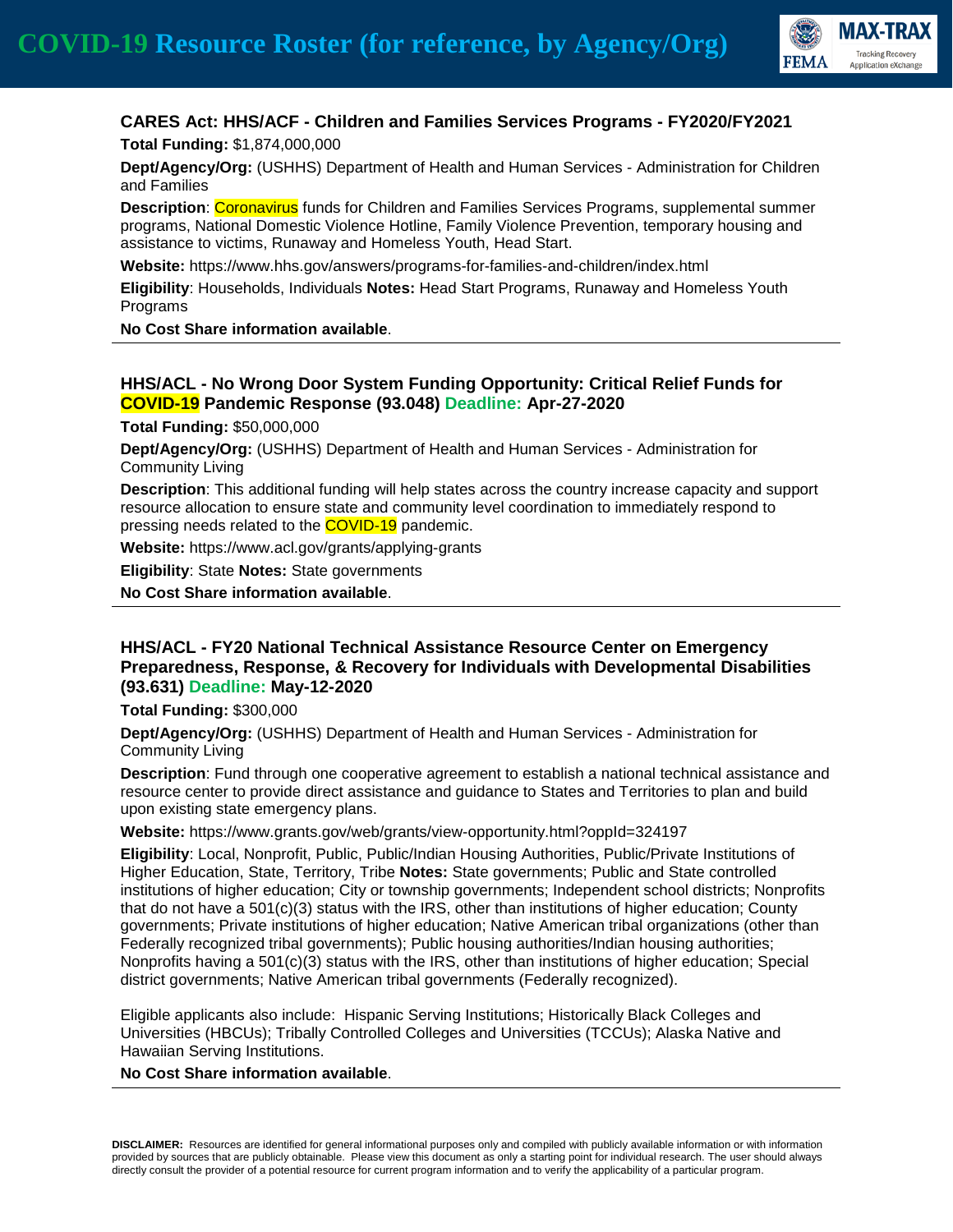

## **HHS/HRSA: Ryan White HIV/AIDS Program Parts A and B Deadline: May-29-2020 Funding not identified**

**Dept/Agency/Org:** (USHHS) Department of Health and Human Services - Administration for Community Living

**Description**: Ryan White Parts A and B grants can be used to support nutrition for clients with HIV.

**Website:** https://hab.hrsa.gov/about-ryan-white-hivaids-program/ryan-white-hivaids-program-legislation

**Eligibility**: State **Notes:** Under 42 U.S.C. §§ 300ff-29a and 300ff-88(11) (sections 2620 and 2689(11) of the PHS Act), a "State" – defined as all 50 States, the District of Columbia, the Commonwealth of Puerto Rico, the Virgin Islands, Guam, American Samoa, the Commonwealth of the Northern Mariana Islands, the Republic of

Palau, the Federated States of Micronesia, and the Republic of the Marshall Islands – is eligible for RWHAP Part B supplemental funding. However, any state/territory that had an unobligated balance of more than five percent of their FY 2018 formula funds is not eligible to apply for the FY 2020 RWHAP State/Territories Part B Supplemental Grant Program. Based on the criteria listed above, the following entities are not eligible to apply to this NOFO: • American Samoa • Marshall Islands • Montana • Nevada • Oregon

#### **No Cost Share information available**.

# **HHS/ACL - FY20 Advancing Community Integrated Health Networks & State Leadership in No Wrong Door Systems (93.048) Deadline: Jun-01-2020**

**Total Funding:** \$4,676,676

**Dept/Agency/Org:** (USHHS) Department of Health and Human Services - Administration for Community Living

**Description**: Funding through a cooperative agreement to support community-based organizations in becoming network lead entities in partnership with health care systems, to improve access to home and community-based services.

**Website:** https://www.grants.gov/web/grants/view-opportunity.html?oppId=324356

**Eligibility**: State, Territory **Notes:** State governments.

**No Cost Share information available**.

## **HHS grants from the Administration for Community Living (ACL) for older adults and people with disabilities in communities to help prevent the spread of COVID-19**

**Total Funding:** \$955,000,000

**Dept/Agency/Org:** (USHHS) Department of Health and Human Services - Administration for Community Living

**Description**: HHS Announces Nearly \$1 Billion in CARES Act Grants to Support Older Adults and People with Disabilities in the Community During the **COVID-19** Emergency

**Website:** https://www.cdc.gov/coronavirus/2019-ncov/index.html

**Eligibility**: Healthcare Institution, State, Territory, Tribe **Notes:** Grant amounts are determined based on the formulas defined under the program authorizing statutes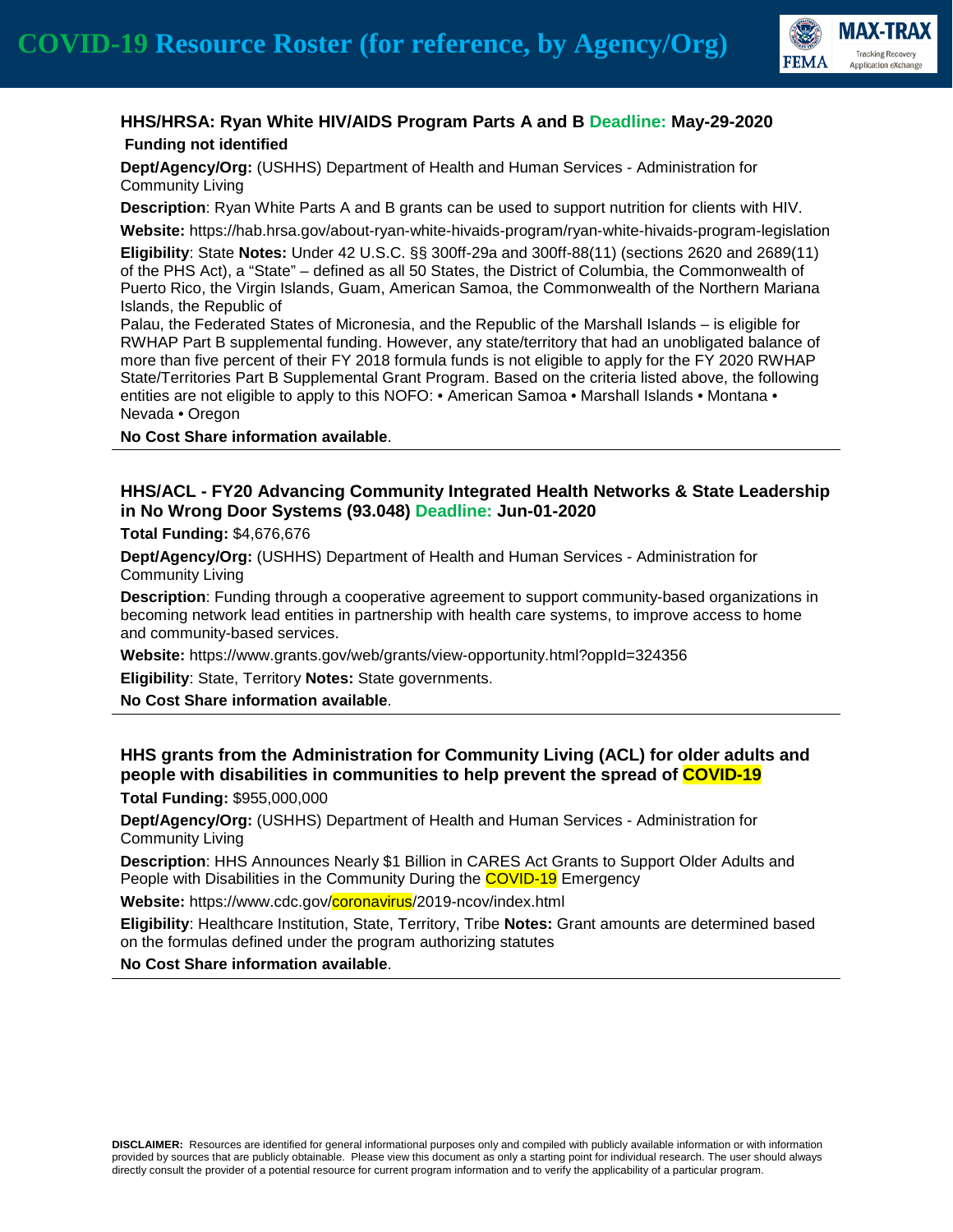

## **HHS/CDC - FY20 Global Health Security Partnerships: Expanding & Improving Public Health Laboratory Strategies & Systems (93.318) Deadline: May-04-2020**

#### **Total Funding:** \$175,000,000

**Dept/Agency/Org:** (USHHS) Department of Health and Human Services - Centers for Disease Control and Prevention

**Description**: This Notice of Funding Opportunity supports the implementation and expansion of programs and activities that focus on protecting and improving public health globally by building or strengthening public health laboratory capacity.

**Website:** https://www.grants.gov/web/grants/view-opportunity.html?oppId=320733

**Eligibility**: For-Profit Organizations, Local, Nonprofit, Public, Public/Indian Housing Authorities, Public/Private Institutions of Higher Education, State, Territory, Tribe **Notes:** Public housing authorities/Indian housing authorities; Private institutions of higher education; Small businesses; Forprofit organizations other than small businesses; Public and State controlled institutions of higher education; Special district governments; Others; City or township governments; Unrestricted; Nonprofits that do not have a 501(c)(3) status with the IRS, other than institutions of higher education; Native American tribal governments (Federally recognized); Native American tribal organizations (other than Federally recognized tribal governments); Independent school districts; State governments; Nonprofits having a 501(c)(3) status with the IRS, other than institutions of higher education; County governments.

**No Cost Share information available**.

### **HHS/CDC - FY20 Strengthening Regional Field Epidemiology Training Program Networks (93.318) Deadline: May-04-2020**

**Total Funding:** \$500,000,000

**Dept/Agency/Org:** (USHHS) Department of Health and Human Services - Centers for Disease Control and Prevention

**Description**: CDC seeks to accelerate progress toward a world safe and secure from infectious disease threats by building workforce capacity through creation and support of regional networks of field epidemiology and training programs (FETPs).

**Website:** https://www.grants.gov/web/grants/view-opportunity.html?oppId=323017

**Eligibility**: For-Profit Organizations, Local, Nonprofit, Public, Public/Indian Housing Authorities, Public/Private Institutions of Higher Education, State, Territory, Tribe **Notes:** Special district governments; Native American tribal organizations (other than Federally recognized tribal governments); Others; Public housing authorities/Indian housing authorities; Small businesses; Forprofit organizations other than small businesses; Nonprofits having a  $501(c)(3)$  status with the IRS, other than institutions of higher education; County governments; Public and State controlled institutions of higher education; Private institutions of higher education; Unrestricted; Nonprofits that do not have a 501(c)(3) status with the IRS, other than institutions of higher education; Native American tribal governments (Federally recognized); Independent school districts; State governments; City or township governments.

**No Cost Share information available**.

#### **Coronavirus Preparedness and Response Supplemental Appropriations Act: HHS/CDC - Supporting Tribal Public Health Capacity in Coronavirus Preparedness and Response (93.391) Deadline: May-31-2020**

**Total Funding:** \$40,000,000

**Dept/Agency/Org:** (USHHS) Department of Health and Human Services - Centers for Disease Control and Prevention

**Description**: Continued support for and expansion of critical public health activities at the Tribal level.

**DISCLAIMER:** Resources are identified for general informational purposes only and compiled with publicly available information or with information provided by sources that are publicly obtainable. Please view this document as only a starting point for individual research. The user should always directly consult the provider of a potential resource for current program information and to verify the applicability of a particular program.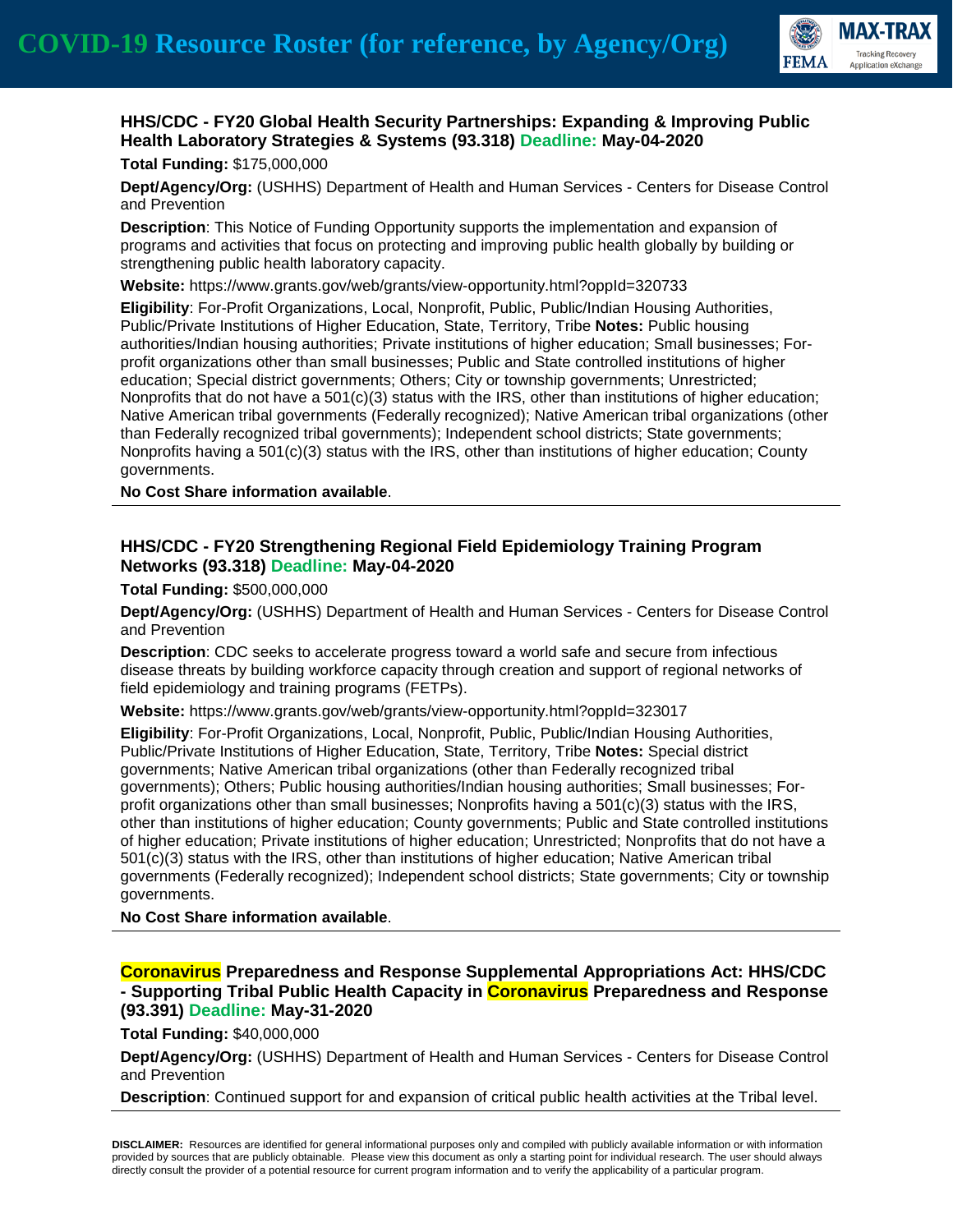

 **Website:** https://www.grants.gov/web/grants/view-opportunity.html?oppId=325942 **Eligibility**: Tribe **Notes:** Native American tribal governments (Federally recognized) Native American tribal organizations (other than Federally recognized tribal governments) **No Cost Share information available**.

### **HHS/CDC - Accelerating Public Health Data Modernization (93.323) Deadline: Jun-01- 2020**

**Total Funding:** \$750,000,000

**Dept/Agency/Org:** (USHHS) Department of Health and Human Services - Centers for Disease Control and Prevention

**Description**: This funding opportunity will support jurisdictions in developing and deploying world-class data and analytic capacity that scale rapidly in emergencies, and provide forecasting capability to identify emerging threats.

**Website:** https://www.grants.gov/web/grants/view-opportunity.html?oppId=324432

**Eligibility**: Local, State, Territory, Tribe **Notes:** Native American tribal governments (Federally recognized); State governments; County governments; Special district governments; City or township governments; Others.

**No Cost Share information available**.

### **HHS/CDC - Strategies to Maintain HIV Viral Suppression Among State Prison Inmates Released to the Community Deadline: Jun-29-2020**

**Total Funding:** \$9,000,000

**Dept/Agency/Org:** (USHHS) Department of Health and Human Services - Centers for Disease Control and Prevention

**Description**: Program aims to develop effective, sustainable, and replicable program models that support continuity of HIV care for PWH released from state prisons into the community.

**Website:** https://www.grants.gov/web/grants/view-opportunity.html?oppId=323273

**Eligibility**: State **Notes:** To be considered responsive, applicants must document all of the following: 1. Complete laboratory reporting of all HIV viral load and CD4 data to the state health department.

2. There are at least 250 HIV-positive persons confined in the state prison system. These data should be based upon the most recent available information compiled by the Department of Justice/Bureau of Justice Statistics. https://www.bjs.gov/index.cfm?ty=pbdetail&;iid=6026

3. At least 100 HIV-positive prison inmates were released from the state prison system over the most recent 12-month reporting period available. Release information for HIV-positive prison inmates can be based upon calculations using general release data collected by the Department of Justice/Bureau of Justice Statistics. http://www.bjs.gov/index.cfm?ty=pbdetail&;iid=6187

4. Letter(s) of support signed by senior leadership from both the state health department and the department of corrections stating a clear commitment to achieving the goals of the program. The letter of support from the state health department should include a clear commitment to the overall goals of the project from both the HIV surveillance and prevention program units.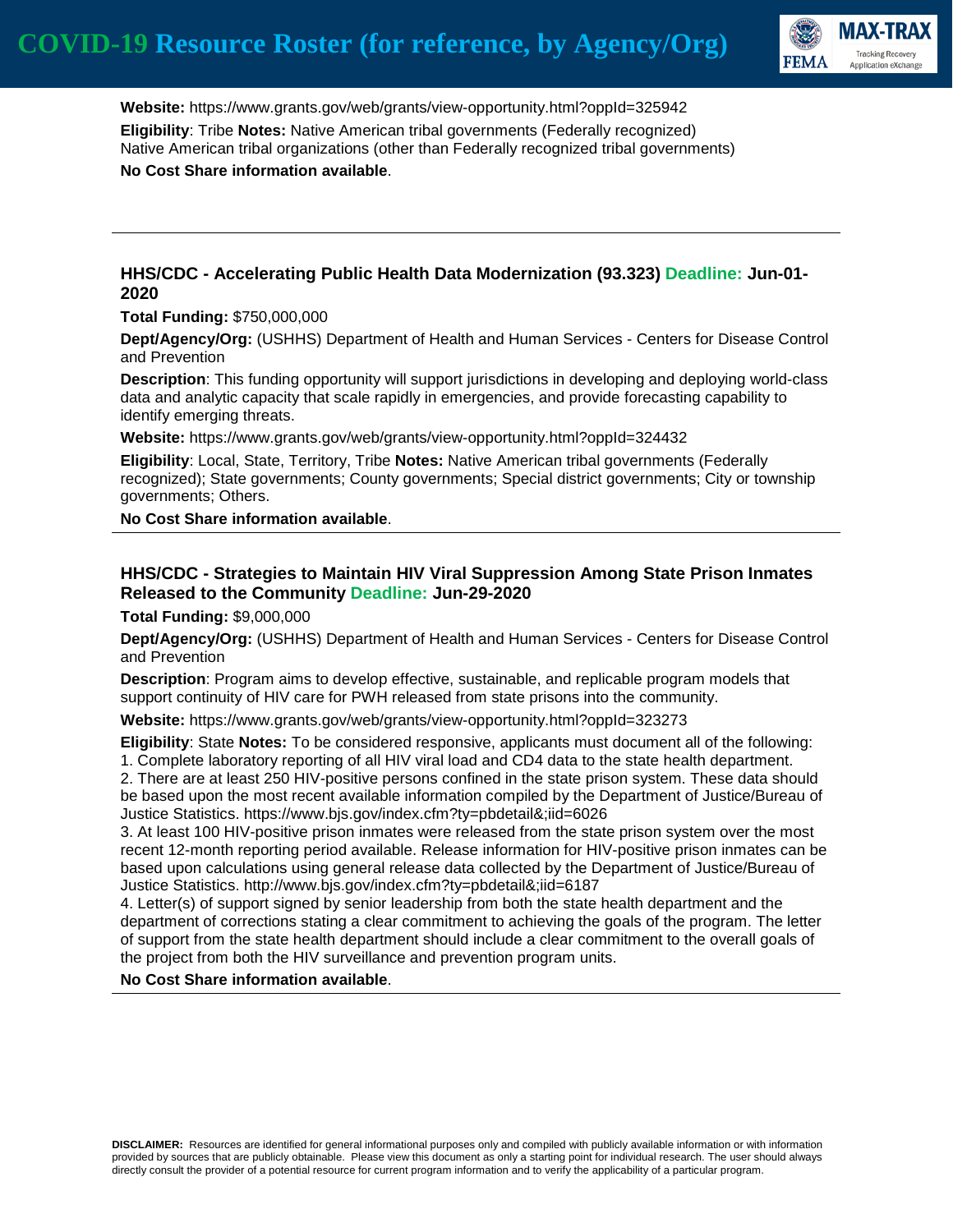

## **CARES Act: HHS/CDC - CDC-wide Activities & Program Support - FY20, FY21, FY22, FY23, FY24**

**Total Funding:** \$2,500,000,000

**Dept/Agency/Org:** (USHHS) Department of Health and Human Services - Centers for Disease Control and Prevention

**Description**: CDC: States, localities, territories, tribes, tribal organizations, urban Indian health organizations, or health service providers to tribes, including surveillance, epidemiology, laboratory capacity, infection control, mitigation, communications.

**Website:** https://www.hhs.gov/about/news/2020/04/06/hhs-announces-upcoming-funding-actionprovide-186-million-covid19-response.html

**Eligibility**: Local, State, Territory, Tribe **Notes:** States, localities, territories, tribes, tribal organizations, urban Indian health organizations, or health service providers to tribes

Intended Beneficiary: SLTT

**No Cost Share information available**.

#### **Coronavirus Preparedness and Response Supplemental Appropriations Act: HHS/CDC - Infectious Diseases Rapid Response Reserve Fund - FY2020**

**Total Funding:** \$1,500,000,000

**Dept/Agency/Org:** (USHHS) Department of Health and Human Services - Centers for Disease Control and Prevention

**Description**: \$300,000,000 shall be transferred to and merged with amounts in the Infectious Diseases Rapid Response Reserve Fund.

**Website:** https://www.hhs.gov/about/news/2020/03/24/hhs-awards-100-million-to-health-centers-for-COVID-19-response.html

**Eligibility**: Local, State, Territory, Tribe **Notes:** States, localities, territories, tribes, tribal organizations, urban Indian health organizations, or health service providers to tribes

Intended Beneficiary: SLTT **No Cost Share information available**.

### **Coronavirus Preparedness and Response Supplemental Appropriations Act: HHS/CDCwide Activities & Program Support - FY20, FY21, FY22**

**Total Funding:** \$2,200,000,000

**Dept/Agency/Org:** (USHHS) Department of Health and Human Services - Centers for Disease Control and Prevention

**Description**: Funds to carry out surveillance, epidemiology, laboratory capacity, infection control, mitigation, communications, and other preparedness and response activities to prevent, prepare for, and respond to **coronavirus**, domestically or internationally.

**Website:** https://www.cdc.gov/cpr/readiness/funding-covid.htm

**Eligibility**: Local, State, Territory, Tribe **Notes:** States, localities, territories, tribes, tribal organizations, urban Indian health organizations, or health service providers to tribes

Intended Beneficiary: SLTT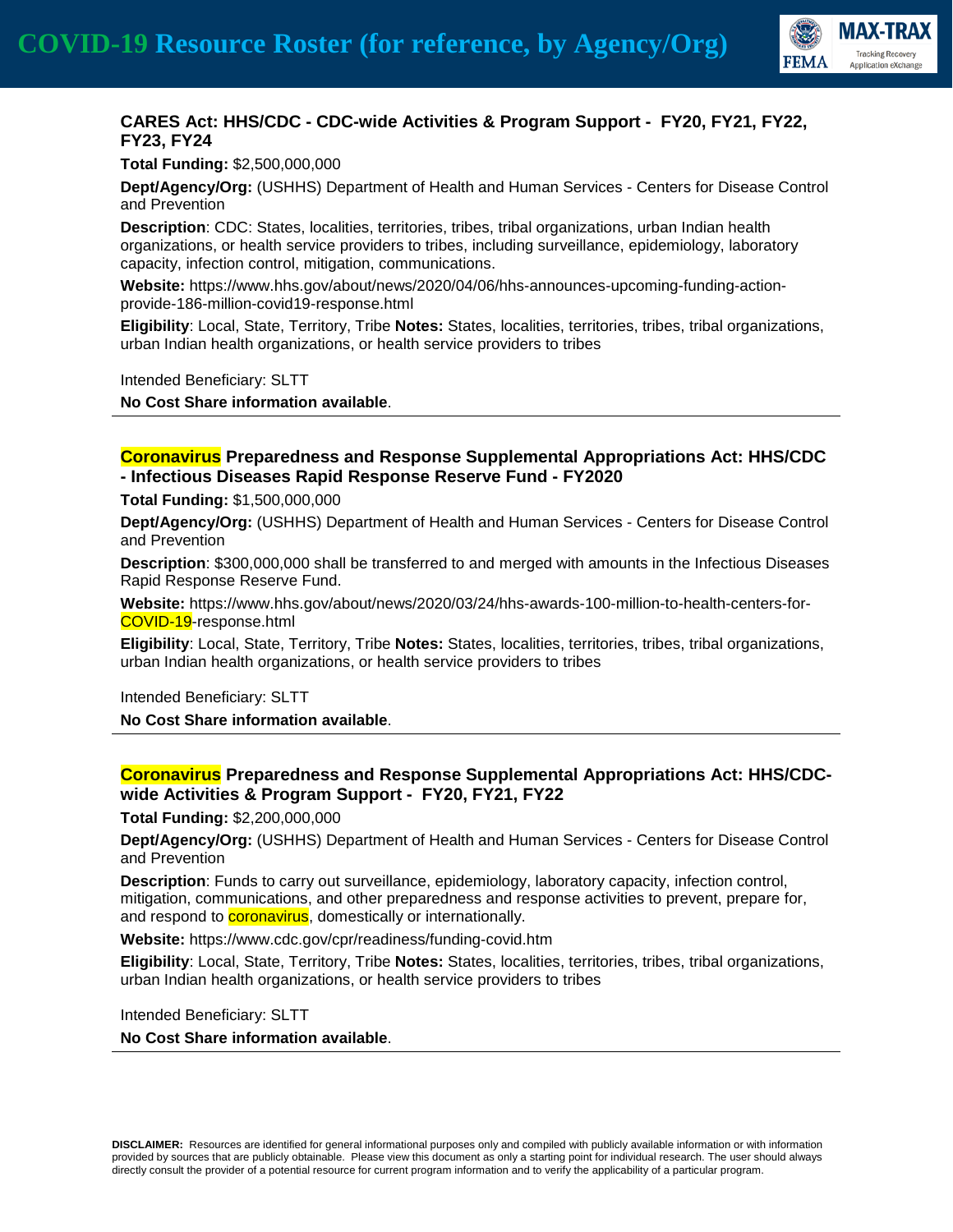

### **HHS/HRSA - FY20 National Organizations of State & Local Officials: Health Care Payment & Financing (93.011) Deadline: Apr-24-2020**

**Total Funding:** \$1,065,416

**Dept/Agency/Org:** (USHHS) Department of Health and Human Services - Health Resources and Services Administration

**Description**: Funding through a cooperative agreement for research on health care financing, quality care initiatives, innovative care/payment models, and other topics.

**Website:** https://www.grants.gov/web/grants/view-opportunity.html?oppId=321577

**Eligibility**: Local, Nonprofit, Private, Public, Tribe **Notes:** Eligible applicants include all domestic public or private, nonprofit or for-profit entities, including faith-based and community-based organizations, tribes, and tribal organizations.

**No Cost Share information available**.

### **HHS/HRSA - FY20 National Organizations of State & Local Officials: Health Legislation & Governance (93.011) Deadline: Apr-24-2020**

**Total Funding:** \$1,065,416

**Dept/Agency/Org:** (USHHS) Department of Health and Human Services - Health Resources and Services Administration

**Description**: Funding though a cooperative agreement for an organization that can build the capacity of the nation's state legislators and legislative officials to learn from one another about public health and best practices.

**Website:** https://www.grants.gov/web/grants/view-opportunity.html?oppId=321578

**Eligibility**: Nonprofit, Private, Public, Tribe **Notes:** Eligible applicants include all domestic public or private, nonprofit or for-profit entities, including faith-based and community-based organizations, tribes, and tribal organizations.

**No Cost Share information available**.

### **HHS/HRSA - FY20 National Organizations of State & Local Officials: Public Health Capacity (93.011) Deadline: Apr-24-2020**

**Total Funding:** \$1,065,416

**Dept/Agency/Org:** (USHHS) Department of Health and Human Services - Health Resources and Services Administration

**Description**: Funding though a cooperative agreement for technical assistance and training, data collection, materials development, that enable states to operate in a comprehensive, responsive, coordinated, and effective manner on public health.

**Website:** https://www.grants.gov/web/grants/view-opportunity.html?oppId=315930

**Eligibility**: Local, Nonprofit, Private, Public, Tribe **Notes:** Eligible applicants include all domestic public or private, nonprofit or for-profit entities, including faith-based and community-based organizations, tribes, and tribal organizations.

**No Cost Share information available**.

### **COVID-19 Supplementals: HHS/HRSA - CARES Act Provider Relief Fund - FY20, FY21, FY22, FY23, FY24 Deadline: Apr-25-2020**

**Total Funding:** \$200,000,000,000

**Dept/Agency/Org:** (USHHS) Department of Health and Human Services - Health Resources and Services Administration

**DISCLAIMER:** Resources are identified for general informational purposes only and compiled with publicly available information or with information provided by sources that are publicly obtainable. Please view this document as only a starting point for individual research. The user should always directly consult the provider of a potential resource for current program information and to verify the applicability of a particular program.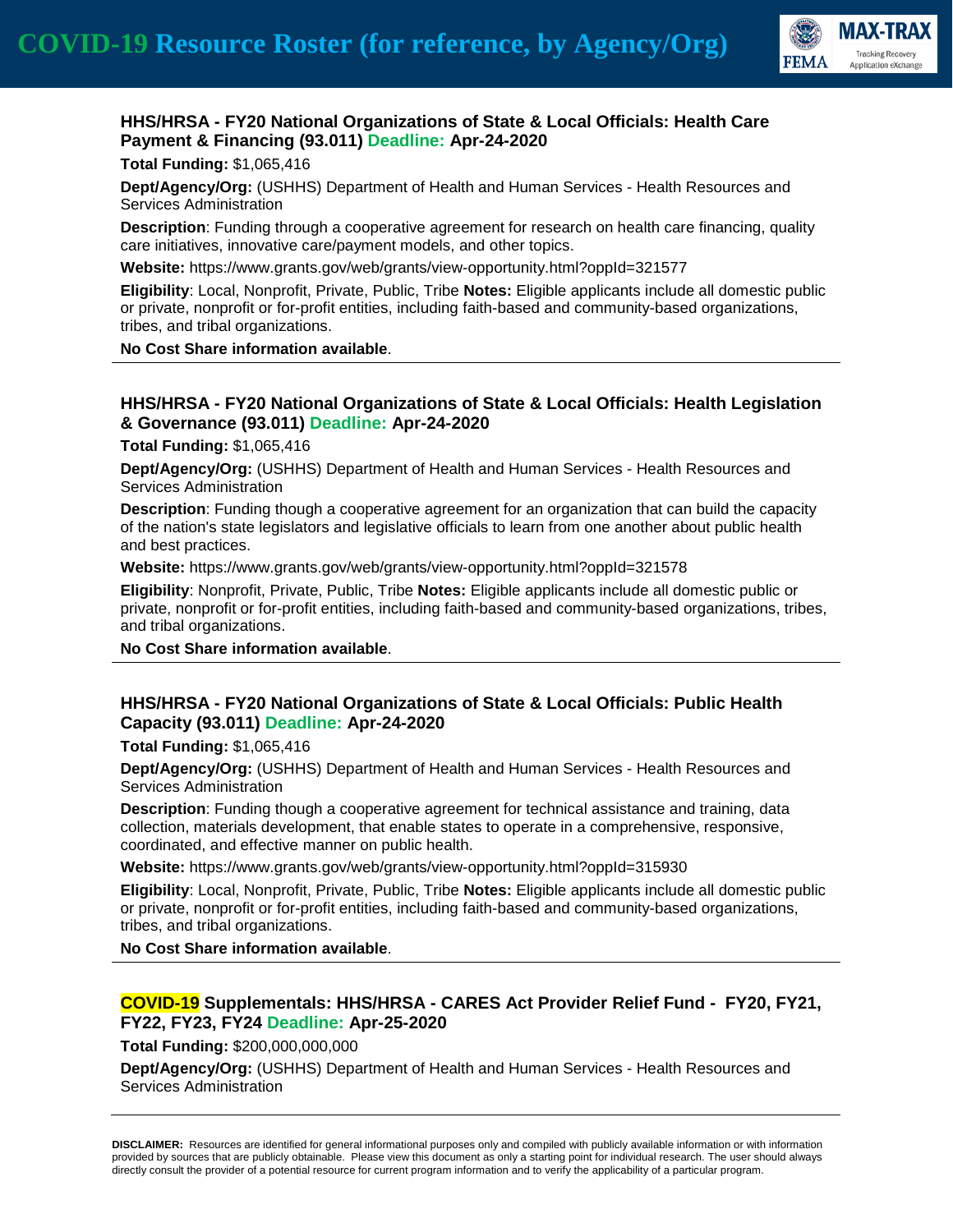

 **Description**: \$175 billion for necessary expenses to reimburse eligible health care providers for health care related expenses or lost revenues that are attributable to **coronavirus**.

**Website:** https://www.hhs.gov/provider-relief/index.html

**Eligibility**: Healthcare Institution **Notes:** Healthcare Institutions experiencing extra expenses or loss of revenue due to **coronavirus** 

Intended Beneficiary: Healthcare Institution

**No Cost Share information available**.

#### **CARES Act: HHS/HRSA - Supplemental Awards for Health Centers - FY2020 Deadline: May-08-2020**

**Total Funding:** \$1,320,000,000

**Dept/Agency/Org:** (USHHS) Department of Health and Human Services - Health Resources and Services Administration

**Description**: HRSA provided approximately \$1.3 billion to Health Center Program award recipients for testing and treating COVID-19 patients. A plan of activities is due May 8, 2020.

**Website:** https://bphc.hrsa.gov/program-opportunities/cares-supplemental-funding

**Eligibility**: Healthcare Institution **Notes:** Community health centers on the front lines of testing and treating patients for **COVID-19** 

Intended Beneficiary: Healthcare Institution

**No Cost Share information available**.

# **HHS/HRSA - Telehealth Network Grant Program (93.211) Deadline: Jun-15-2020**

**Total Funding:** \$8,700,000

**Dept/Agency/Org:** (USHHS) Department of Health and Human Services - Health Resources and Services Administration

**Description**: Grant funding for promoting rural tele-emergency services with an emphasis on telestroke, tele-behavioral health, and Tele-Emergency Medical Services (Tele-EMS).

**Website:** https://www.grants.gov/web/grants/view-opportunity.html?oppId=315882

**Eligibility**: For-Profit Organizations, Local, Nonprofit, Tribe **Notes:** Eligible applicants include rural or urban nonprofit entities that will provide direct clinical services through a telehealth network. Each entity participating in the networks may be a nonprofit or for-profit entity. Faith-based, communitybased organizations, and tribal organizations are eligible to apply. Services must be provided to rural areas, although the

applicant can be located in an urban area.

**No Cost Share information available**.

#### **CARES Act: HHS/HRSA - Health Systems - Poison Control Program - FY20, FY21, FY22 Total Funding:** \$5,000,000

**Dept/Agency/Org:** (USHHS) Department of Health and Human Services - Health Resources and Services Administration

**Description**: Health Resources and Services Administration Health Care Systems for activities under sections 1271 and 1273 of the PHS Act to improve the capacity of poison control centers to respond to increased calls.

**Website:** https://poisonhelp.hrsa.gov/

**Eligibility**: State, Territory, Tribe See website for additional eligibility information.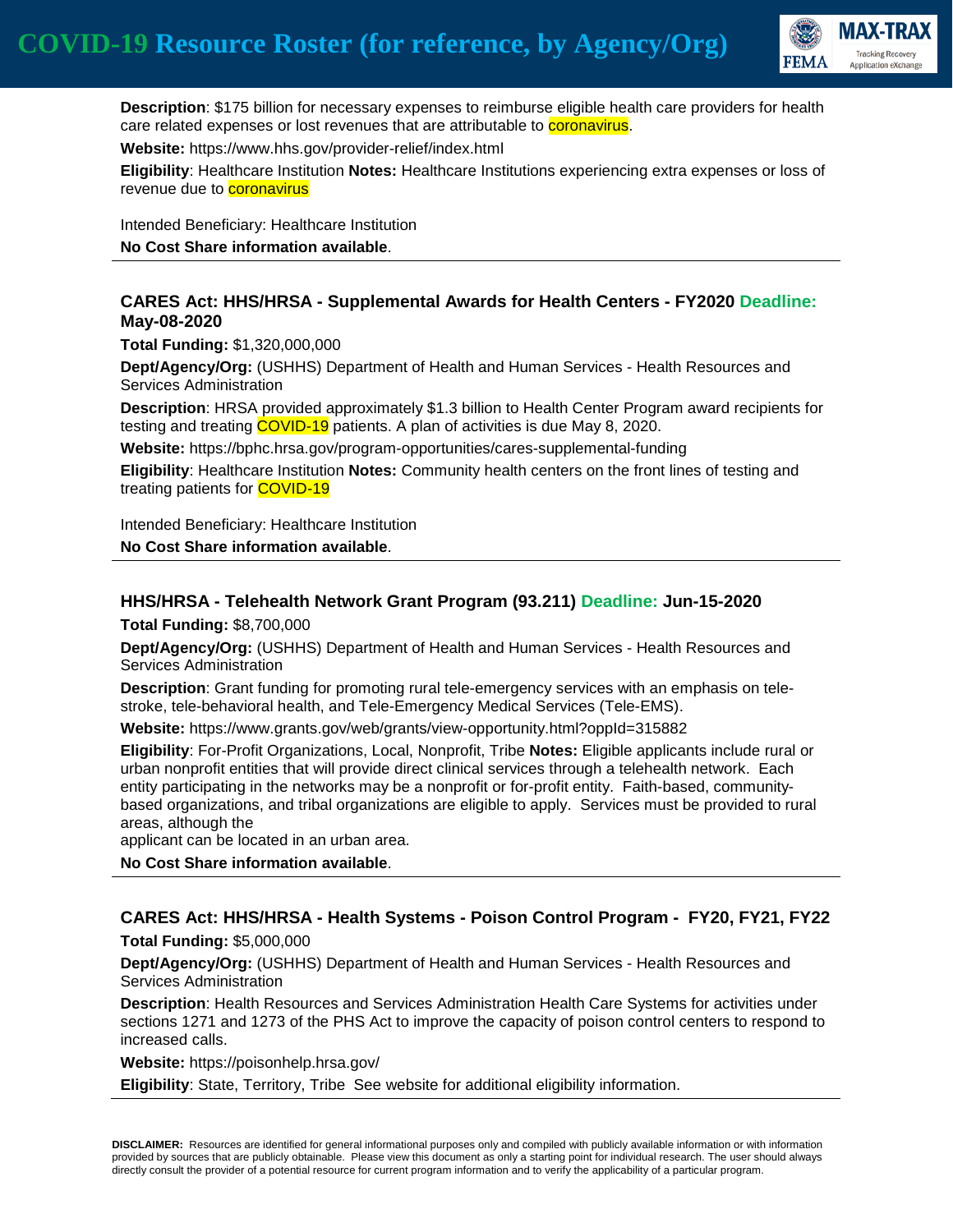

 **No Cost Share information available**.

### **CARES Act: HHS/HRSA - Rural Health - FY20, FY21, FY22**

#### **Funding not identified**

**Dept/Agency/Org:** (USHHS) Department of Health and Human Services - Health Resources and Services Administration

**Description**: \$180 million to carry out telehealth and rural health activities under sections 330A and 330I of the PHS Act and sections 711 and 1820 of the Social Security Act to prevent, prepare for, and respond to **coronavirus**, domestically or internationally

**Website:** https://www.hrsa.gov/rural-health/coronavirus-cares-FY2020-awards

**Eligibility**: Healthcare Institution **Notes:** Rural and/or Tribal Health Care providers **No Cost Share information available**.

### **CARES Act: HHS/HRSA - Ryan White HIV/AIDS Program - FY20, FY21, FY22**

**Total Funding:** \$90,000,000

**Dept/Agency/Org:** (USHHS) Department of Health and Human Services - Health Resources and Services Administration

**Description**: \$90 million Coronavirus response funds to HRSA Ryan White HIV/AIDS Program for modifications to existing contracts, and supplements to existing grants.

**Website:** https://hab.hrsa.gov/coronavirus/cares-FY2020-awards

**Eligibility**: Healthcare Institution **Notes:** Intended beneficiaries: SLTTs

**No Cost Share information available**.

#### **Coronavirus Preparedness and Response Supplemental Appropriations Act: HHS/HRSA - Primary Health Care - FY20, FY21, FY22, FY23, FY24**

**Total Funding:** \$100,000,000

**Dept/Agency/Org:** (USHHS) Department of Health and Human Services - Health Resources and Services Administration

**Description**: All \$100 million has been awarded to FQHCs. Please see: https://www.hhs.gov/about/news/2020/03/24/hhs-awards-100-million-to-health-centers-for-COVID-19 response.html

**Website:** https://bphc.hrsa.gov/emergency-response

**Eligibility**: Healthcare Institution **Notes:** Healthcare Institutions experiencing extra expenses or loss of revenue due to **coronavirus** 

Intended Beneficiary: Healthcare Institution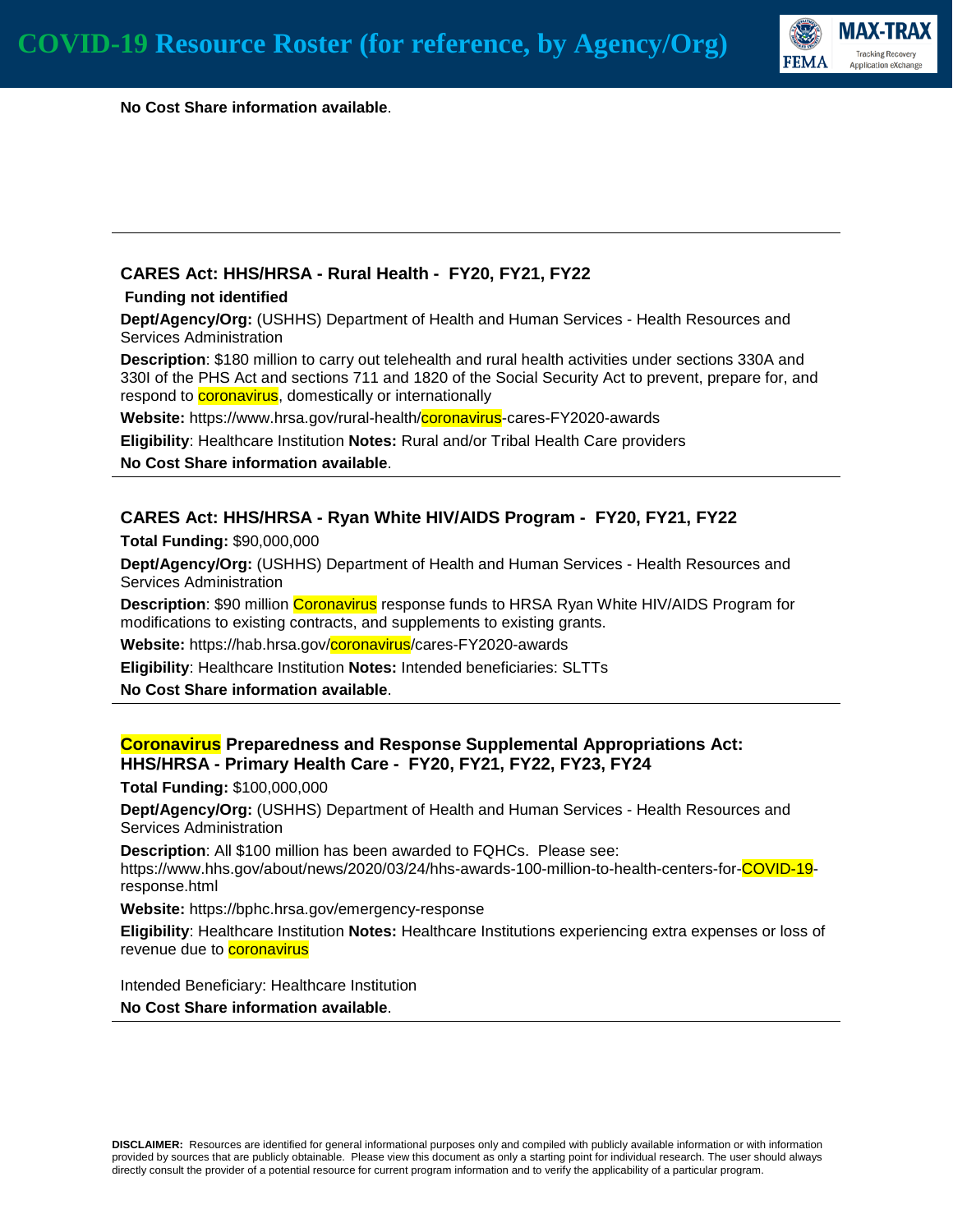

### **CARES Act: HHS/IHS - Indian Health Services - FY2020/FY2021**

**Total Funding:** \$1,032,000,000

**Dept/Agency/Org:** (USHHS) Department of Health and Human Services - Indian Health Service

**Description**: For public health support, electronic health record modernization, telehealth and information technology upgrades, Purchased/Referred Care, Catastrophic Health Emergency Fund, Urban Indian Orgs, Tribal Epidemiology Centers, Community Health Reps.

**Website:** https://www.ihs.gov/

**Eligibility**: Federal, Tribe **Notes:** Tribes

**No Cost Share information available**.

### **Families First Coronavirus Response Act: HHS/IHS - Medical Services - FY20, FY21, FY22**

**Total Funding:** \$64,000,000

**Dept/Agency/Org:** (USHHS) Department of Health and Human Services - Indian Health Service **Description**: Additional funds for Indian Health Services for health services consisting of SARS-CoV-2 or **COVID-19** related items and services.

**Website:** https://www.hhs.gov/about/news/2020/03/20/hhs-announces-upcoming-action-to-providefunding-to-tribes-for-COVID-19-response.html

**Eligibility**: Tribe **Notes:** Tribes

**No Cost Share information available**.

### **HHS/NIH - FY20 Partnerships for Countermeasures Against Select Pathogens (93.855) Deadline: Jun-29-2020**

**Total Funding:** \$10,500,000

**Dept/Agency/Org:** (USHHS) Department of Health and Human Services - National Institutes of Health **Description**: The purpose of this FOA is to solicit research applications for milestone-driven projects focused on preclinical development of lead candidate therapeutics, vaccines and related countermeasures against select NIAID Emerging Infectioin Diseases/Pathogens.

**Website:** http://grants.nih.gov/grants/guide/rfa-files/RFA-AI-20-028.html

**Eligibility**: For-Profit Organizations, Local, Nonprofit, Public, Public/Indian Housing Authorities, Public/Private Institutions of Higher Education, State, Territory, Tribe **Notes:** State governments; Public housing authorities/Indian housing authorities; County governments; Native American tribal governments (Federally recognized); Nonprofits having a 501(c)(3) status with the IRS, other than institutions of higher education; For-profit organizations other than small businesses; City or township governments; Public and State controlled institutions of higher education; Nonprofits that do not have a 501(c)(3) status with the IRS, other than institutions of higher education; Others; Small businesses; Special district governments; Private institutions of higher education; Independent school districts; Native American tribal organizations (other than Federally recognized tribal governments).

Other Eligible Applicants include the following: Alaska Native and Native Hawaiian Serving Institutions; Asian American Native American Pacific Islander Serving Institutions (AANAPISISs); Eligible Agencies of the Federal Government; Faith-based or Community-based Organizations; Hispanic-serving Institutions; Historically Black Colleges and Universities (HBCUs); Indian/Native American Tribal Governments (Other than Federally Recognized); Non-domestic (non-U.S.) Entities (Foreign Organizations); Regional Organizations; Tribally Controlled Colleges and Universities (TCCUs) ; U.S. Territory or Possession.

**No Cost Share information available**.

**DISCLAIMER:** Resources are identified for general informational purposes only and compiled with publicly available information or with information provided by sources that are publicly obtainable. Please view this document as only a starting point for individual research. The user should always directly consult the provider of a potential resource for current program information and to verify the applicability of a particular program.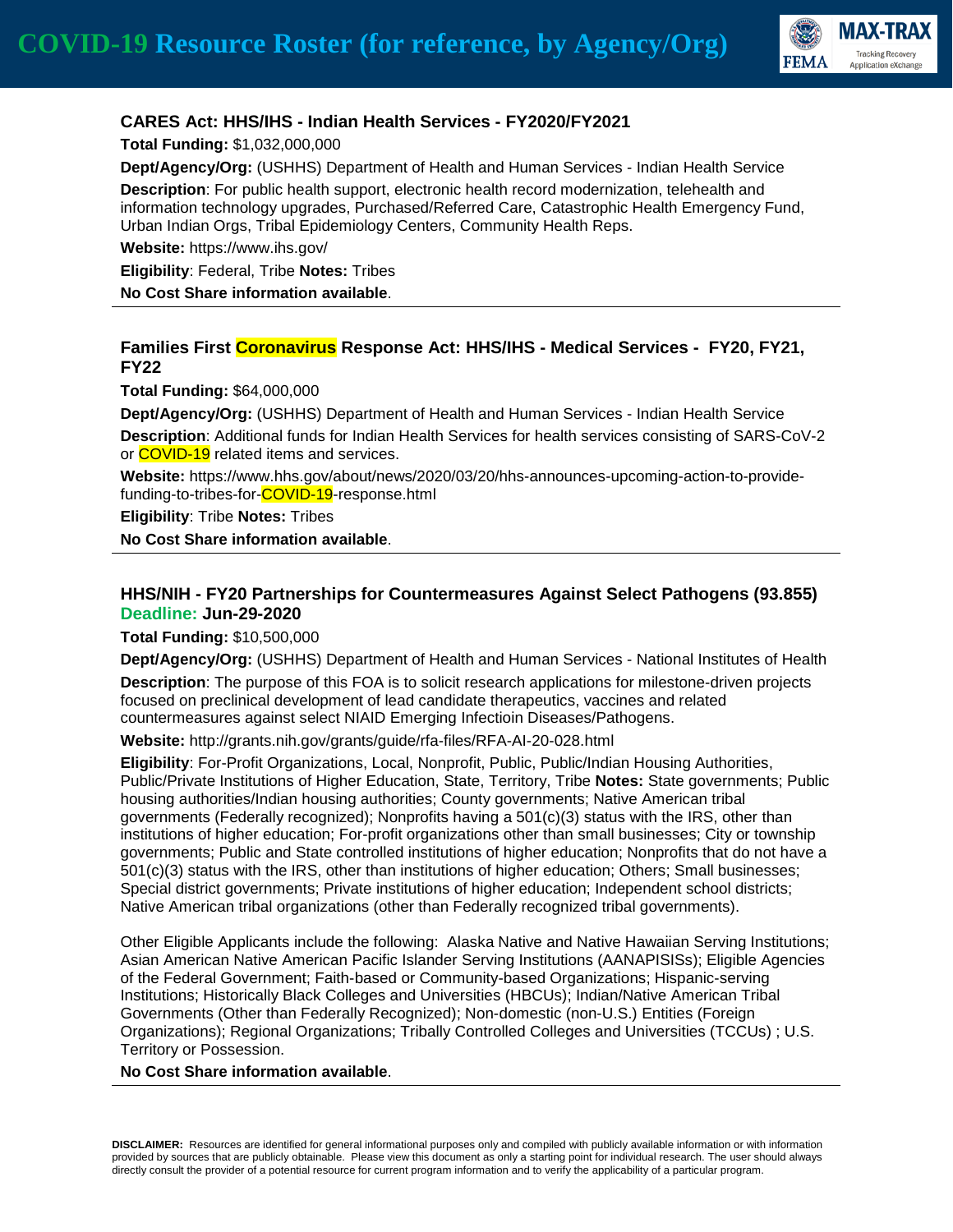

### **HHS/NIH - Emergency Awards: Rapid Investigation of Severe Acute Respiratory Syndrome Coronavirus 2 (SARS-CoV-2) and Coronavirus Disease 2019 (COVID-19) (R21 Clinical Trial Not Allowed) Deadline: Apr-29-2021**

#### **Funding not identified**

**Dept/Agency/Org:** (USHHS) Department of Health and Human Services - National Institutes of Health **Description**: To provide an expedited (rapid) funding mechanism for research on Severe Acute Respiratory Syndrome Coronavirus 2 (SARS-CoV-2) and Coronavirus Disease 2019 (COVID-19).

**Website:** https://grants.nih.gov/grants/guide/pa-files/PAR-20-177.html#\_Section\_VII.\_Agency

**Eligibility**: Academic Institution, Federal, For-Profit Organizations, Healthcare Institution, Large Business, Local, Nonprofit, Public/Indian Housing Authorities, Public/Private Institutions of Higher Education, State, Territory, Tribe **Notes:** Nonprofits having a 501(c)(3) status with the IRS, other than institutions of higher education City or township governments Special district governments For profit organizations other than small businesses Native American tribal organizations (other than Federally recognized tribal governments) State governments Nonprofits that do not have a  $501(c)(3)$  status with the IRS, other than institutions of higher education Private institutions of higher education Public and State controlled institutions of higher education Native American tribal governments (Federally recognized) Small businesses County governments

Independent school districts

Others (see text field entitled "Additional Information on Eligibility" for clarification)

Public housing authorities/Indian housing authorities

Other Eligible Applicants include the following: Alaska Native and Native Hawaiian Serving Institutions; Asian American Native American Pacific Islander Serving Institutions (AANAPISISs); Eligible Agencies of the Federal Government; Faith-based or Community-based Organizations; Hispanic-serving Institutions; Historically Black Colleges and Universities (HBCUs); Indian/Native American Tribal Governments (Other than Federally Recognized); Non-domestic (non-U.S.) Entities (Foreign Organizations); Regional Organizations; Tribally Controlled Colleges and Universities (TCCUs) ; U.S. Territory or Possession.

**No Cost Share information available**.

### **CARES Act: HHS/Office of the Secretary - Public Health and Social Services Emergency Fund - FY20, FY21, FY22, FY23, FY24**

**Total Funding:** \$11,014,500,000

**Dept/Agency/Org:** (USHHS) Department of Health and Human Services - Office of the Secretary **Description**: HHS COVID-19: countermeasures, platform-based technologies w/ U.S.-based manufacturing, vaccine purchase, therapeutics, diagnostics, medical supplies, medical surge capacity, blood supply chain, workforce modernization, telehealth access/infrastructure.

**Website:** https://www.hhs.gov/provider-relief/index.html

**Eligibility**: Federal, Local, State, Territory, Tribe **Notes:** SLTT related activities of the Public Health and Social Services Emergency Fund.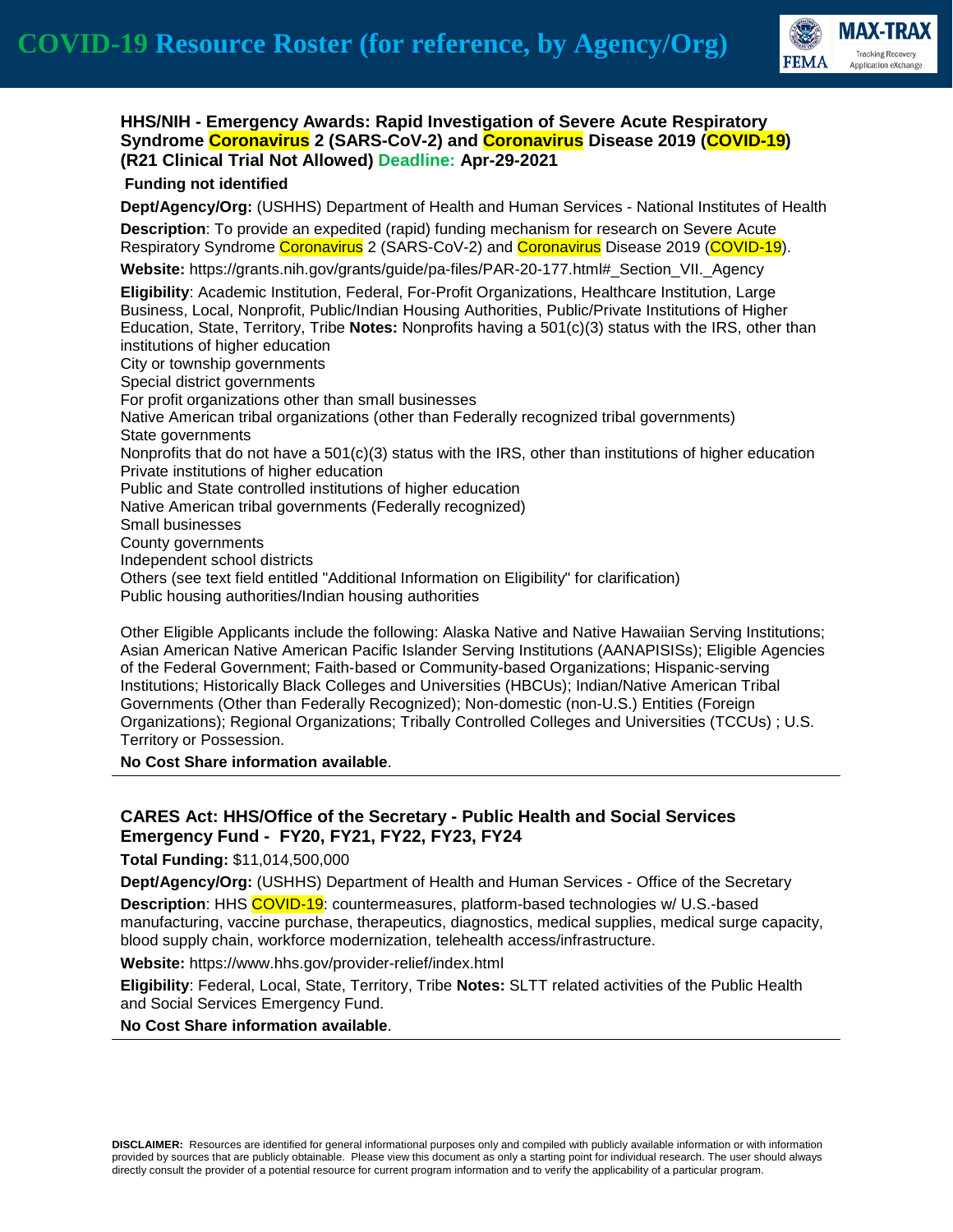

# **COVID-19 Supplementals: HHS - Office of the Secretary - PPP and Health Care Enhancement Act**

**Total Funding:** \$25,000,000,000

**Dept/Agency/Org:** (USHHS) Department of Health and Human Services - Office of the Secretary **Description**: Provides \$25 billion to research, develop, validate, manufacture, purchase, administer, and expand capacity for **COVID-19** tests

No website listed.

**Eligibility**: Federal, Healthcare Institution, State, Territory, Tribe See website for additional eligibility information.

**No Cost Share information available**.

### **Coronavirus Preparedness and Response Supplemental Appropriations Act: HHS/Office of the Secretary - Public Health & Social Services Emergency Fund - FY20, FY21, FY22, FY23, FY24**

**Total Funding:** \$3,298,000,000

**Dept/Agency/Org:** (USHHS) Department of Health and Human Services - Office of the Secretary

**Description**: For development of necessary countermeasures and vaccines, prioritizing platform-based technologies with U.S.-based manufacturing capabilities, and the purchase of vaccines, therapeutics, diagnostics, necessary medical supplies, medical surge capacity.

**Website:** https://www.phe.gov/about/ofpa/Pages/phssef-operating-plan-2019.aspx

**Eligibility**: Federal **Notes:** Public Health and Social Services emergency fund.

**No Cost Share information available**.

## **Families First Coronavirus Response Act: HHS/Office of the Secretary - Public Health & Social Services Emergency Fund - FY20, FY21, FY22, FY23, FY24**

**Total Funding:** \$1,000,000,000

**Dept/Agency/Org:** (USHHS) Department of Health and Human Services - Office of the Secretary **Description**: Funds for Public Health and Social Services Emergency Fund in coordination with the Assistant Secretary for Preparedness and Response and the Administrator of the Centers for Medicare & Medicaid Services, to pay the claims of providers for reimbursement.

**Website:** https://www.hhs.gov/about/news/coronavirus/index.html

**Eligibility**: Federal **Notes:** Intended Beneficiary: Healthcare Institution

**No Cost Share information available**.

### **HHS/SAMHSA - FY20 Rural Emergency Medical Services Training Grant (93.243) Deadline: Apr-30-2020**

**Total Funding:** \$5,000,000

**Dept/Agency/Org:** (USHHS) Department of Health and Human Services - Substance Abuse and Mental Health Services Administration

**Description**: Grant funding for recruiting and training emergency medical services personnel in rural areas.

**Website:** https://www.samhsa.gov/grants/grant-announcements/fg-20-005

**Eligibility**: Local, Nonprofit, Public, Tribe **Notes:** Eligible applicants are rural emergency medical service agencies operated by a local or tribal government (fire-based and non-fire based) and nonprofit emergency medical service agencies.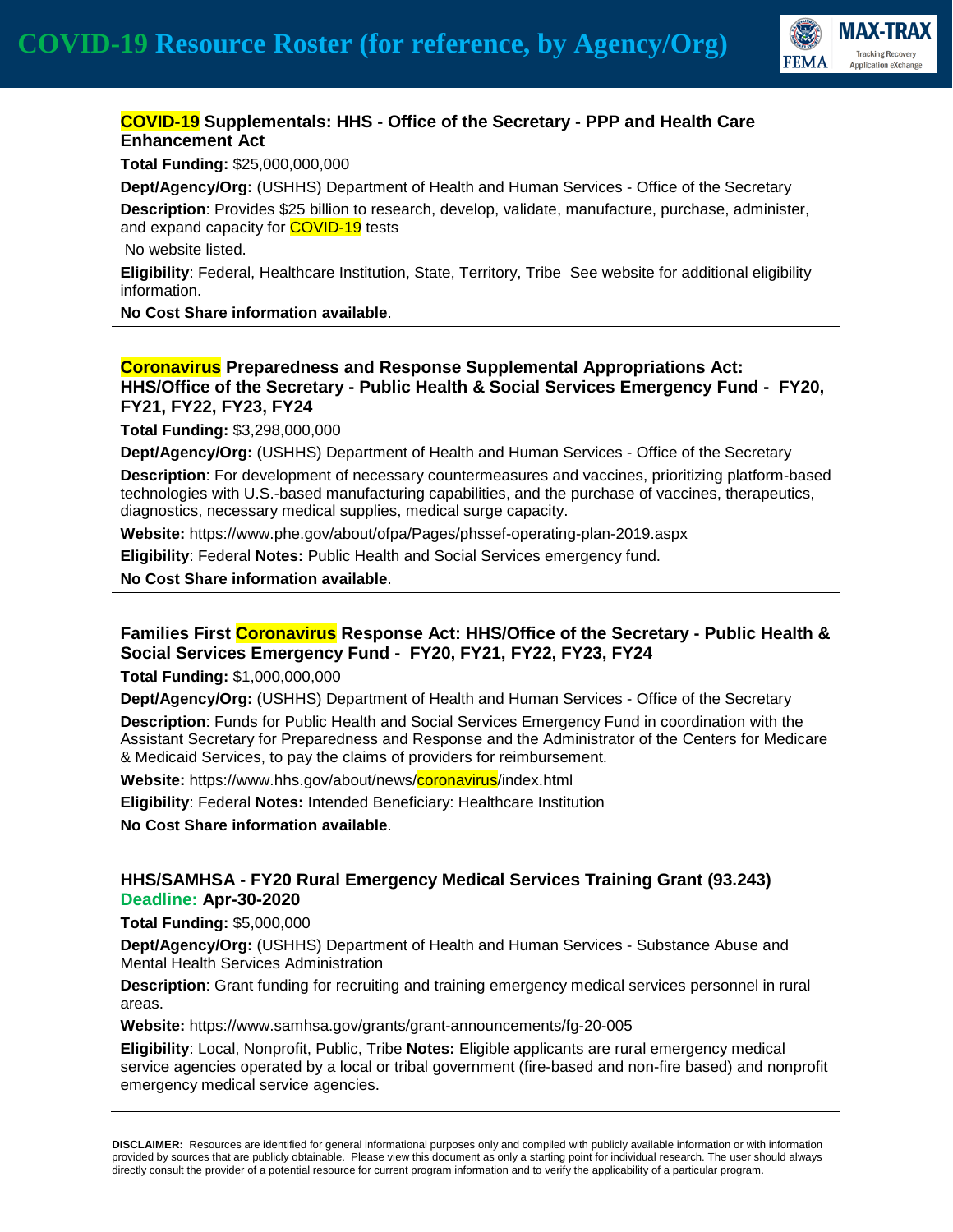

 Emergency medical services are resources used by a public or private nonprofit licensed entity to deliver medical care outside of a medical facility under emergency conditions that occur as a result of the condition or the patient. This includes services delivered by an emergency medical services provider or other provider that is licensed or certified by the State involved as an emergency medical technician, a paramedic or an equivalent profession (as determined by the State).

**No Cost Share information available**.

#### **CARES Act: HHS/SAMHSA - Health Surveillance and Program Support - FY2020/FY2021**

**Total Funding:** \$425,000,000

**Dept/Agency/Org:** (USHHS) Department of Health and Human Services - Substance Abuse and Mental Health Services Administration

**Description**: \$425 million for Behavioral Health Clinics, suicide prevention and other substance abuse and mental health support.

**Website:** https://www.samhsa.gov/**coronavirus** 

**Eligibility**: Healthcare Institution, State, Territory, Tribe **Notes:** States, localities, territories, tribes, tribal organizations, urban Indian health organizations, or health service providers to tribes

Intended Beneficiary: Healthcare Institution

**No Cost Share information available**.

### **CARES Act: HHS/ATSDR - Toxic Substances and Environmental Public Health - FY20, FY21**

**Total Funding:** \$12,500,000

**Dept/Agency/Org:** (USHHS) Department of Health and Human Services - Agency for Toxic Substances and Disease Registry

**Description**: Funds for response to **coronavirus** including necessary expenses of the Geospatial Research, Analysis and Services Program to support spatial analysis and Geographic Information System mapping of infectious disease hot spots, including cruise ships.

**Website:** https://www.atsdr.cdc.gov/

**Eligibility**: Academic Institution, Federal, For-Profit Organizations, Large Business, Nonprofit, Private, Public, Public/Private Institutions of Higher Education, Small Business, State, Territory, Tribe **Notes:** SLTTs, businesses, universities

**No Cost Share information available**.

#### **HUD - FY20 & FY21 Distressed Cities Technical Assistance Deadline: May-01-2020**

**Total Funding:** \$10,000,000

**Dept/Agency/Org:** (USHUD) Department of Housing and Urban Development

**Description**: The Distressed Cities Technical Assistance (DCTA) program is designed to improve fiscal health and build administrative capacity of relatively small units of general local government (UGLGs or local governments) that are economically distressed.

**Website:** https:///www.hudexchange.info/programs/distressed-cities/

**Eligibility**: Local **Notes:** Only UGLGs are eligible to receive this TA. Please do not submit a request to the Distressed Cities email if you are not a representative of a UGLG.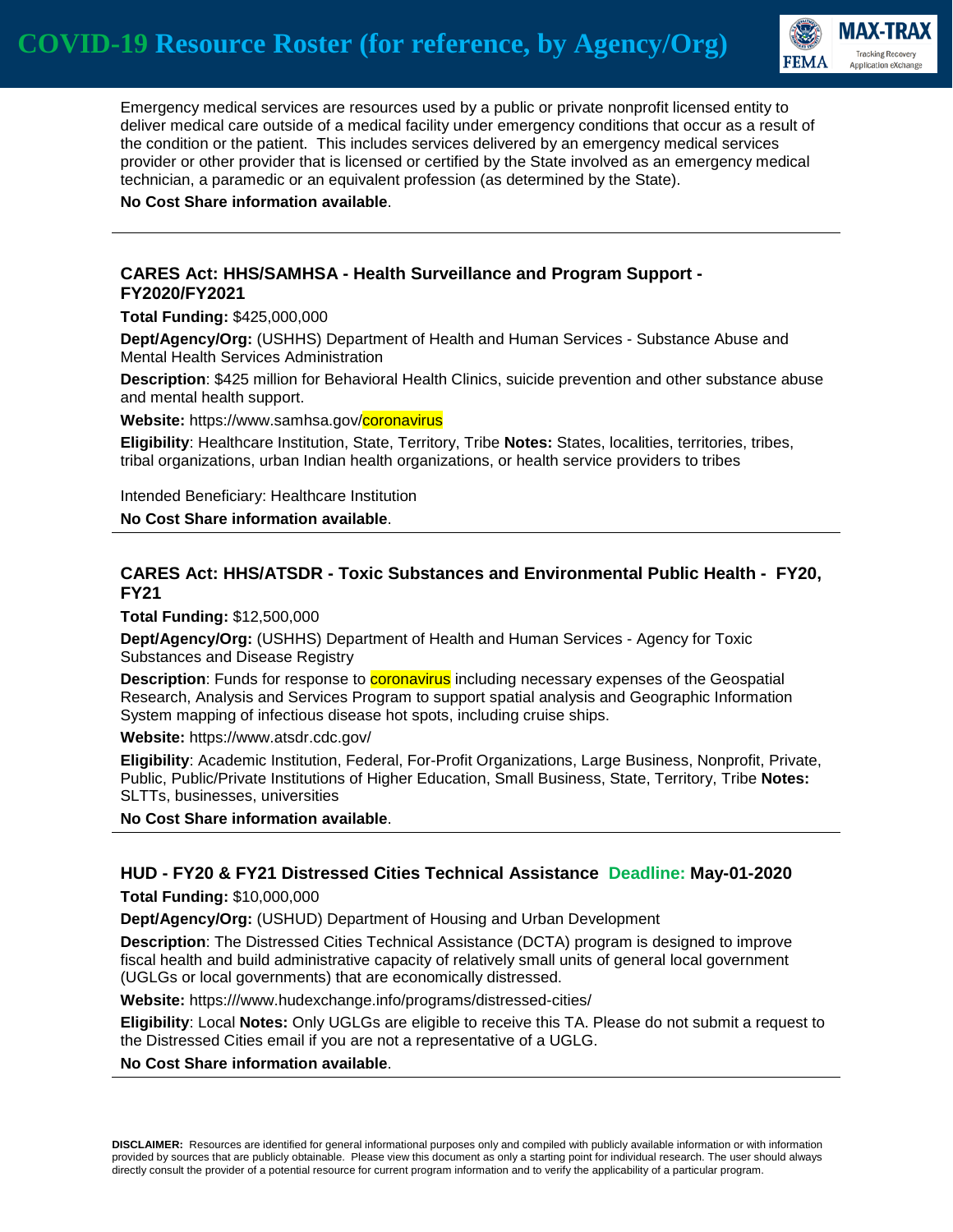

# **CARES Act: HUD: Community Development Block Grants - Corona Virus (CDBG-COVID)**

**Total Funding:** \$5,000,000,000

**Dept/Agency/Org:** (USHUD) Department of Housing and Urban Development - CDBG Program **Description**: The Coronavirus Aid, Relief and Economic Security Act (CARES Act) makes available \$5 billion in supplemental Community Development Block Grant (CDBG) funding for grants to prevent, prepare for, and respond to **coronavirus** (CDBG-CV grants).

No website listed.

**Eligibility**: State, Territory **Notes:** Grantees should coordinate with local health authorities before undertaking any activity to support state or local pandemic response. Grantees may use Community Development Block Grant (CDBG) funds for a range of eligible activities that prevent and respond to the spread of infectious diseases such as the **coronavirus**. For more specific information on appropriate use visit:

https://files.hudexchange.info/resources/documents/Quick-Guide-CDBGInfectiousDisease-Response.pdf?utm\_source=HUD+Exchange+Mailing+List&utm\_campaign=b8690951ad-CDBG-Quick-Guide-COVID19\_3%2F13%2F20&utm\_medium=email&utm\_term=0\_f32b935a5fb8690951ad-19400493

**No Cost Share information available**.

#### **CARES Act: HUD/CPD - Community Development Fund - FY20, FY21, FY22 Deadline: Aug-16-2021**

**Total Funding:** \$5,000,000,000

**Dept/Agency/Org:** (USHUD) Department of Housing and Urban Development - Community Planning and Development

**Description**: To prevent, prepare for, and respond to **coronavirus** within the State or insular area, including activities within entitlement and nonentitlement communities, based on public health needs, risk of transmission of **coronavirus**, number of **coronavirus** cases.

**Website:** https://www.hud.gov/program\_offices/comm\_planning/communitydevelopment

**Eligibility**: Local, State, Territory, Tribe **Notes:** Up to \$2,000,000,000 of the amount made available under this heading in this Act shall be distributed pursuant to section 106 of the Housing and Community Development Act of 1974 (42 U.S.C. 5306) to grantees that received allocations pursuant to that same formula in fiscal year 2020, and that such allocations shall be made within 30 days of enactment of this Act

Intended Beneficiary: SLTT **No Cost Share information available**.

## **CARES Act: HUD/CPD - Homeless Assistance Grants - FY20, FY21, FY22**

**Total Funding:** \$4,000,000,000

**Dept/Agency/Org:** (USHUD) Department of Housing and Urban Development - Community Planning and Development

**Description**: Homeless Assistance Grants supporting individuals/families homeless or receiving homeless assistance and to additional homeless assistance/prevention activities to mitigate impacts created by **coronavirus** under the Emergency Solutions Grants program.

**Website:** https://www.hud.gov/program\_offices/comm\_planning/homeless/programs

**Eligibility**: Households, Individuals **Notes:** Individuals and families who are homeless or receiving homeless assistance

Intended Beneficiary: Individuals and Households

**DISCLAIMER:** Resources are identified for general informational purposes only and compiled with publicly available information or with information provided by sources that are publicly obtainable. Please view this document as only a starting point for individual research. The user should always directly consult the provider of a potential resource for current program information and to verify the applicability of a particular program.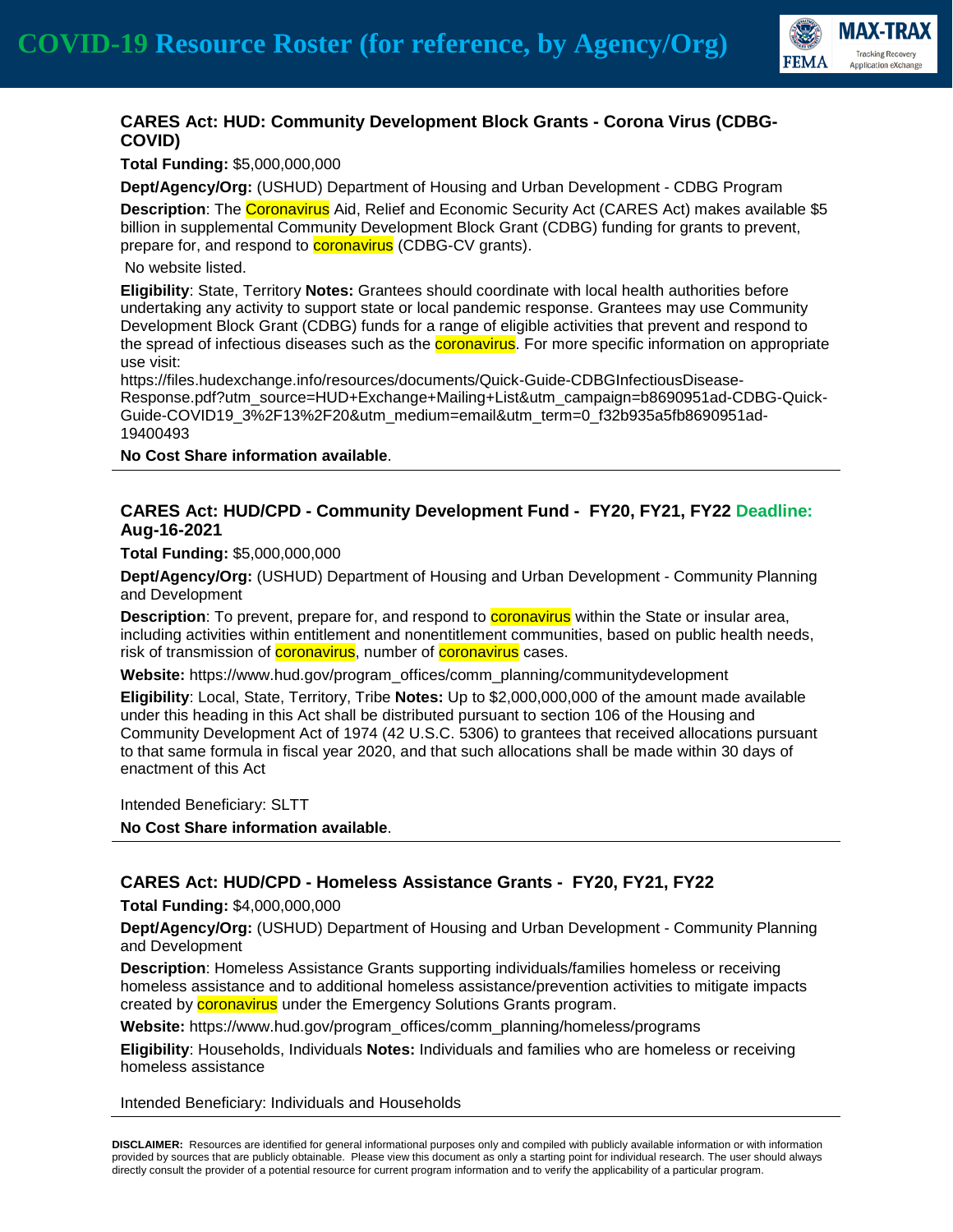

 **No Cost Share information available**.

### **CARES Act: HUD/CPD - Housing Opportunities for Persons with AIDS - FY20, FY21, FY22**

**Total Funding:** \$65,000,000

**Dept/Agency/Org:** (USHUD) Department of Housing and Urban Development - Community Planning and Development

**Description**: To provide additional funds to maintain operations and for rental assistance, supportive services, and other necessary actions, in order to prevent, prepare for, and respond to **coronavirus**.

**Website:** https://www.hudexchange.info/news/cares-act-supplemental-award-information-for-hopwagrantees/

**Eligibility**: Nonprofit, State, Territory, Tribe **Notes:** Intended Beneficiary: Individuals and Households **No Cost Share information available**.

### **CARES Act: HUD - Native American Programs - FY20, FY21, FY22, FY23, FY24**

**Total Funding:** \$300,000,000

**Dept/Agency/Org:** (USHUD) Department of Housing and Urban Development - Public and Indian Housing Programs

Description: For Native American Programs to prevent, prepare for, and respond to **coronavirus** including Native American Housing Assistance and Self-Determination Act programs and for Native American Housing Block Grants.

**Website:** https://www.hud.gov/program\_offices/public\_indian\_housing/ih/Covid\_Recovery

**Eligibility**: Public/Indian Housing Authorities, Tribe **Notes:** Native American tribes in need of funding to maintain normal operations and fund eligible affordable housing activities under NAHASDA.

Intended Beneficiary: Tribes

**No Cost Share information available**.

#### **CARES Act: DOTreas - Coronavirus Relief Fund - FY2020**

**Total Funding:** \$149,965,000,000

**Dept/Agency/Org:** (USTRE) Department of the Treasury

**Description**: \$150 billion to States, Territories, and Tribal governments for expenditures incurred due to the COVID-19 health emergency and related revenue declines, allocated by population proportions, min. \$1.25 billion for states with relatively small populations.

**Website:** https://home.treasury.gov/policy-issues/cares/state-and-local-governments

**Eligibility**: Local, State, Territory, Tribe **Notes:** States, Territories, and Tribal governments

Intended Beneficiary: SLTT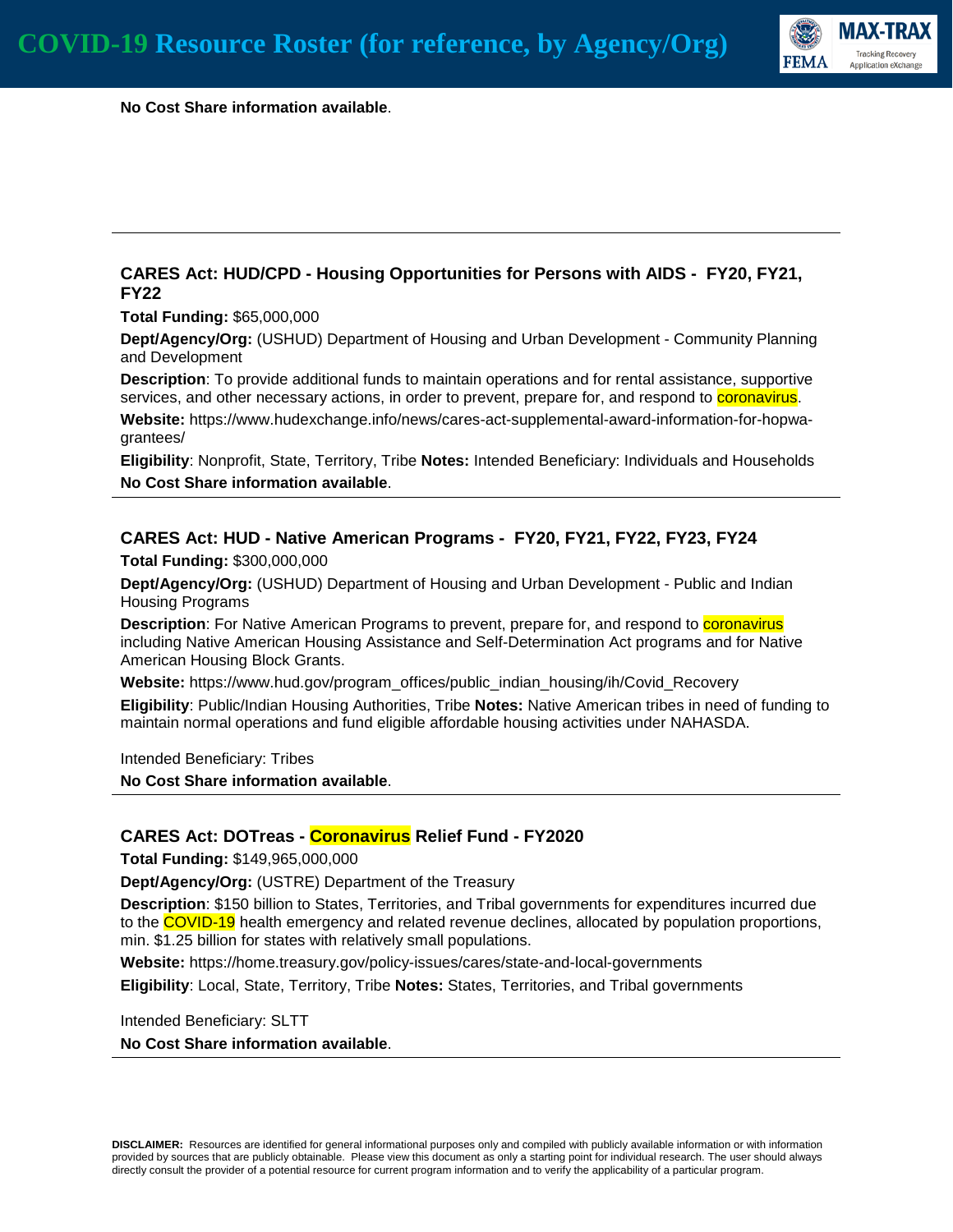

### **CARES Act: DOTreas - Secondary Market - FY2020**

**Total Funding:** \$100,000,000,000

**Dept/Agency/Org:** (USTRE) Department of the Treasury

**Description**: Guarantees of trust certificates for Deptartment of the Treasury authorized by the Small Business Act.

**Website:** https://home.treasury.gov/news/press-releases/sm962

**Eligibility**: Small Business See website for additional eligibility information.

**No Cost Share information available**.

## **CARES Act: DOTreas - Treasury's Exchange Stabilization Fund - FY2020**

**Total Funding:** \$500,000,000,000

**Dept/Agency/Org:** (USTRE) Department of the Treasury

**Description**: For Treasury's Exchange Stabilization Fund for loans, loan guarantees, and other investments - including Direct lending, passenger air carriers, air cargo carriers, and Federal Reserve's lending facilities eligible businesses, states, municipalities.

**Website:** https://home.treasury.gov/policy-issues/international/exchange-stabilization-fund

**Eligibility**: Large Business **Notes:** Passenger air carriers, eligible businesses that are certified under part 145 of title 15, Code of Federal Regulations, and approved to perform inspection, repair, replace, or overhaul services, and ticket agents, cargo air carriers, businesses important to maintaining national security

Intended Beneficiary: Large Business

**No Cost Share information available**.

## **CARES Act: DOTreas/IRS - Payment Where Certain Tax Credits Exceed Liability for Corporations - FY2020**

**Total Funding:** \$0

**Dept/Agency/Org:** (USTRE) Department of the Treasury - Internal Revenue Service **Description**: Modification of credit for prior year minimum tax liability of Corporations. **Website:** https://home.treasury.gov/policy-issues/cares/state-and-local-governments **Eligibility**: Households, Individuals **Notes:** Intended beneficiaries: large corporations. **No Cost Share information available**.

## **CARES Act: DOTreas/IRS - U.S. Coronavirus Refundable Credits - FY2020**

**Total Funding:** \$0

**Dept/Agency/Org:** (USTRE) Department of the Treasury - Internal Revenue Service **Description**: Corporations may elect to take entire refundable tax credit amount from 2018. Related article: https://www.pillsburylaw.com/en/news-and-insights/cares-act-tax.html

Website: https://www.irs.gov/coronavirus-tax-relief-and-economic-impact-payments

**Eligibility**: Households, Individuals **Notes:** Intended beneficiary: Corporate tax-payers.

A corporate taxpayer may file an application for a tentative refund revising 2018 taxes.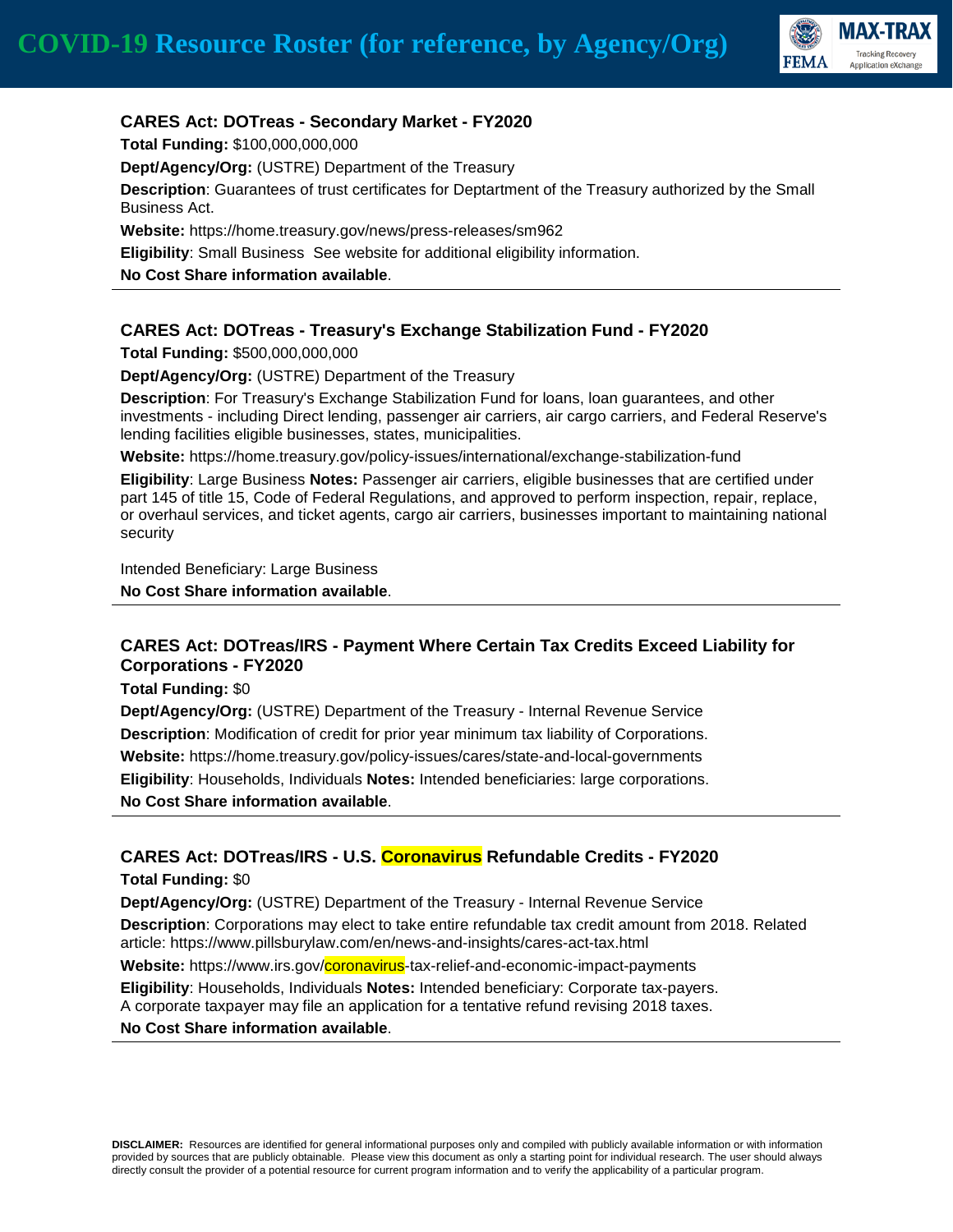

## **CARES Act: USVA/VHA - Medical Community Care - FY2020/FY2021**

**Total Funding:** \$2,100,000,000

**Dept/Agency/Org:** (USVA) Department of Veterans Affairs - Veterans Health Administration

**Description**: An additional \$2,100,000,000 for Medical Community Care, to remain available until September 30, 2021, to prevent, prepare for, and respond to **coronavirus**, domestically or internationally, including related impacts on health care delivery.

**Website:** https://www.va.gov/health/

**Eligibility**: Federal **Notes:** SLTT related activities of VHA medical community care.

**No Cost Share information available**.

### **CARES Act: USVA/VHA - Medical Facilities - FY2020/FY2021**

**Total Funding:** \$606,000,000

**Dept/Agency/Org:** (USVA) Department of Veterans Affairs - Veterans Health Administration **Description**: Funds for Medical Facilities (\$606,000,000) to remain available until September 30, 2021, to prevent, prepare for, and respond to **coronavirus**, domestically or internationally, including related impacts on health care delivery.

**Website:** https://www.va.gov/health/

**Eligibility**: Federal **Notes:** SLTT related activities of VHA medical facilities.

**No Cost Share information available**.

### **CARES Act: USVA/VHA - Medical Services - FY2020/FY2021**

**Total Funding:** \$14,432,000,000

**Dept/Agency/Org:** (USVA) Department of Veterans Affairs - Veterans Health Administration

**Description**: Funds to prevent, prepare for, and respond to **coronavirus**, domestically or internationally, including related impacts on health care delivery, and for support to veterans who are homeless or at risk of becoming homeless.

**Website:** https://www.va.gov/health/

**Eligibility**: Federal, Healthcare Institution, Individuals **Notes:** VHA medical services program recipients/ beneficiaries.

**No Cost Share information available**.

#### **CARES Act: USVA/VHA - Medical Support and Compliance - FY2020/FY2021**

**Total Funding:** \$100,000,000

**Dept/Agency/Org:** (USVA) Department of Veterans Affairs - Veterans Health Administration

**Description**: For Medical Support and Compliance, \$100,000,000, to remain available until September 30, 2021, to prevent, prepare for, and respond to **coronavirus**, domestically or internationally, including related impacts on health care delivery.

**Website:** https://www.va.gov/health/

**Eligibility**: Federal **Notes:** SLTT related activities of VHA.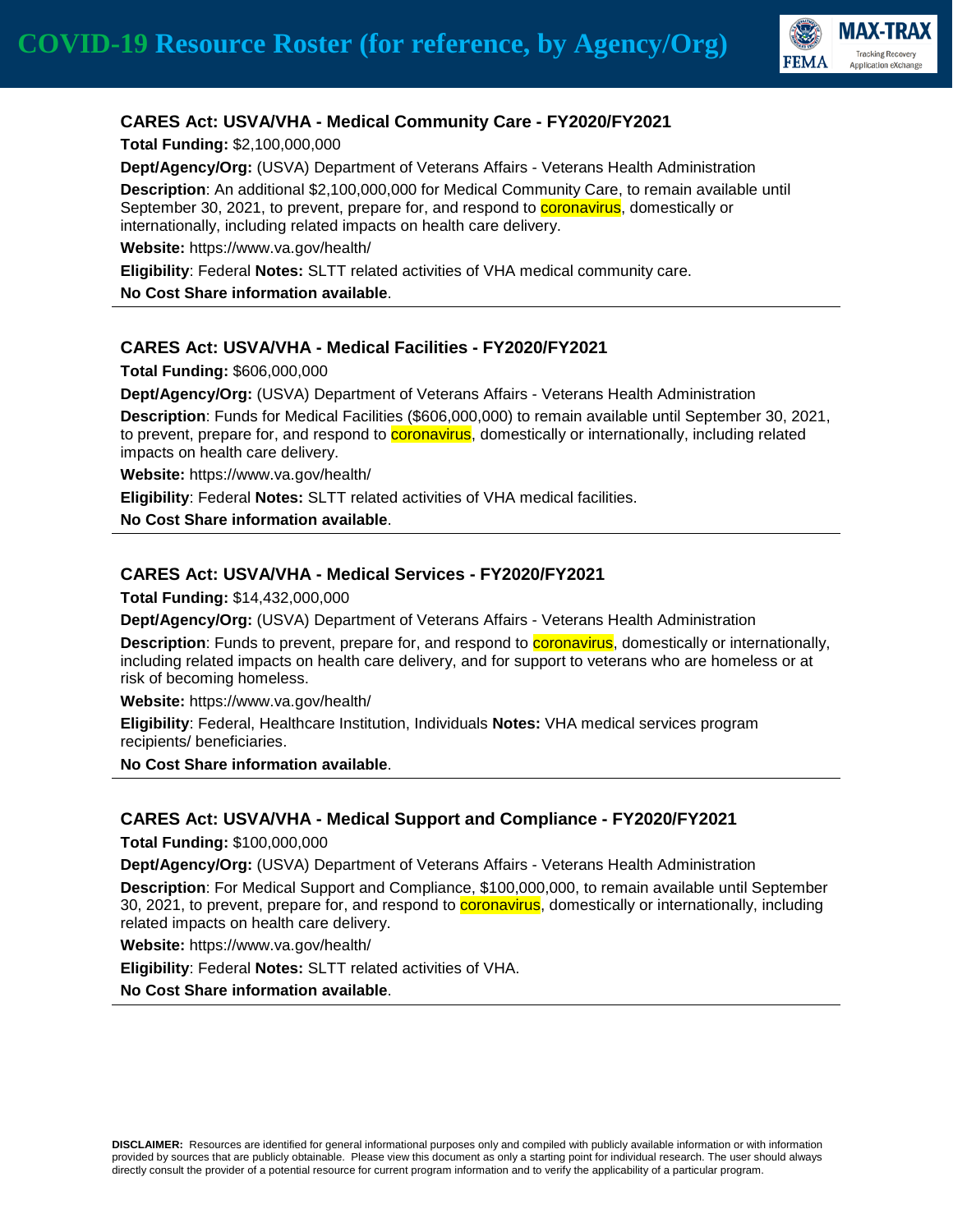

### **Families First Coronavirus Response Act: USVA/VHA - Medical Community Care - FY20, FY21, FY22**

**Total Funding:** \$30,000,000

**Dept/Agency/Org:** (USVA) Department of Veterans Affairs - Veterans Health Administration

**Description**: Additional amount for Medical Community Care, \$30,000,000, to remain available until September 30, 2022, for health services consisting of SARS-CoV-2 or COVID-19 related items and services for the Veterans Health Administration.

**Website:** https://www.publichealth.va.gov/n-coronavirus/index.asp

**Eligibility**: Federal **Notes:** Veteran Medical Community Care.

**No Cost Share information available**.

### **Families First Coronavirus Response Act: USVA/VHA - Medical Services - FY20, FY21, FY22**

**Total Funding:** \$30,000,000

**Dept/Agency/Org:** (USVA) Department of Veterans Affairs - Veterans Health Administration **Description**: An additional amount for Medical Services for health services consisting of SARS-CoV-2 or COVID-19 related items and services for the Veterans Health Administration.

**Website:** https://www.publichealth.va.gov/n-coronavirus/index.asp

**Eligibility**: Federal, Households, Individuals **Notes:** Veteran support programs and Veterans.

**No Cost Share information available**.

#### **CARES Act: Judicial Branch - Defender Services - FY20, FY21, FY22, FY23, FY24**

**Total Funding:** \$1,000,000

**Dept/Agency/Org:** Judicial Branch - Defender Services

**Description**: For an additional amount for Defender Services, \$1,000,000, to remain available until expended, to prevent, prepare for, and respond to **coronavirus**, domestically or internationally.

**Website:** https://www.uscourts.gov/services-forms/defender-services

**Eligibility**: Federal **Notes:** Funds for lawyers to represent defendants financially unable to retain counsel in federal criminal proceedings.

**No Cost Share information available**.

## **CARES Act: SBA - Disaster Loans Program Account - FY20, FY21, FY22, FY23, FY24**

**Total Funding:** \$562,000,000

**Dept/Agency/Org:** Major Independent Agencies - Small Business Administration

**Description**: For the cost of authorized direct loans and for administrative expenses to carry out the disaster loan program authorized by the Small Business Act; to prevent, prepare for, and respond to coronavirus, domestically or internationally.

**Website:** https://www.sba.gov/funding-programs/disaster-assistance

**Eligibility**: Small Business **Notes:** The SBA offers disaster assistance in the form of low-interest loans to businesses, renters, and homeowners located in regions affected by declared disasters.

Intended Beneficiary: Individuals and Households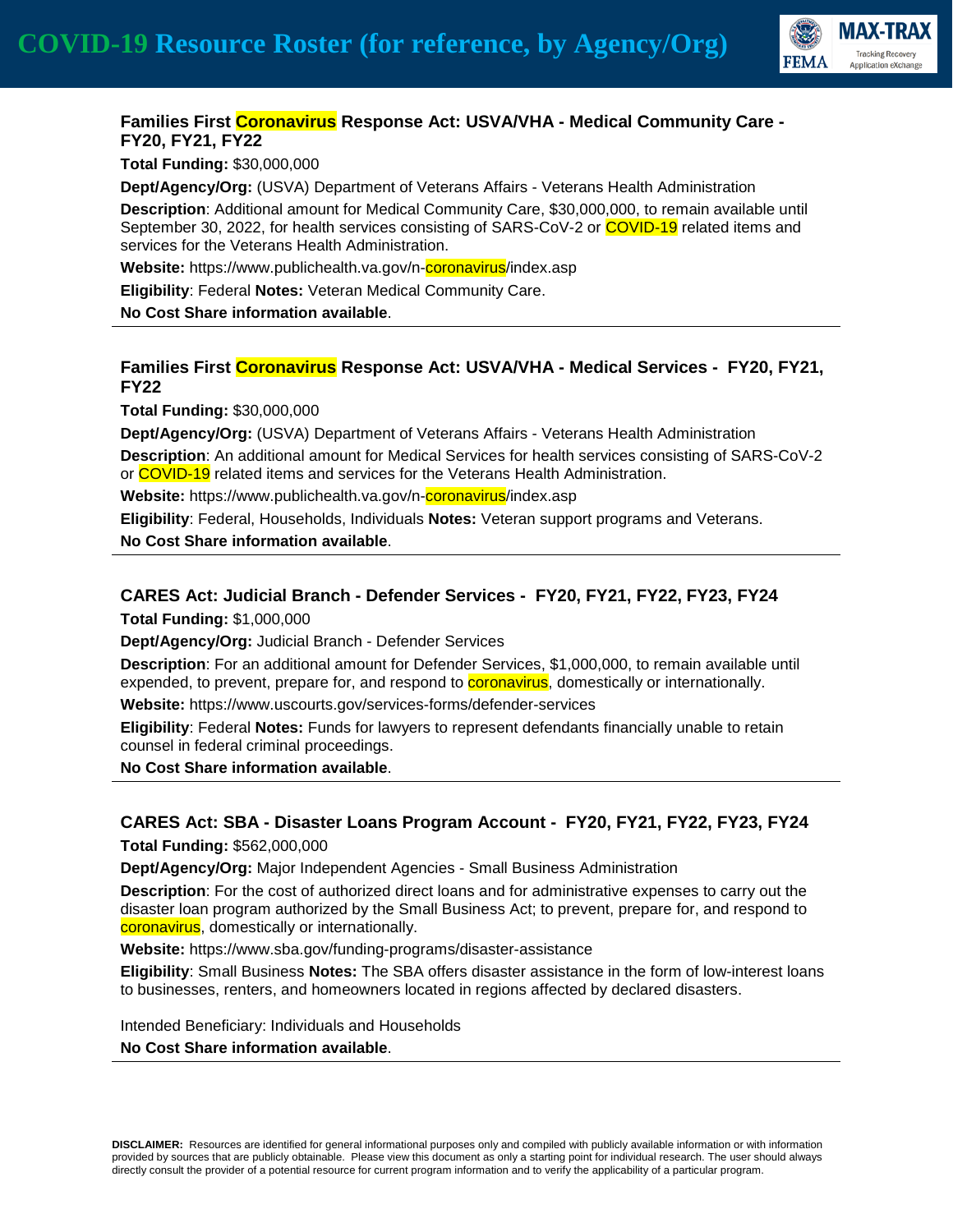

# **CARES Act: SBA - Subsidy for Certain Loan Payments - FY2020/FY2021**

**Total Funding:** \$17,000,000,000

**Dept/Agency/Org:** Major Independent Agencies - Small Business Administration

**Description**: Funds for the Small Business Administration - Business Loans Program Account, CARES Act shall be for carrying out Subsidy for Certain Loan Payments.

**Website:** https://www.sba.gov/funding-programs/loans/coronavirus-relief-options/sba-debt-relief **Eligibility**: Small Business **Notes:** Small businesses experiencing loss of revenue or economic difficulty due to **COVID-19** 

Intended Beneficiary: Small Business

**No Cost Share information available**.

## **COVID-19 Supplementals: SBA - Disaster Loans Program - FY20, FY21, FY22, FY23, FY24**

**Total Funding:** \$10,572,000,000

**Dept/Agency/Org:** Major Independent Agencies - Small Business Administration

**Description**: SBA Disaster Loans Program Account - may be transferred to and merged with Small Business Administration-Salaries and Expenses for economic injury disaster loans.

https://www.sba.gov/page/coronavirus-COVID-19-small-business-guidance-loan-resources

**Website:** https://www.sba.gov/funding-programs/loans/coronavirus-relief-options/economic-injurydisaster-loan-emergency-advance

**Eligibility**: Nonprofit, Small Business **Notes:** To be eligible for EIDL assistance, small businesses or private non-profit organizations must have sustained economic injury and be located in a disaster declared county or contiguous county.

Intended Beneficiary: Small Businesses and Non-profits

**No Cost Share information available**.

### **COVID-19 Supplementals: SBA - Emergency EIDL Grants (Economic Injury Disaster Loans) - FY2020/FY2021**

**Total Funding:** \$20,000,000,000

**Dept/Agency/Org:** Major Independent Agencies - Small Business Administration

**Description**: SBA - Economic Injury Disaster Loans for small businesses or private non-profit organizations impacted by **COVID-19**.

**Website:** https://www.sba.gov/funding-programs/loans/coronavirus-relief-options/economic-injurydisaster-loan-emergency-advance

**Eligibility**: Nonprofit, Small Business

**No Cost Share information available**.

## **COVID-19 Supplementals: SBA - Paycheck Protection Program (PPP) - FY2020/FY2021**

**Total Funding:** \$670,335,000,000

**Dept/Agency/Org:** Major Independent Agencies - Small Business Administration

**Description**: Small Business Administration Paycheck Protection Program, forgivable loans. https://home.treasury.gov/system/files/136/PPP--Fact-Sheet.pdf

**Website:** https://www.sba.gov/funding-programs/loans/coronavirus-relief-options/paycheck-protectionprogram-ppp

**DISCLAIMER:** Resources are identified for general informational purposes only and compiled with publicly available information or with information provided by sources that are publicly obtainable. Please view this document as only a starting point for individual research. The user should always directly consult the provider of a potential resource for current program information and to verify the applicability of a particular program.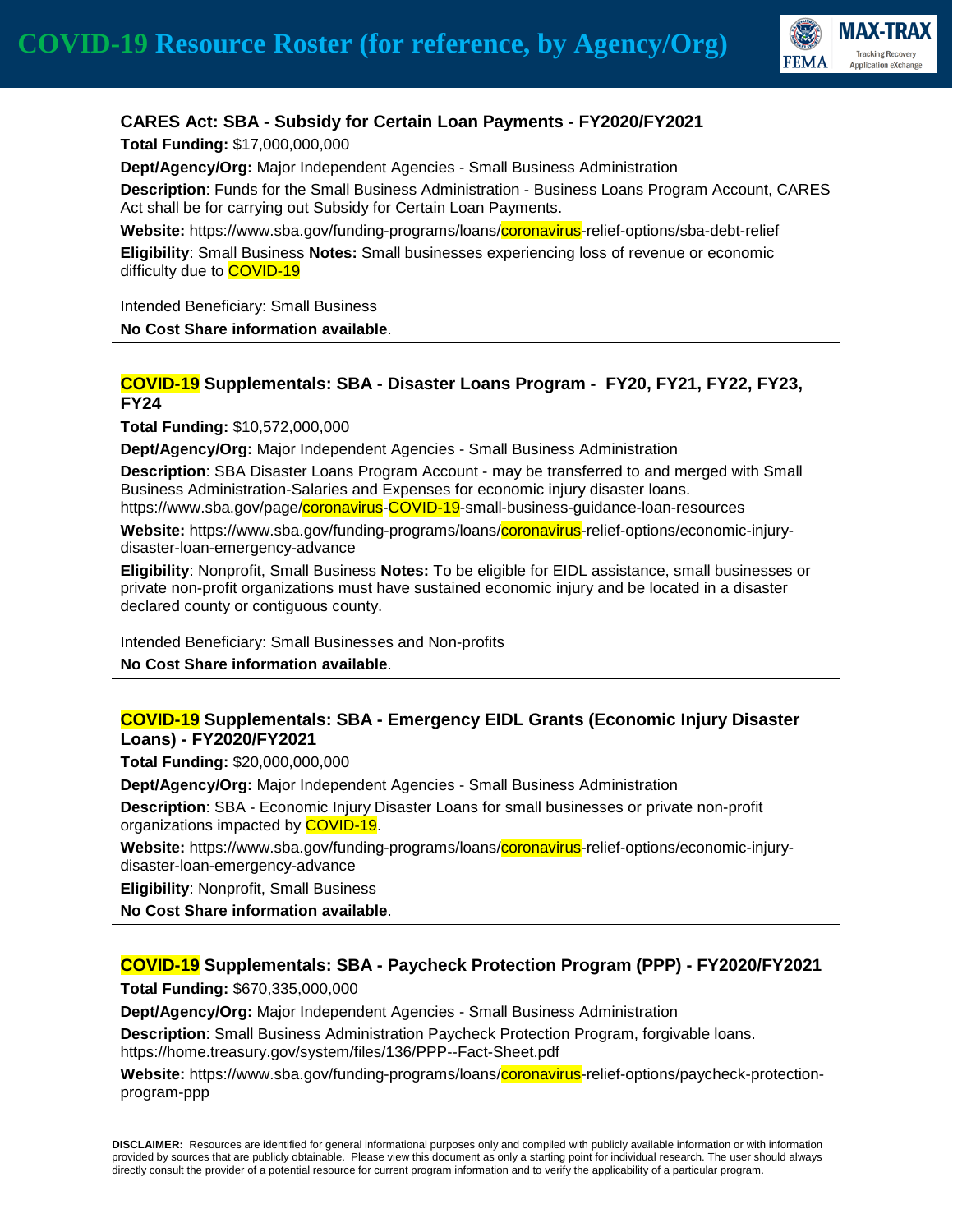

**Eligibility**: Nonprofit, Small Business **No Cost Share information available**.

#### **CARES Act: Election Assistance Commission - Election Security Grants - FY2020/FY2021**

**Total Funding:** \$400,000,000

**Dept/Agency/Org:** Other Independent Agencies - Election Assistance Commission

**Description**: Election Security Grants to prevent, prepare for, and respond to **coronavirus**, domestically or internationally, for the 2020 Federal election cycle.

**Website:** https://www.eac.gov/payments-and-grants/2020-hava-funds

**Eligibility**: Local, State, Territory, Tribe **Notes:** States that require funding to carry out 2020 election activities amidst **COVID-19** concerns

Intended Beneficiary: SLTT **No Cost Share information available**.

### **CARES Act: District of Columbia - Federal Payments for Emergency Planning & Security Costs - FY20, FY21, FY22, FY23, FY24**

**Total Funding:** \$5,000,000

**Dept/Agency/Org:** Other Independent Agencies - District of Columbia

**Description**: For an additional amount for Federal Payment for Emergency Planning and Security Costs in the District of Columbia, \$5,000,000, to remain available until expended, to prevent, prepare for, and respond to **coronavirus**.

**Website:** https://**coronavirus**.dc.gov/recovery-business

**Eligibility**: Federal, For-Profit Organizations, Nonprofit, Small Business **Notes:** For businesses and non-profits in Washington, DC.

**No Cost Share information available**.

#### **CARES Act: FCC - COVID-19 Telehealth Program**

**Total Funding:** \$200,000,000

**Dept/Agency/Org:** Other Independent Agencies - Federal Communications Commission

**Description**: To support efforts of health care providers to address **coronavirus** by providing telecommunications services, information services, and devices necessary to enable the provision of telehealth services.

**Website:** https://www.fcc.gov/COVID-19-telehealth-program

**Eligibility**: Healthcare Institution **Notes:** Public and non-profit health care providers.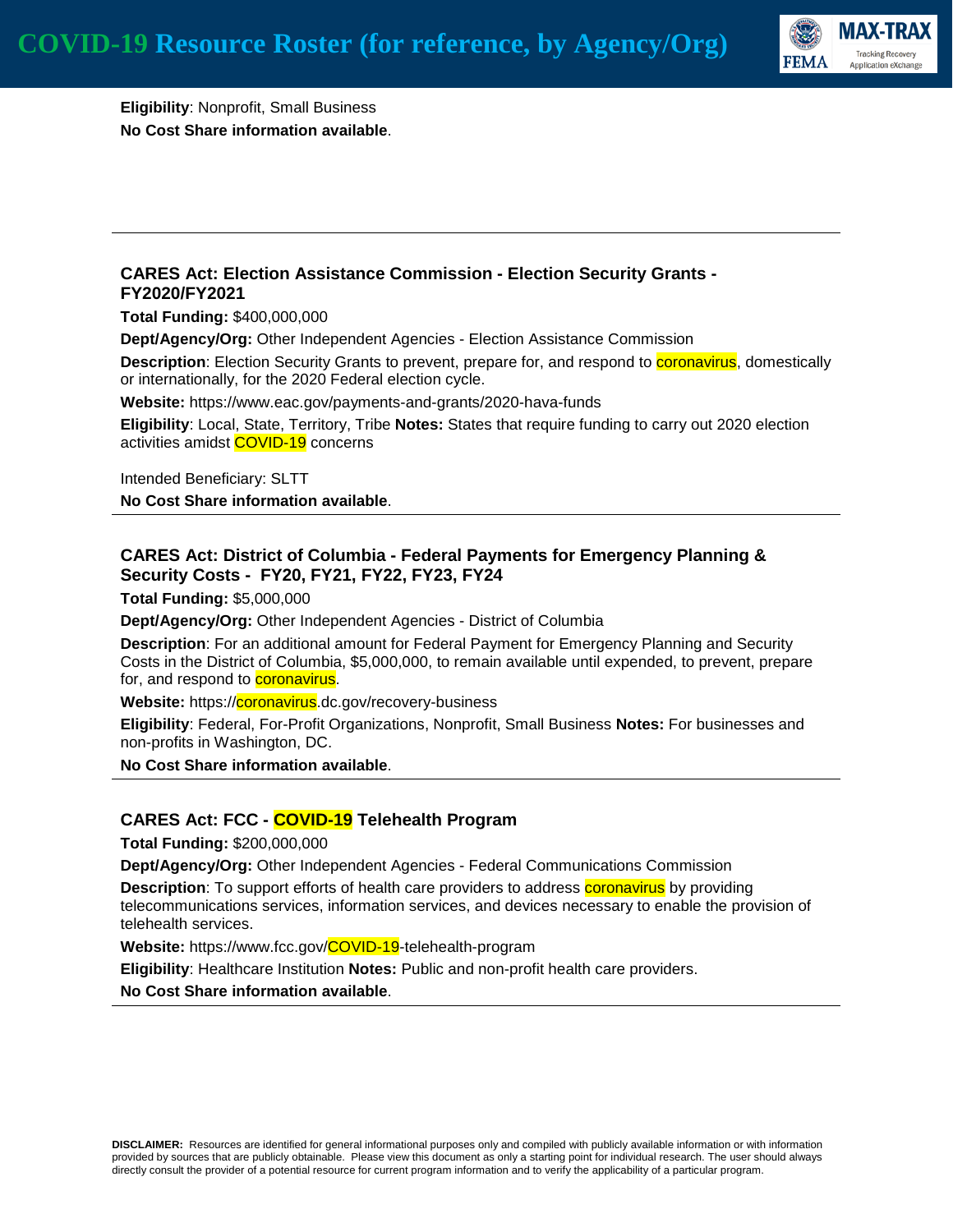

### **CARES Act: Operations and Maintenance for John F. Kennedy Center for the Performing Arts and its affiliates- Committees on Appropriations of the House of Representatives and Senate - FY2020**

**Total Funding:** \$25,000,000

**Dept/Agency/Org:** Other Independent Agencies - JFK Center for the Performing Arts **Description**: To respond to **coronavirus**; deep cleaning; info. tech. to improve telework capability and for operations and maintenance; employee compensation/benefits, grants, contracts, payments for artists; ensure continuity of the JFK Center for the Performing Arts.

**Website:** https://www.kennedy-center.org/

**Eligibility**: Federal **Notes:** Intended Beneficiary: Cultural Institution

**No Cost Share information available**.

### **IMLS CARES Act Grants for Museums and Libraries Deadline: Jun-12-2020**

**Total Funding:** \$13,800,000

**Dept/Agency/Org:** Other Independent Agencies - Institute of Museum and Library Services **Description**: The goal of the FY2020 IMLS CARES Act Grants for Museums and Libraries program is to support the role of museums and libraries in responding to the **coronavirus** pandemic.

**Website:** https://www.imls.gov/grants/available/imls-cares-act-grants-museums-and-libraries **Eligibility**: Academic Institution, For-Profit Organizations, Local, Nonprofit, Public/Private Institutions of Higher Education, State, Territory, Tribe **Notes:** Must be a Library entity or Museum entity to apply. **No Cost Share information available**.

### **IMLS CARES Act Grants for Native American/Native Hawaiian Museum and Library Services Deadline: Jun-12-2020**

**Total Funding:** \$1,200,000

**Dept/Agency/Org:** Other Independent Agencies - Institute of Museum and Library Services

**Description**: To assist Indian Tribes and organizations that primarily serve and represent Native Hawaiians in responding to the **coronavirus** pandemic in ways that meet the immediate and future COVID-19 needs of the Native American and Native Hawaiian communities.

**Website:** https://www.imls.gov/grants/available/imls-cares-act-grants-native-americannative-hawaiianmuseum-and-library-services

**Eligibility**: Academic Institution, For-Profit Organizations, Local, Nonprofit, Public/Private Institutions of Higher Education, Small Business, State, Territory, Tribe **Notes:** To be eligible for an award you must be:

•an Indian Tribe or

•an organization that primarily serves and represents Native Hawaiians

**Cost Share Notes:** Cost sharing is not required for the IMLS CARES Act Grants for Native American/Native Hawaiian Museum and Library Services grant program and will not be considered in the evaluation.

While not required, any cost sharing that appears in your project budget should be carefully calculated.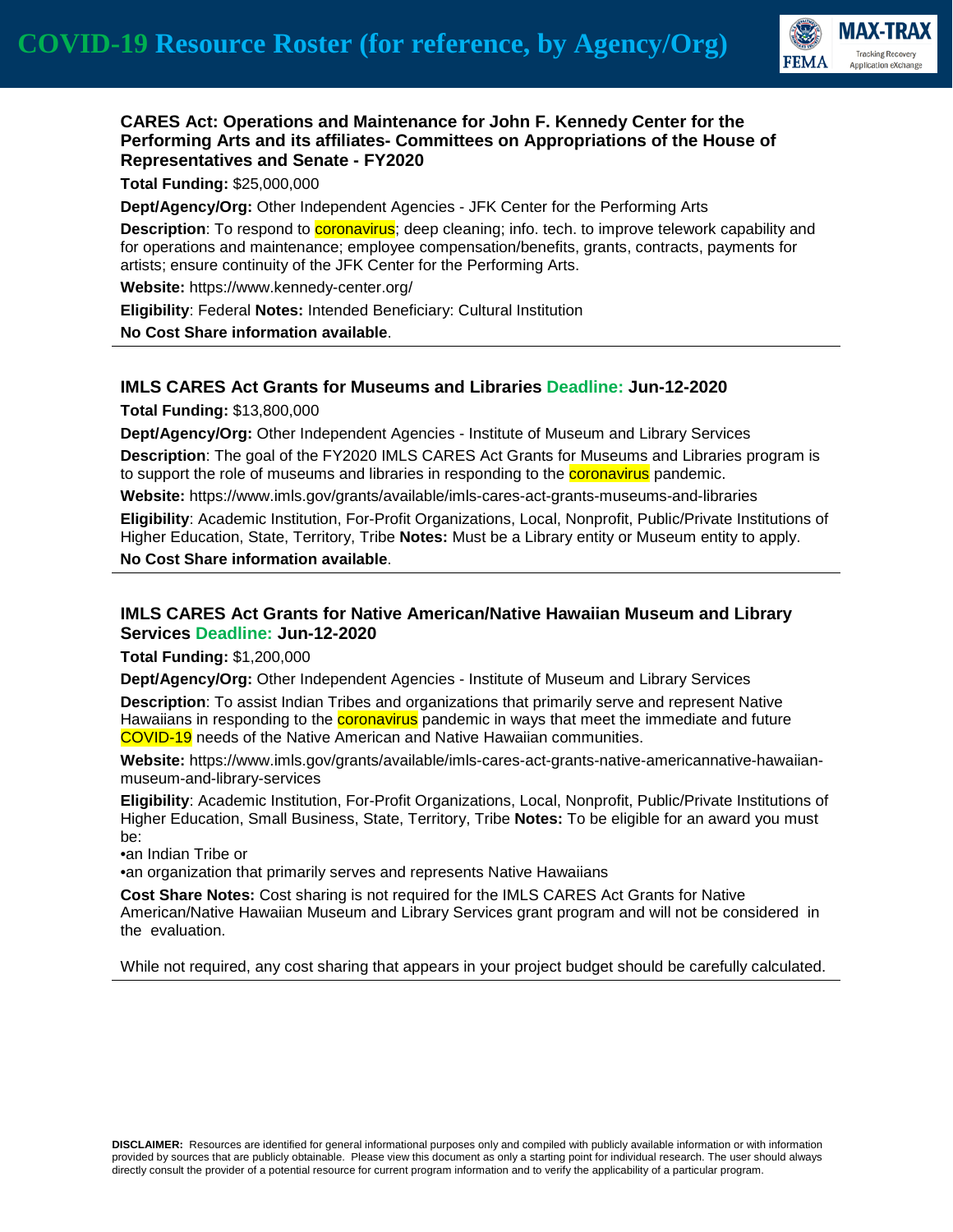

# **CARES Act: IMLS - Grants and Administration - FY2020/FY2021**

**Total Funding:** \$50,000,000

**Dept/Agency/Org:** Other Independent Agencies - Institute of Museum and Library Services

**Description**: Coronavirus funds for Institute of Museum and Library Services including grants to States, territories and Tribes to expand digital network access, purchase internet accessible devices, and provide technical support services.

**Website:** https://www.grants.gov/web/grants/view-opportunity.html?oppId=326933

**Eligibility**: Local, State, Territory, Tribe See website for additional eligibility information.

**Cost Share Notes:** Please note that federally appropriated funds, whether they are disbursed directly to you by an agency of the federal government or indirectly through another organization, do not count toward your cost share, if any.

## **CARES Act: NEA (National Endowment for the Arts) - Grants Administration - FY2020/FY2021**

**Total Funding:** \$75,000,000

**Dept/Agency/Org:** Other Independent Agencies - National Endowment for the Arts

**Description**: For an additional amount for NEA Grants and Administration, \$75,000,000, to remain available until September 30, 2021, to prevent, prepare for, and respond to **coronavirus**, domestically or internationally, to be distributed in grants.

**Website:** https://www.arts.gov/grants/apply-grant/grants-organizations

**Eligibility**: Local, State, Territory, Tribe **Notes:** 40 percent of such funds shall be distributed to State arts agencies and regional arts organizations and 60 percent of such funds shall be for direct grants. Notwithstanding any other provision of law, such funds may also be used by the recipients of such grants for purposes of the general operations of such recipients

Intended Beneficiary: Small Business

**No Cost Share information available**.

## **CARES Act: NEH - Cultural Organizations - FY2020 Deadline: May-11-2020**

**Total Funding:** \$35,000,000

**Dept/Agency/Org:** Other Independent Agencies - National Endowment for the Humanities

**Description**: For museums, libraries and archives, historic sites, independent research institutions, professional organizations, colleges and universities, and other cultural organizations across the country to help these entities continue to advance their mission.

**Website:** https://www.neh.gov/program/neh-cares-cultural-organizations

**Eligibility**: Academic Institution, Local, Nonprofit, Public/Private Institutions of Higher Education, State, Tribe **Notes:** City or township governments Public and State controlled institutions of higher education Special district governments Private institutions of higher education State governments Nonprofits having a  $501(c)(3)$  status with the IRS, other than institutions of higher education Native American tribal governments (Federally recognized) County governments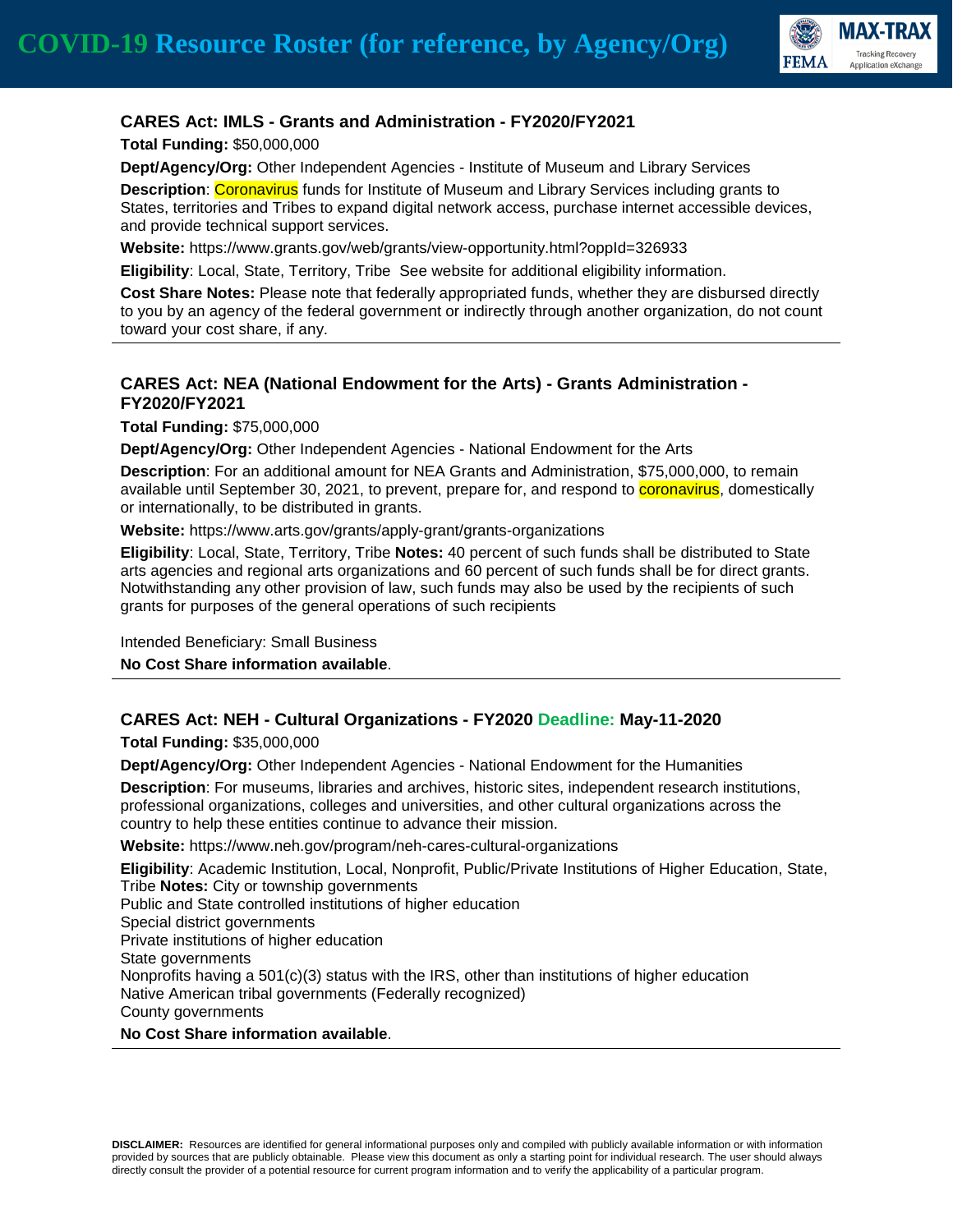

### **CARES Act: NEH - Grants Administration - FY2020/FY2021**

**Total Funding:** \$75,000,000 **Dept/Agency/Org:** Other Independent Agencies - National Endowment for the Humanities **Description**: Grants and Administration including state humanities councils and direct grants to prevent, prepare for, and respond to **coronavirus**, domestically or internationally.

**Website:** https://www.neh.gov/grants

**Eligibility**: Local, State, Territory, Tribe **Notes:** That 40 percent of such funds shall be distributed to state humanities councils and 60 percent of such funds shall be for direct grants

Intended Beneficiary: Small Business

**No Cost Share information available**.

### **CARES Act: DOEd - Higher Education Emergency Relief Fund-Tribally Control Colleges and Universities - FY2020 Deadline: Aug-01-2020 Funding not identified**

**Description**: For the Higher Education Emergency Relief Fund-Tribally Control Colleges and Universities program.

**Website:** https://www2.ed.gov/about/offices/list/ope/caresact.html

**Eligibility**: Academic Institution, Private, Public, Public/Private Institutions of Higher Education, State, Territory, Tribe **Notes:** Private institutions of higher education Public and State controlled institutions of higher education

**No Cost Share information available**.

#### **Maryland COVID-19 Emergency Relief Manufacturing Fund**

**Total Funding:** \$5,000,000

**Description**: This \$5 million incentive program helps Maryland manufacturers to produce personal protective equipment (PPE) that is urgently needed by hospitals and health-care workers across the country.

More details are expected to be announced by Friday, March 27, 2020. No website listed. **Eligibility**: For-Profit Organizations, Private **Notes:** TBD **No Cost Share information available**.

#### **Maryland COVID-19 Layoff Aversion Fund**

**Total Funding:** \$7,000,000 **Award Ceiling:** 50000

**Description**: Grant funding to help businesses with 500 or fewer employees purchase remote access equipment and software to allow employees to work from home, provide on-site cleaning and sanitation services, or implement other creative strategies.

No website listed.

**Eligibility**: For-Profit Organizations, Local, Nonprofit, Private **Notes:** This grant is for small businesses or consortia that collectively meet the requirements below. NOTE: This funding is not for rent.

**DISCLAIMER:** Resources are identified for general informational purposes only and compiled with publicly available information or with information provided by sources that are publicly obtainable. Please view this document as only a starting point for individual research. The user should always directly consult the provider of a potential resource for current program information and to verify the applicability of a particular program.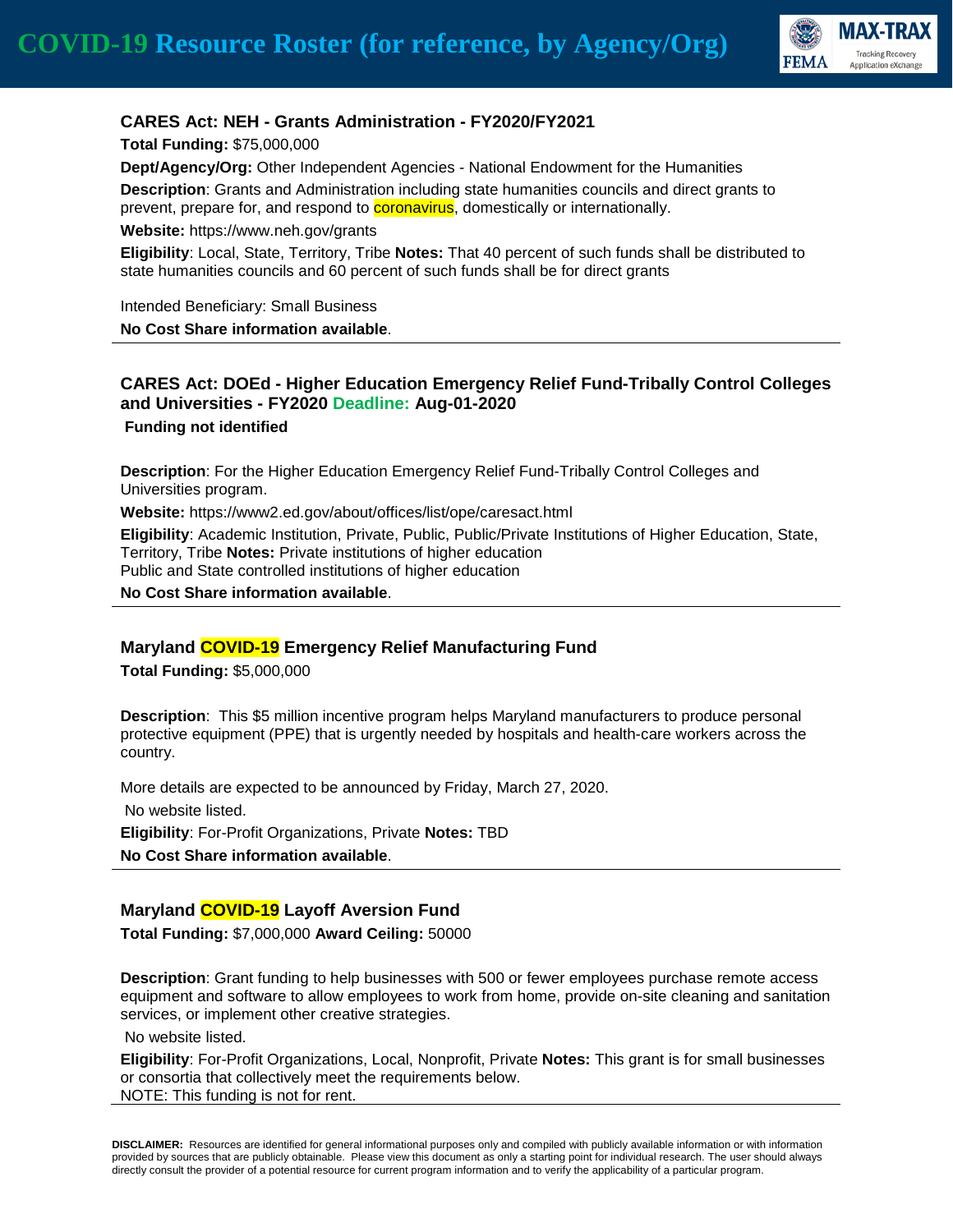

This funding is not for employee wages unless approved for Unemployment Insurance Work Sharing participation. Eligible applicants include Maryland business that: Have 500 employees or fewer based within the State; Are up-to-date on Unemployment Insurance taxes and in good standing with the Comptroller of Maryland and MD Labor; and Can demonstrate a need for layoff aversion support due to the impacts of COVID-19. In addition to small business, applicants may include employer consortia comprised of businesses who collectively meet the above qualifications, such as: Non-profit or community-based organizations; Industry Associations; Two or four-year institution of higher education; Local Workforce Development Areas; Labor Unions; Local or Regional Economic Development entities; and Local Governments. **No Cost Share information available**.

## **Maryland Small Business COVID-19 Emergency Loan Relief Fund**

**Total Funding:** \$75,000,000 **Award Ceiling:** 50000

**Description**: Loan fund for for-profit businesses that offers no interest or principal payments due for the first 12 months, then converts to a 36-month term loan of principal and interest payments with a 2% interest rate per annum.

**Website:** https://commerce.maryland.gov/fund/maryland-small-business-COVID-19-emergency-reliefgrant-fund

**Eligibility**: For-Profit Organizations, Private **Notes:** LOAN PROGRAM IS NOT AVAILABLE TO NON-PROFITS

Loans up to \$50,000 (not to exceed three months of cash operating expenses) open to Maryland businesses impacted by the **COVID-19** with fewer than 50 employees.

0% for the first 12 months, and 2% for the remaining 36 months.

Deferral of any payments for the first 12 months, and straight amortization beginning in the 13th month through the 36th month.

Business must be established prior to March 9, 2020 and in good standing.

Applicants must have employees on their payroll for whom they have had payroll taxes withheld (i.e. W-2 employees).

Two years of historical financial statements and most recent interim statement to benchmark revenue against (if available).

Six month pro forma of estimated lost revenue or other documented loss evidence.

Minimum personal credit score of 575.

No collateral requirements.

Eligible uses include: working capital to support payroll expenses, rent, mortgage payments, utility expenses, or other similar expenses that occur in the ordinary course of operations.

**No Cost Share information available**.

## **Maryland Small Business COVID-19 Emergency Relief Grant Fund**

**Total Funding:** \$50,000,000 **Award Ceiling:** 10000

**Description**: \$50 million grant program for businesses and non-profits offering grant amounts up to \$10,000, not to exceed 3 months of demonstrated cash operating expenses for the first quarter of 2020.